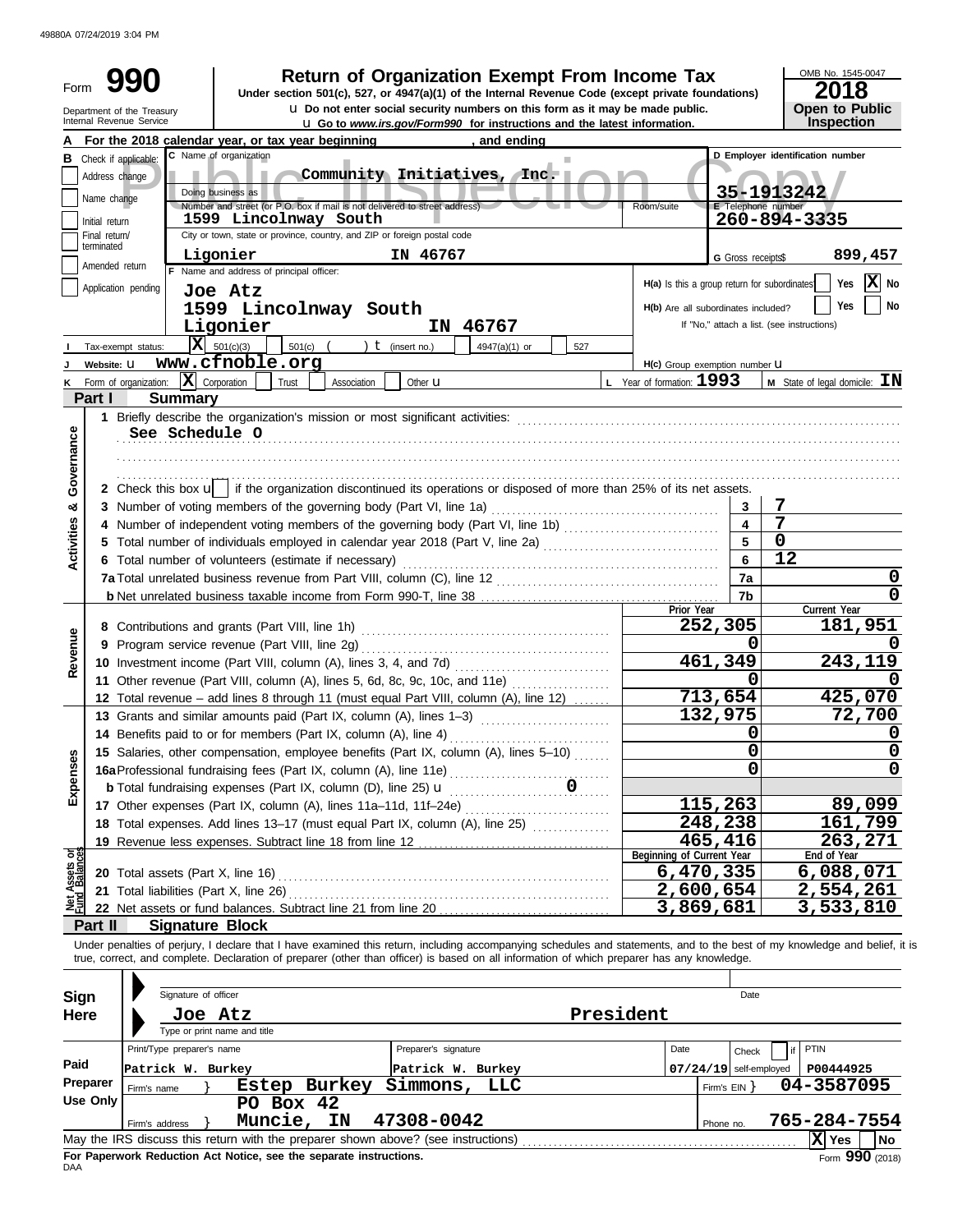| Form 990 (2018) Community Initiatives, Inc.                                                                                     |                                                                                                                       | 35-1913242           | Page 2                             |
|---------------------------------------------------------------------------------------------------------------------------------|-----------------------------------------------------------------------------------------------------------------------|----------------------|------------------------------------|
| <b>Statement of Program Service Accomplishments</b><br>Part III                                                                 |                                                                                                                       |                      |                                    |
|                                                                                                                                 |                                                                                                                       |                      | $\mathbf{X}$                       |
| 1 Briefly describe the organization's mission:                                                                                  |                                                                                                                       |                      |                                    |
| See Schedule 0                                                                                                                  |                                                                                                                       |                      |                                    |
| <u> ULIALIA LIAANAAtIAM</u>                                                                                                     |                                                                                                                       | Nama da kasance da G |                                    |
|                                                                                                                                 |                                                                                                                       |                      |                                    |
|                                                                                                                                 |                                                                                                                       |                      |                                    |
| Did the organization undertake any significant program services during the year which were not listed on the<br>2               |                                                                                                                       |                      | $\Box$ Yes $\overline{X}$ No       |
| If "Yes," describe these new services on Schedule O.                                                                            |                                                                                                                       |                      |                                    |
| Did the organization cease conducting, or make significant changes in how it conducts, any program<br>3.                        |                                                                                                                       |                      |                                    |
| services?                                                                                                                       |                                                                                                                       |                      | $\Box$ Yes $\boxed{\textbf{X}}$ No |
| If "Yes," describe these changes on Schedule O.                                                                                 |                                                                                                                       |                      |                                    |
| Describe the organization's program service accomplishments for each of its three largest program services, as measured by<br>4 |                                                                                                                       |                      |                                    |
| expenses. Section 501(c)(3) and 501(c)(4) organizations are required to report the amount of grants and allocations to others,  |                                                                                                                       |                      |                                    |
| the total expenses, and revenue, if any, for each program service reported.                                                     |                                                                                                                       |                      |                                    |
|                                                                                                                                 |                                                                                                                       |                      |                                    |
|                                                                                                                                 |                                                                                                                       |                      |                                    |
| Scholarships were paid to or on behalf of individuals. Scholarships are a                                                       |                                                                                                                       |                      |                                    |
| large part of our programs. In 2018 we made 21 scholarship awards totaling                                                      |                                                                                                                       |                      |                                    |
| \$68,363.83 to further the education of people living in Noble County in                                                        |                                                                                                                       |                      |                                    |
| various age groups, including but not limited to high school seniors, grade                                                     |                                                                                                                       |                      |                                    |
| school and middle school. We had \$400 returned from previous year                                                              |                                                                                                                       |                      |                                    |
| awards.                                                                                                                         |                                                                                                                       |                      |                                    |
|                                                                                                                                 |                                                                                                                       |                      |                                    |
|                                                                                                                                 |                                                                                                                       |                      |                                    |
|                                                                                                                                 |                                                                                                                       |                      |                                    |
|                                                                                                                                 |                                                                                                                       |                      |                                    |
|                                                                                                                                 |                                                                                                                       |                      |                                    |
|                                                                                                                                 |                                                                                                                       |                      |                                    |
|                                                                                                                                 |                                                                                                                       |                      |                                    |
| A fund has been established that mainly represents the Ligonier area. This                                                      |                                                                                                                       |                      |                                    |
| fund paid out 2 grants totaling \$6,340.17. Both grants were to the West                                                        |                                                                                                                       |                      |                                    |
| Noble School Corp, for middle school programs, flexible seating and fishing                                                     |                                                                                                                       |                      |                                    |
| club supplies.                                                                                                                  | <u> 1980 - Jan Samuel Barbara, margaretan basar da da shekara 1980 - 1980 - 1980 - 1980 - 1980 - 1980 - 1980 - 19</u> |                      |                                    |
|                                                                                                                                 |                                                                                                                       |                      |                                    |
|                                                                                                                                 |                                                                                                                       |                      |                                    |
|                                                                                                                                 |                                                                                                                       |                      |                                    |
|                                                                                                                                 |                                                                                                                       |                      |                                    |
|                                                                                                                                 |                                                                                                                       |                      |                                    |
|                                                                                                                                 |                                                                                                                       |                      |                                    |
|                                                                                                                                 |                                                                                                                       |                      |                                    |
|                                                                                                                                 |                                                                                                                       |                      |                                    |
| 4c (Code:<br>) (Expenses \$                                                                                                     | including grants of\$                                                                                                 | ) (Revenue \$        |                                    |
| N/A                                                                                                                             |                                                                                                                       |                      |                                    |
|                                                                                                                                 |                                                                                                                       |                      |                                    |
|                                                                                                                                 |                                                                                                                       |                      |                                    |
|                                                                                                                                 |                                                                                                                       |                      |                                    |
|                                                                                                                                 |                                                                                                                       |                      |                                    |
|                                                                                                                                 |                                                                                                                       |                      |                                    |
|                                                                                                                                 |                                                                                                                       |                      |                                    |
|                                                                                                                                 |                                                                                                                       |                      |                                    |
|                                                                                                                                 |                                                                                                                       |                      |                                    |
|                                                                                                                                 |                                                                                                                       |                      |                                    |
|                                                                                                                                 |                                                                                                                       |                      |                                    |
|                                                                                                                                 |                                                                                                                       |                      |                                    |
| 4d Other program services (Describe in Schedule O.)                                                                             |                                                                                                                       |                      |                                    |
| (Expenses \$<br>4e Total program service expenses u                                                                             | including grants of\$<br>72,700                                                                                       | (Revenue \$          |                                    |
|                                                                                                                                 |                                                                                                                       |                      |                                    |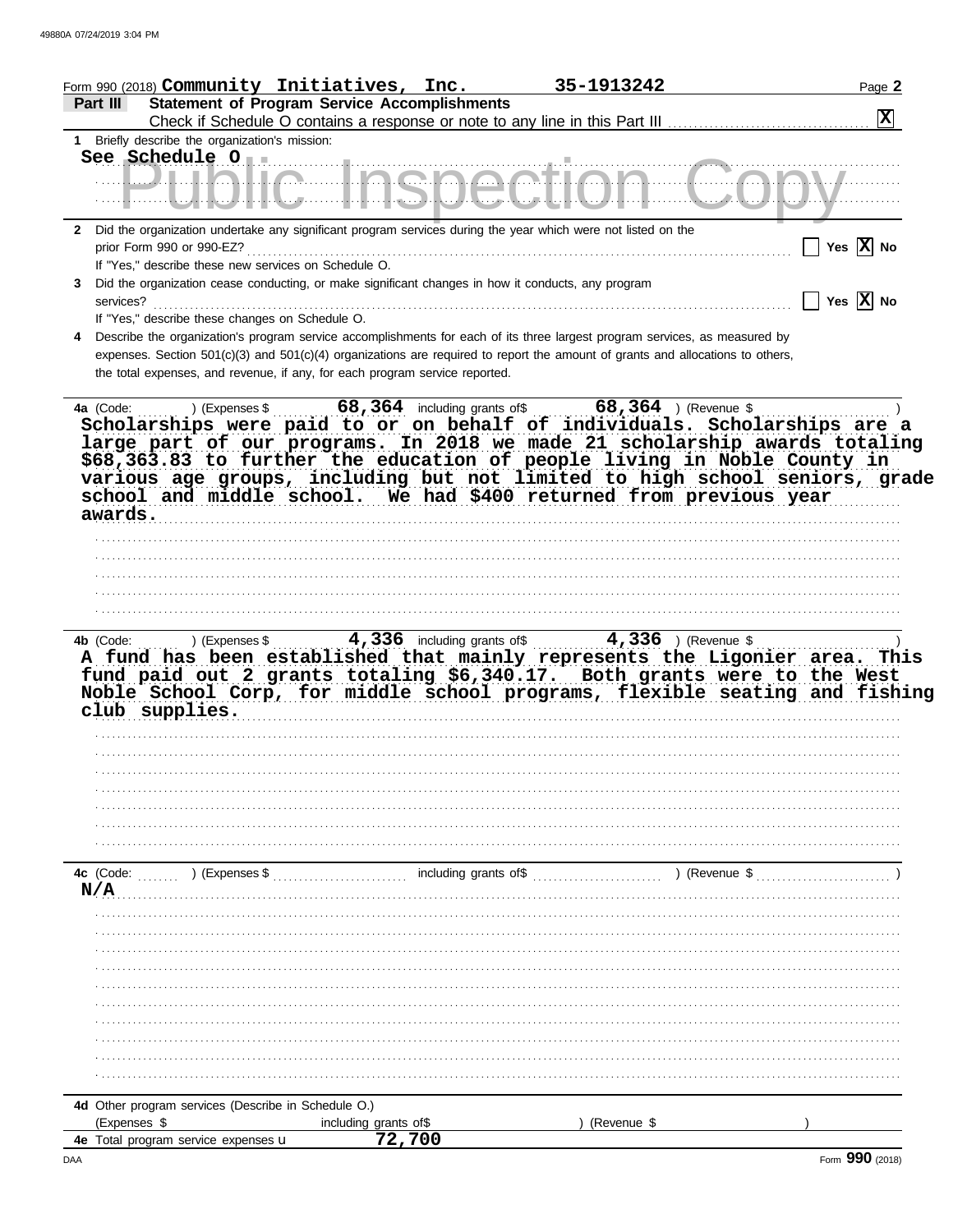|     | Form 990 (2018) Community Initiatives, Inc.<br>35-1913242                                                                                                                          |                 |   | Page 3      |
|-----|------------------------------------------------------------------------------------------------------------------------------------------------------------------------------------|-----------------|---|-------------|
|     | <b>Checklist of Required Schedules</b><br>Part IV                                                                                                                                  |                 |   |             |
|     |                                                                                                                                                                                    |                 |   | Yes   No    |
| 1   | Is the organization described in section $501(c)(3)$ or $4947(a)(1)$ (other than a private foundation)? If "Yes,"                                                                  |                 |   |             |
|     | complete Schedule A example and the schedule A complete Schedule A and the set of the schedule A and the schedule A                                                                | 1               | X |             |
| 2   | Is the organization required to complete Schedule B, Schedule of Contributors (see instructions)?                                                                                  | $\sqrt{2}$      | X |             |
| 3   | Did the organization engage in direct or indirect political campaign activities on behalf of or in opposition to                                                                   |                 |   |             |
|     | candidates for public office? If "Yes," complete Schedule C, Part I                                                                                                                | 3.              |   | X           |
| 4   | Section 501(c)(3) organizations. Did the organization engage in lobbying activities, or have a section 501(h)                                                                      |                 |   | X           |
| 5   | Is the organization a section $501(c)(4)$ , $501(c)(5)$ , or $501(c)(6)$ organization that receives membership dues,                                                               | 4               |   |             |
|     | assessments, or similar amounts as defined in Revenue Procedure 98-19? If "Yes," complete Schedule C, Part III                                                                     | 5               |   | X           |
| 6   | Did the organization maintain any donor advised funds or any similar funds or accounts for which donors                                                                            |                 |   |             |
|     | have the right to provide advice on the distribution or investment of amounts in such funds or accounts? If                                                                        |                 |   |             |
|     | "Yes," complete Schedule D, Part I                                                                                                                                                 | 6               | X |             |
| 7   | Did the organization receive or hold a conservation easement, including easements to preserve open space,                                                                          |                 |   |             |
|     | the environment, historic land areas, or historic structures? If "Yes," complete Schedule D, Part II                                                                               | $\overline{7}$  |   | X           |
| 8   | Did the organization maintain collections of works of art, historical treasures, or other similar assets? If "Yes,"                                                                |                 |   |             |
|     | complete Schedule D, Part III                                                                                                                                                      | 8               |   | $\mathbf x$ |
| 9   | Did the organization report an amount in Part X, line 21, for escrow or custodial account liability, serve as a                                                                    |                 |   |             |
|     | custodian for amounts not listed in Part X; or provide credit counseling, debt management, credit repair, or                                                                       |                 |   |             |
|     | debt negotiation services? If "Yes," complete Schedule D, Part IV                                                                                                                  | 9               |   | X           |
| 10  | Did the organization, directly or through a related organization, hold assets in temporarily restricted                                                                            |                 |   |             |
|     | endowments, permanent endowments, or quasi-endowments? If "Yes," complete Schedule D, Part V                                                                                       | 10              | x |             |
| 11  | If the organization's answer to any of the following questions is "Yes," then complete Schedule D, Parts VI,<br>VII, VIII, IX, or X as applicable.                                 |                 |   |             |
|     | Did the organization report an amount for land, buildings, and equipment in Part X, line 10? If "Yes,"                                                                             |                 |   |             |
|     | complete Schedule D, Part VI                                                                                                                                                       | 11a             |   | X           |
| b   | Did the organization report an amount for investments—other securities in Part X, line 12 that is 5% or more                                                                       |                 |   |             |
|     |                                                                                                                                                                                    | 11b             |   | X           |
| c   | Did the organization report an amount for investments—program related in Part X, line 13 that is 5% or more                                                                        |                 |   |             |
|     |                                                                                                                                                                                    | 11c             |   | X           |
| d   | Did the organization report an amount for other assets in Part X, line 15 that is 5% or more of its total assets                                                                   |                 |   |             |
|     | reported in Part X, line 16? If "Yes," complete Schedule D, Part IX                                                                                                                | 11d             |   | X           |
| e   | Did the organization report an amount for other liabilities in Part X, line 25? If "Yes," complete Schedule D, Part X                                                              | <b>11e</b>      | X |             |
| f   | Did the organization's separate or consolidated financial statements for the tax year include a footnote that addresses                                                            |                 |   |             |
|     | the organization's liability for uncertain tax positions under FIN 48 (ASC 740)? If "Yes," complete Schedule D, Part X                                                             | 11f             | X |             |
|     | 12a Did the organization obtain separate, independent audited financial statements for the tax year? If "Yes," complete                                                            |                 |   |             |
|     | Was the organization included in consolidated, independent audited financial statements for the tax year? If                                                                       | 12a             | X |             |
| b   | "Yes," and if the organization answered "No" to line 12a, then completing Schedule D, Parts XI and XII is optional                                                                 | 12 <sub>b</sub> | X |             |
| 13  |                                                                                                                                                                                    | 13              |   | X           |
| 14a |                                                                                                                                                                                    | 14a             |   | $\mathbf x$ |
| b   | Did the organization have aggregate revenues or expenses of more than \$10,000 from grantmaking,                                                                                   |                 |   |             |
|     | fundraising, business, investment, and program service activities outside the United States, or aggregate                                                                          |                 |   |             |
|     |                                                                                                                                                                                    | 14b             |   | X           |
| 15  | Did the organization report on Part IX, column (A), line 3, more than \$5,000 of grants or other assistance to or                                                                  |                 |   |             |
|     | for any foreign organization? If "Yes," complete Schedule F, Parts II and IV                                                                                                       | 15              |   | X           |
| 16  | Did the organization report on Part IX, column (A), line 3, more than \$5,000 of aggregate grants or other                                                                         |                 |   |             |
|     |                                                                                                                                                                                    | 16              |   | X           |
| 17  | Did the organization report a total of more than \$15,000 of expenses for professional fundraising services on                                                                     |                 |   |             |
|     |                                                                                                                                                                                    | 17              |   | X           |
| 18  | Did the organization report more than \$15,000 total of fundraising event gross income and contributions on                                                                        |                 |   | X           |
| 19  | Part VIII, lines 1c and 8a? If "Yes," complete Schedule G, Part II<br>Did the organization report more than \$15,000 of gross income from gaming activities on Part VIII, line 9a? | 18              |   |             |
|     |                                                                                                                                                                                    | 19              |   | X           |
| 20a | Did the organization operate one or more hospital facilities? If "Yes," complete Schedule H                                                                                        | 20a             |   | X           |
| b   |                                                                                                                                                                                    | 20 <sub>b</sub> |   |             |
| 21  | Did the organization report more than \$5,000 of grants or other assistance to any domestic organization or                                                                        |                 |   |             |
|     |                                                                                                                                                                                    | 21              |   | X           |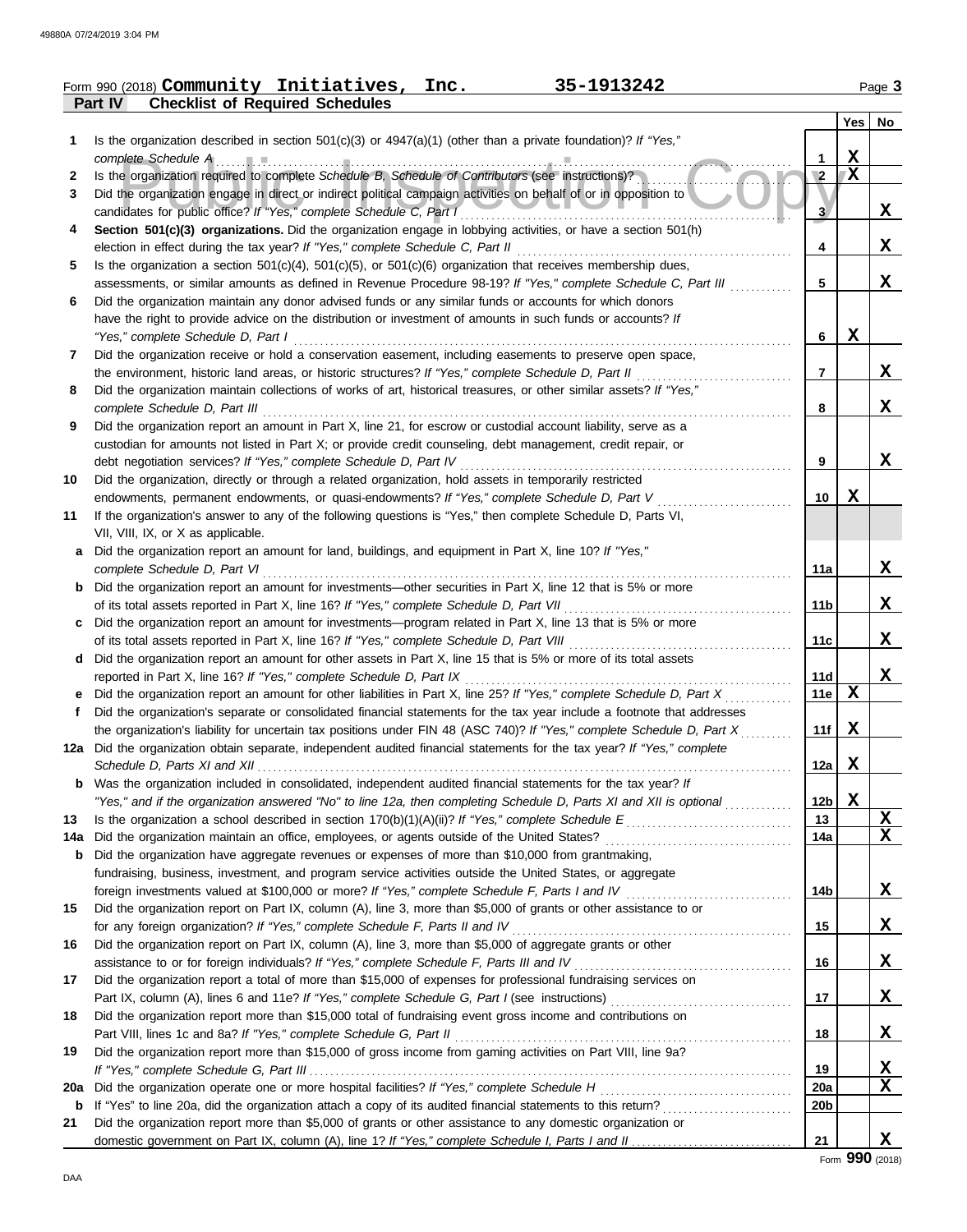| Part IV<br><b>Checklist of Required Schedules (continued)</b><br>No<br>Yes<br>Did the organization report more than \$5,000 of grants or other assistance to or for domestic individuals on<br>22<br>$\mathbf X$<br>Part IX, column (A), line 2? If "Yes," complete Schedule I, Parts I and III<br>22<br>Did the organization answer "Yes" to Part VII, Section A, line 3, 4, or 5 about compensation of the<br>23<br>organization's current and former officers, directors, trustees, key employees, and highest compensated<br>X<br>employees? If "Yes," complete Schedule J<br>23<br>24a Did the organization have a tax-exempt bond issue with an outstanding principal amount of more than<br>\$100,000 as of the last day of the year, that was issued after December 31, 2002? If "Yes," answer lines 24b<br>X<br>24a<br>through 24d and complete Schedule K. If "No," go to line 25a<br>Did the organization invest any proceeds of tax-exempt bonds beyond a temporary period exception?<br>24b<br>b<br>Did the organization maintain an escrow account other than a refunding escrow at any time during the year<br>с<br>24c<br>to defease any tax-exempt bonds?<br>Did the organization act as an "on behalf of" issuer for bonds outstanding at any time during the year?<br>24d<br>d<br>25a Section 501(c)(3), 501(c)(4), and 501(c)(29) organizations. Did the organization engage in an excess benefit<br>X<br>transaction with a disqualified person during the year? If "Yes," complete Schedule L, Part I<br>25a<br>Is the organization aware that it engaged in an excess benefit transaction with a disqualified person in a prior<br>b<br>year, and that the transaction has not been reported on any of the organization's prior Forms 990 or 990-EZ?<br>X<br>If "Yes," complete Schedule L, Part I<br>25 <sub>b</sub><br>Did the organization report any amount on Part X, line 5, 6, or 22 for receivables from or payables to any<br>current or former officers, directors, trustees, key employees, highest compensated employees, or<br>X<br>disqualified persons? If "Yes," complete Schedule L, Part II<br>26<br>Did the organization provide a grant or other assistance to an officer, director, trustee, key employee,<br>substantial contributor or employee thereof, a grant selection committee member, or to a 35% controlled<br>X<br>entity or family member of any of these persons? If "Yes," complete Schedule L, Part III<br>27<br>Was the organization a party to a business transaction with one of the following parties (see Schedule L,<br>Part IV instructions for applicable filing thresholds, conditions, and exceptions):<br>X<br>A current or former officer, director, trustee, or key employee? If "Yes," complete Schedule L, Part IV<br>28a<br>а<br>A family member of a current or former officer, director, trustee, or key employee? If "Yes," complete<br>b<br>X<br>Schedule L, Part IV<br>28b<br>An entity of which a current or former officer, director, trustee, or key employee (or a family member thereof)<br>c<br><u>x</u><br>was an officer, director, trustee, or direct or indirect owner? If "Yes," complete Schedule L, Part IV<br>28c<br>X<br>Did the organization receive more than \$25,000 in non-cash contributions? If "Yes," complete Schedule M<br>29<br>Did the organization receive contributions of art, historical treasures, or other similar assets, or qualified<br>X<br>conservation contributions? If "Yes," complete Schedule M<br>30<br>$\mathbf x$<br>Did the organization liquidate, terminate, or dissolve and cease operations? If "Yes," complete Schedule N, Part I<br>31<br>Did the organization sell, exchange, dispose of, or transfer more than 25% of its net assets? If "Yes,"<br>X<br>complete Schedule N, Part II<br>32<br>Did the organization own 100% of an entity disregarded as separate from the organization under Regulations<br>sections 301.7701-2 and 301.7701-3? If "Yes," complete Schedule R, Part I<br>X.<br>33<br>Was the organization related to any tax-exempt or taxable entity? If "Yes," complete Schedule R, Part II, III,<br>34<br>X<br>or IV, and Part V, line 1<br>34<br>X<br>Did the organization have a controlled entity within the meaning of section 512(b)(13)?<br>35a<br>35a<br>If "Yes" to line 35a, did the organization receive any payment from or engage in any transaction with a<br>b<br>X<br>controlled entity within the meaning of section 512(b)(13)? If "Yes," complete Schedule R, Part V, line 2<br>35b<br>Section 501(c)(3) organizations. Did the organization make any transfers to an exempt non-charitable<br>related organization? If "Yes," complete Schedule R, Part V, line 2<br>X<br>36<br>Did the organization conduct more than 5% of its activities through an entity that is not a related organization<br>X<br>and that is treated as a partnership for federal income tax purposes? If "Yes," complete Schedule R, Part VI<br>37<br>Did the organization complete Schedule O and provide explanations in Schedule O for Part VI, lines 11b and<br>$\mathbf x$<br>19? Note. All Form 990 filers are required to complete Schedule O.<br>38<br><b>Statements Regarding Other IRS Filings and Tax Compliance</b><br>Part V<br>Yes   No<br>0<br>Enter the number reported in Box 3 of Form 1096. Enter -0- if not applicable<br>1a<br>1a<br>$\pmb{0}$<br>1 <sub>b</sub><br>Enter the number of Forms W-2G included in line 1a. Enter -0- if not applicable<br>b<br>Did the organization comply with backup withholding rules for reportable payments to vendors and<br>c<br>1c |    | 35-1913242<br>Form 990 (2018) Community Initiatives, Inc. |  | Page 4 |
|----------------------------------------------------------------------------------------------------------------------------------------------------------------------------------------------------------------------------------------------------------------------------------------------------------------------------------------------------------------------------------------------------------------------------------------------------------------------------------------------------------------------------------------------------------------------------------------------------------------------------------------------------------------------------------------------------------------------------------------------------------------------------------------------------------------------------------------------------------------------------------------------------------------------------------------------------------------------------------------------------------------------------------------------------------------------------------------------------------------------------------------------------------------------------------------------------------------------------------------------------------------------------------------------------------------------------------------------------------------------------------------------------------------------------------------------------------------------------------------------------------------------------------------------------------------------------------------------------------------------------------------------------------------------------------------------------------------------------------------------------------------------------------------------------------------------------------------------------------------------------------------------------------------------------------------------------------------------------------------------------------------------------------------------------------------------------------------------------------------------------------------------------------------------------------------------------------------------------------------------------------------------------------------------------------------------------------------------------------------------------------------------------------------------------------------------------------------------------------------------------------------------------------------------------------------------------------------------------------------------------------------------------------------------------------------------------------------------------------------------------------------------------------------------------------------------------------------------------------------------------------------------------------------------------------------------------------------------------------------------------------------------------------------------------------------------------------------------------------------------------------------------------------------------------------------------------------------------------------------------------------------------------------------------------------------------------------------------------------------------------------------------------------------------------------------------------------------------------------------------------------------------------------------------------------------------------------------------------------------------------------------------------------------------------------------------------------------------------------------------------------------------------------------------------------------------------------------------------------------------------------------------------------------------------------------------------------------------------------------------------------------------------------------------------------------------------------------------------------------------------------------------------------------------------------------------------------------------------------------------------------------------------------------------------------------------------------------------------------------------------------------------------------------------------------------------------------------------------------------------------------------------------------------------------------------------------------------------------------------------------------------------------------------------------------------------------------------------------------------------------------------------------------------------------------------------------------------------------------------------------------------------------------------------------------------------------------------------------------------------------------------------------------------------------------------------------------------------------------------------------------------------------------------------------------------------------------------------------------------------------------------------------------------------------------------------------------------------------------------------------------------------------------------------------------------------------------------------------------------------------------------------------------------------------------------------------------------------------------------------------------------------------|----|-----------------------------------------------------------|--|--------|
|                                                                                                                                                                                                                                                                                                                                                                                                                                                                                                                                                                                                                                                                                                                                                                                                                                                                                                                                                                                                                                                                                                                                                                                                                                                                                                                                                                                                                                                                                                                                                                                                                                                                                                                                                                                                                                                                                                                                                                                                                                                                                                                                                                                                                                                                                                                                                                                                                                                                                                                                                                                                                                                                                                                                                                                                                                                                                                                                                                                                                                                                                                                                                                                                                                                                                                                                                                                                                                                                                                                                                                                                                                                                                                                                                                                                                                                                                                                                                                                                                                                                                                                                                                                                                                                                                                                                                                                                                                                                                                                                                                                                                                                                                                                                                                                                                                                                                                                                                                                                                                                                                                                                                                                                                                                                                                                                                                                                                                                                                                                                                                                                                                                    |    |                                                           |  |        |
|                                                                                                                                                                                                                                                                                                                                                                                                                                                                                                                                                                                                                                                                                                                                                                                                                                                                                                                                                                                                                                                                                                                                                                                                                                                                                                                                                                                                                                                                                                                                                                                                                                                                                                                                                                                                                                                                                                                                                                                                                                                                                                                                                                                                                                                                                                                                                                                                                                                                                                                                                                                                                                                                                                                                                                                                                                                                                                                                                                                                                                                                                                                                                                                                                                                                                                                                                                                                                                                                                                                                                                                                                                                                                                                                                                                                                                                                                                                                                                                                                                                                                                                                                                                                                                                                                                                                                                                                                                                                                                                                                                                                                                                                                                                                                                                                                                                                                                                                                                                                                                                                                                                                                                                                                                                                                                                                                                                                                                                                                                                                                                                                                                                    |    |                                                           |  |        |
|                                                                                                                                                                                                                                                                                                                                                                                                                                                                                                                                                                                                                                                                                                                                                                                                                                                                                                                                                                                                                                                                                                                                                                                                                                                                                                                                                                                                                                                                                                                                                                                                                                                                                                                                                                                                                                                                                                                                                                                                                                                                                                                                                                                                                                                                                                                                                                                                                                                                                                                                                                                                                                                                                                                                                                                                                                                                                                                                                                                                                                                                                                                                                                                                                                                                                                                                                                                                                                                                                                                                                                                                                                                                                                                                                                                                                                                                                                                                                                                                                                                                                                                                                                                                                                                                                                                                                                                                                                                                                                                                                                                                                                                                                                                                                                                                                                                                                                                                                                                                                                                                                                                                                                                                                                                                                                                                                                                                                                                                                                                                                                                                                                                    |    |                                                           |  |        |
|                                                                                                                                                                                                                                                                                                                                                                                                                                                                                                                                                                                                                                                                                                                                                                                                                                                                                                                                                                                                                                                                                                                                                                                                                                                                                                                                                                                                                                                                                                                                                                                                                                                                                                                                                                                                                                                                                                                                                                                                                                                                                                                                                                                                                                                                                                                                                                                                                                                                                                                                                                                                                                                                                                                                                                                                                                                                                                                                                                                                                                                                                                                                                                                                                                                                                                                                                                                                                                                                                                                                                                                                                                                                                                                                                                                                                                                                                                                                                                                                                                                                                                                                                                                                                                                                                                                                                                                                                                                                                                                                                                                                                                                                                                                                                                                                                                                                                                                                                                                                                                                                                                                                                                                                                                                                                                                                                                                                                                                                                                                                                                                                                                                    |    |                                                           |  |        |
|                                                                                                                                                                                                                                                                                                                                                                                                                                                                                                                                                                                                                                                                                                                                                                                                                                                                                                                                                                                                                                                                                                                                                                                                                                                                                                                                                                                                                                                                                                                                                                                                                                                                                                                                                                                                                                                                                                                                                                                                                                                                                                                                                                                                                                                                                                                                                                                                                                                                                                                                                                                                                                                                                                                                                                                                                                                                                                                                                                                                                                                                                                                                                                                                                                                                                                                                                                                                                                                                                                                                                                                                                                                                                                                                                                                                                                                                                                                                                                                                                                                                                                                                                                                                                                                                                                                                                                                                                                                                                                                                                                                                                                                                                                                                                                                                                                                                                                                                                                                                                                                                                                                                                                                                                                                                                                                                                                                                                                                                                                                                                                                                                                                    |    |                                                           |  |        |
|                                                                                                                                                                                                                                                                                                                                                                                                                                                                                                                                                                                                                                                                                                                                                                                                                                                                                                                                                                                                                                                                                                                                                                                                                                                                                                                                                                                                                                                                                                                                                                                                                                                                                                                                                                                                                                                                                                                                                                                                                                                                                                                                                                                                                                                                                                                                                                                                                                                                                                                                                                                                                                                                                                                                                                                                                                                                                                                                                                                                                                                                                                                                                                                                                                                                                                                                                                                                                                                                                                                                                                                                                                                                                                                                                                                                                                                                                                                                                                                                                                                                                                                                                                                                                                                                                                                                                                                                                                                                                                                                                                                                                                                                                                                                                                                                                                                                                                                                                                                                                                                                                                                                                                                                                                                                                                                                                                                                                                                                                                                                                                                                                                                    |    |                                                           |  |        |
|                                                                                                                                                                                                                                                                                                                                                                                                                                                                                                                                                                                                                                                                                                                                                                                                                                                                                                                                                                                                                                                                                                                                                                                                                                                                                                                                                                                                                                                                                                                                                                                                                                                                                                                                                                                                                                                                                                                                                                                                                                                                                                                                                                                                                                                                                                                                                                                                                                                                                                                                                                                                                                                                                                                                                                                                                                                                                                                                                                                                                                                                                                                                                                                                                                                                                                                                                                                                                                                                                                                                                                                                                                                                                                                                                                                                                                                                                                                                                                                                                                                                                                                                                                                                                                                                                                                                                                                                                                                                                                                                                                                                                                                                                                                                                                                                                                                                                                                                                                                                                                                                                                                                                                                                                                                                                                                                                                                                                                                                                                                                                                                                                                                    |    |                                                           |  |        |
|                                                                                                                                                                                                                                                                                                                                                                                                                                                                                                                                                                                                                                                                                                                                                                                                                                                                                                                                                                                                                                                                                                                                                                                                                                                                                                                                                                                                                                                                                                                                                                                                                                                                                                                                                                                                                                                                                                                                                                                                                                                                                                                                                                                                                                                                                                                                                                                                                                                                                                                                                                                                                                                                                                                                                                                                                                                                                                                                                                                                                                                                                                                                                                                                                                                                                                                                                                                                                                                                                                                                                                                                                                                                                                                                                                                                                                                                                                                                                                                                                                                                                                                                                                                                                                                                                                                                                                                                                                                                                                                                                                                                                                                                                                                                                                                                                                                                                                                                                                                                                                                                                                                                                                                                                                                                                                                                                                                                                                                                                                                                                                                                                                                    |    |                                                           |  |        |
|                                                                                                                                                                                                                                                                                                                                                                                                                                                                                                                                                                                                                                                                                                                                                                                                                                                                                                                                                                                                                                                                                                                                                                                                                                                                                                                                                                                                                                                                                                                                                                                                                                                                                                                                                                                                                                                                                                                                                                                                                                                                                                                                                                                                                                                                                                                                                                                                                                                                                                                                                                                                                                                                                                                                                                                                                                                                                                                                                                                                                                                                                                                                                                                                                                                                                                                                                                                                                                                                                                                                                                                                                                                                                                                                                                                                                                                                                                                                                                                                                                                                                                                                                                                                                                                                                                                                                                                                                                                                                                                                                                                                                                                                                                                                                                                                                                                                                                                                                                                                                                                                                                                                                                                                                                                                                                                                                                                                                                                                                                                                                                                                                                                    |    |                                                           |  |        |
|                                                                                                                                                                                                                                                                                                                                                                                                                                                                                                                                                                                                                                                                                                                                                                                                                                                                                                                                                                                                                                                                                                                                                                                                                                                                                                                                                                                                                                                                                                                                                                                                                                                                                                                                                                                                                                                                                                                                                                                                                                                                                                                                                                                                                                                                                                                                                                                                                                                                                                                                                                                                                                                                                                                                                                                                                                                                                                                                                                                                                                                                                                                                                                                                                                                                                                                                                                                                                                                                                                                                                                                                                                                                                                                                                                                                                                                                                                                                                                                                                                                                                                                                                                                                                                                                                                                                                                                                                                                                                                                                                                                                                                                                                                                                                                                                                                                                                                                                                                                                                                                                                                                                                                                                                                                                                                                                                                                                                                                                                                                                                                                                                                                    |    |                                                           |  |        |
|                                                                                                                                                                                                                                                                                                                                                                                                                                                                                                                                                                                                                                                                                                                                                                                                                                                                                                                                                                                                                                                                                                                                                                                                                                                                                                                                                                                                                                                                                                                                                                                                                                                                                                                                                                                                                                                                                                                                                                                                                                                                                                                                                                                                                                                                                                                                                                                                                                                                                                                                                                                                                                                                                                                                                                                                                                                                                                                                                                                                                                                                                                                                                                                                                                                                                                                                                                                                                                                                                                                                                                                                                                                                                                                                                                                                                                                                                                                                                                                                                                                                                                                                                                                                                                                                                                                                                                                                                                                                                                                                                                                                                                                                                                                                                                                                                                                                                                                                                                                                                                                                                                                                                                                                                                                                                                                                                                                                                                                                                                                                                                                                                                                    |    |                                                           |  |        |
|                                                                                                                                                                                                                                                                                                                                                                                                                                                                                                                                                                                                                                                                                                                                                                                                                                                                                                                                                                                                                                                                                                                                                                                                                                                                                                                                                                                                                                                                                                                                                                                                                                                                                                                                                                                                                                                                                                                                                                                                                                                                                                                                                                                                                                                                                                                                                                                                                                                                                                                                                                                                                                                                                                                                                                                                                                                                                                                                                                                                                                                                                                                                                                                                                                                                                                                                                                                                                                                                                                                                                                                                                                                                                                                                                                                                                                                                                                                                                                                                                                                                                                                                                                                                                                                                                                                                                                                                                                                                                                                                                                                                                                                                                                                                                                                                                                                                                                                                                                                                                                                                                                                                                                                                                                                                                                                                                                                                                                                                                                                                                                                                                                                    |    |                                                           |  |        |
|                                                                                                                                                                                                                                                                                                                                                                                                                                                                                                                                                                                                                                                                                                                                                                                                                                                                                                                                                                                                                                                                                                                                                                                                                                                                                                                                                                                                                                                                                                                                                                                                                                                                                                                                                                                                                                                                                                                                                                                                                                                                                                                                                                                                                                                                                                                                                                                                                                                                                                                                                                                                                                                                                                                                                                                                                                                                                                                                                                                                                                                                                                                                                                                                                                                                                                                                                                                                                                                                                                                                                                                                                                                                                                                                                                                                                                                                                                                                                                                                                                                                                                                                                                                                                                                                                                                                                                                                                                                                                                                                                                                                                                                                                                                                                                                                                                                                                                                                                                                                                                                                                                                                                                                                                                                                                                                                                                                                                                                                                                                                                                                                                                                    |    |                                                           |  |        |
|                                                                                                                                                                                                                                                                                                                                                                                                                                                                                                                                                                                                                                                                                                                                                                                                                                                                                                                                                                                                                                                                                                                                                                                                                                                                                                                                                                                                                                                                                                                                                                                                                                                                                                                                                                                                                                                                                                                                                                                                                                                                                                                                                                                                                                                                                                                                                                                                                                                                                                                                                                                                                                                                                                                                                                                                                                                                                                                                                                                                                                                                                                                                                                                                                                                                                                                                                                                                                                                                                                                                                                                                                                                                                                                                                                                                                                                                                                                                                                                                                                                                                                                                                                                                                                                                                                                                                                                                                                                                                                                                                                                                                                                                                                                                                                                                                                                                                                                                                                                                                                                                                                                                                                                                                                                                                                                                                                                                                                                                                                                                                                                                                                                    |    |                                                           |  |        |
|                                                                                                                                                                                                                                                                                                                                                                                                                                                                                                                                                                                                                                                                                                                                                                                                                                                                                                                                                                                                                                                                                                                                                                                                                                                                                                                                                                                                                                                                                                                                                                                                                                                                                                                                                                                                                                                                                                                                                                                                                                                                                                                                                                                                                                                                                                                                                                                                                                                                                                                                                                                                                                                                                                                                                                                                                                                                                                                                                                                                                                                                                                                                                                                                                                                                                                                                                                                                                                                                                                                                                                                                                                                                                                                                                                                                                                                                                                                                                                                                                                                                                                                                                                                                                                                                                                                                                                                                                                                                                                                                                                                                                                                                                                                                                                                                                                                                                                                                                                                                                                                                                                                                                                                                                                                                                                                                                                                                                                                                                                                                                                                                                                                    |    |                                                           |  |        |
|                                                                                                                                                                                                                                                                                                                                                                                                                                                                                                                                                                                                                                                                                                                                                                                                                                                                                                                                                                                                                                                                                                                                                                                                                                                                                                                                                                                                                                                                                                                                                                                                                                                                                                                                                                                                                                                                                                                                                                                                                                                                                                                                                                                                                                                                                                                                                                                                                                                                                                                                                                                                                                                                                                                                                                                                                                                                                                                                                                                                                                                                                                                                                                                                                                                                                                                                                                                                                                                                                                                                                                                                                                                                                                                                                                                                                                                                                                                                                                                                                                                                                                                                                                                                                                                                                                                                                                                                                                                                                                                                                                                                                                                                                                                                                                                                                                                                                                                                                                                                                                                                                                                                                                                                                                                                                                                                                                                                                                                                                                                                                                                                                                                    |    |                                                           |  |        |
|                                                                                                                                                                                                                                                                                                                                                                                                                                                                                                                                                                                                                                                                                                                                                                                                                                                                                                                                                                                                                                                                                                                                                                                                                                                                                                                                                                                                                                                                                                                                                                                                                                                                                                                                                                                                                                                                                                                                                                                                                                                                                                                                                                                                                                                                                                                                                                                                                                                                                                                                                                                                                                                                                                                                                                                                                                                                                                                                                                                                                                                                                                                                                                                                                                                                                                                                                                                                                                                                                                                                                                                                                                                                                                                                                                                                                                                                                                                                                                                                                                                                                                                                                                                                                                                                                                                                                                                                                                                                                                                                                                                                                                                                                                                                                                                                                                                                                                                                                                                                                                                                                                                                                                                                                                                                                                                                                                                                                                                                                                                                                                                                                                                    |    |                                                           |  |        |
|                                                                                                                                                                                                                                                                                                                                                                                                                                                                                                                                                                                                                                                                                                                                                                                                                                                                                                                                                                                                                                                                                                                                                                                                                                                                                                                                                                                                                                                                                                                                                                                                                                                                                                                                                                                                                                                                                                                                                                                                                                                                                                                                                                                                                                                                                                                                                                                                                                                                                                                                                                                                                                                                                                                                                                                                                                                                                                                                                                                                                                                                                                                                                                                                                                                                                                                                                                                                                                                                                                                                                                                                                                                                                                                                                                                                                                                                                                                                                                                                                                                                                                                                                                                                                                                                                                                                                                                                                                                                                                                                                                                                                                                                                                                                                                                                                                                                                                                                                                                                                                                                                                                                                                                                                                                                                                                                                                                                                                                                                                                                                                                                                                                    | 26 |                                                           |  |        |
|                                                                                                                                                                                                                                                                                                                                                                                                                                                                                                                                                                                                                                                                                                                                                                                                                                                                                                                                                                                                                                                                                                                                                                                                                                                                                                                                                                                                                                                                                                                                                                                                                                                                                                                                                                                                                                                                                                                                                                                                                                                                                                                                                                                                                                                                                                                                                                                                                                                                                                                                                                                                                                                                                                                                                                                                                                                                                                                                                                                                                                                                                                                                                                                                                                                                                                                                                                                                                                                                                                                                                                                                                                                                                                                                                                                                                                                                                                                                                                                                                                                                                                                                                                                                                                                                                                                                                                                                                                                                                                                                                                                                                                                                                                                                                                                                                                                                                                                                                                                                                                                                                                                                                                                                                                                                                                                                                                                                                                                                                                                                                                                                                                                    |    |                                                           |  |        |
|                                                                                                                                                                                                                                                                                                                                                                                                                                                                                                                                                                                                                                                                                                                                                                                                                                                                                                                                                                                                                                                                                                                                                                                                                                                                                                                                                                                                                                                                                                                                                                                                                                                                                                                                                                                                                                                                                                                                                                                                                                                                                                                                                                                                                                                                                                                                                                                                                                                                                                                                                                                                                                                                                                                                                                                                                                                                                                                                                                                                                                                                                                                                                                                                                                                                                                                                                                                                                                                                                                                                                                                                                                                                                                                                                                                                                                                                                                                                                                                                                                                                                                                                                                                                                                                                                                                                                                                                                                                                                                                                                                                                                                                                                                                                                                                                                                                                                                                                                                                                                                                                                                                                                                                                                                                                                                                                                                                                                                                                                                                                                                                                                                                    |    |                                                           |  |        |
|                                                                                                                                                                                                                                                                                                                                                                                                                                                                                                                                                                                                                                                                                                                                                                                                                                                                                                                                                                                                                                                                                                                                                                                                                                                                                                                                                                                                                                                                                                                                                                                                                                                                                                                                                                                                                                                                                                                                                                                                                                                                                                                                                                                                                                                                                                                                                                                                                                                                                                                                                                                                                                                                                                                                                                                                                                                                                                                                                                                                                                                                                                                                                                                                                                                                                                                                                                                                                                                                                                                                                                                                                                                                                                                                                                                                                                                                                                                                                                                                                                                                                                                                                                                                                                                                                                                                                                                                                                                                                                                                                                                                                                                                                                                                                                                                                                                                                                                                                                                                                                                                                                                                                                                                                                                                                                                                                                                                                                                                                                                                                                                                                                                    | 27 |                                                           |  |        |
|                                                                                                                                                                                                                                                                                                                                                                                                                                                                                                                                                                                                                                                                                                                                                                                                                                                                                                                                                                                                                                                                                                                                                                                                                                                                                                                                                                                                                                                                                                                                                                                                                                                                                                                                                                                                                                                                                                                                                                                                                                                                                                                                                                                                                                                                                                                                                                                                                                                                                                                                                                                                                                                                                                                                                                                                                                                                                                                                                                                                                                                                                                                                                                                                                                                                                                                                                                                                                                                                                                                                                                                                                                                                                                                                                                                                                                                                                                                                                                                                                                                                                                                                                                                                                                                                                                                                                                                                                                                                                                                                                                                                                                                                                                                                                                                                                                                                                                                                                                                                                                                                                                                                                                                                                                                                                                                                                                                                                                                                                                                                                                                                                                                    |    |                                                           |  |        |
|                                                                                                                                                                                                                                                                                                                                                                                                                                                                                                                                                                                                                                                                                                                                                                                                                                                                                                                                                                                                                                                                                                                                                                                                                                                                                                                                                                                                                                                                                                                                                                                                                                                                                                                                                                                                                                                                                                                                                                                                                                                                                                                                                                                                                                                                                                                                                                                                                                                                                                                                                                                                                                                                                                                                                                                                                                                                                                                                                                                                                                                                                                                                                                                                                                                                                                                                                                                                                                                                                                                                                                                                                                                                                                                                                                                                                                                                                                                                                                                                                                                                                                                                                                                                                                                                                                                                                                                                                                                                                                                                                                                                                                                                                                                                                                                                                                                                                                                                                                                                                                                                                                                                                                                                                                                                                                                                                                                                                                                                                                                                                                                                                                                    |    |                                                           |  |        |
|                                                                                                                                                                                                                                                                                                                                                                                                                                                                                                                                                                                                                                                                                                                                                                                                                                                                                                                                                                                                                                                                                                                                                                                                                                                                                                                                                                                                                                                                                                                                                                                                                                                                                                                                                                                                                                                                                                                                                                                                                                                                                                                                                                                                                                                                                                                                                                                                                                                                                                                                                                                                                                                                                                                                                                                                                                                                                                                                                                                                                                                                                                                                                                                                                                                                                                                                                                                                                                                                                                                                                                                                                                                                                                                                                                                                                                                                                                                                                                                                                                                                                                                                                                                                                                                                                                                                                                                                                                                                                                                                                                                                                                                                                                                                                                                                                                                                                                                                                                                                                                                                                                                                                                                                                                                                                                                                                                                                                                                                                                                                                                                                                                                    | 28 |                                                           |  |        |
|                                                                                                                                                                                                                                                                                                                                                                                                                                                                                                                                                                                                                                                                                                                                                                                                                                                                                                                                                                                                                                                                                                                                                                                                                                                                                                                                                                                                                                                                                                                                                                                                                                                                                                                                                                                                                                                                                                                                                                                                                                                                                                                                                                                                                                                                                                                                                                                                                                                                                                                                                                                                                                                                                                                                                                                                                                                                                                                                                                                                                                                                                                                                                                                                                                                                                                                                                                                                                                                                                                                                                                                                                                                                                                                                                                                                                                                                                                                                                                                                                                                                                                                                                                                                                                                                                                                                                                                                                                                                                                                                                                                                                                                                                                                                                                                                                                                                                                                                                                                                                                                                                                                                                                                                                                                                                                                                                                                                                                                                                                                                                                                                                                                    |    |                                                           |  |        |
|                                                                                                                                                                                                                                                                                                                                                                                                                                                                                                                                                                                                                                                                                                                                                                                                                                                                                                                                                                                                                                                                                                                                                                                                                                                                                                                                                                                                                                                                                                                                                                                                                                                                                                                                                                                                                                                                                                                                                                                                                                                                                                                                                                                                                                                                                                                                                                                                                                                                                                                                                                                                                                                                                                                                                                                                                                                                                                                                                                                                                                                                                                                                                                                                                                                                                                                                                                                                                                                                                                                                                                                                                                                                                                                                                                                                                                                                                                                                                                                                                                                                                                                                                                                                                                                                                                                                                                                                                                                                                                                                                                                                                                                                                                                                                                                                                                                                                                                                                                                                                                                                                                                                                                                                                                                                                                                                                                                                                                                                                                                                                                                                                                                    |    |                                                           |  |        |
|                                                                                                                                                                                                                                                                                                                                                                                                                                                                                                                                                                                                                                                                                                                                                                                                                                                                                                                                                                                                                                                                                                                                                                                                                                                                                                                                                                                                                                                                                                                                                                                                                                                                                                                                                                                                                                                                                                                                                                                                                                                                                                                                                                                                                                                                                                                                                                                                                                                                                                                                                                                                                                                                                                                                                                                                                                                                                                                                                                                                                                                                                                                                                                                                                                                                                                                                                                                                                                                                                                                                                                                                                                                                                                                                                                                                                                                                                                                                                                                                                                                                                                                                                                                                                                                                                                                                                                                                                                                                                                                                                                                                                                                                                                                                                                                                                                                                                                                                                                                                                                                                                                                                                                                                                                                                                                                                                                                                                                                                                                                                                                                                                                                    |    |                                                           |  |        |
|                                                                                                                                                                                                                                                                                                                                                                                                                                                                                                                                                                                                                                                                                                                                                                                                                                                                                                                                                                                                                                                                                                                                                                                                                                                                                                                                                                                                                                                                                                                                                                                                                                                                                                                                                                                                                                                                                                                                                                                                                                                                                                                                                                                                                                                                                                                                                                                                                                                                                                                                                                                                                                                                                                                                                                                                                                                                                                                                                                                                                                                                                                                                                                                                                                                                                                                                                                                                                                                                                                                                                                                                                                                                                                                                                                                                                                                                                                                                                                                                                                                                                                                                                                                                                                                                                                                                                                                                                                                                                                                                                                                                                                                                                                                                                                                                                                                                                                                                                                                                                                                                                                                                                                                                                                                                                                                                                                                                                                                                                                                                                                                                                                                    |    |                                                           |  |        |
|                                                                                                                                                                                                                                                                                                                                                                                                                                                                                                                                                                                                                                                                                                                                                                                                                                                                                                                                                                                                                                                                                                                                                                                                                                                                                                                                                                                                                                                                                                                                                                                                                                                                                                                                                                                                                                                                                                                                                                                                                                                                                                                                                                                                                                                                                                                                                                                                                                                                                                                                                                                                                                                                                                                                                                                                                                                                                                                                                                                                                                                                                                                                                                                                                                                                                                                                                                                                                                                                                                                                                                                                                                                                                                                                                                                                                                                                                                                                                                                                                                                                                                                                                                                                                                                                                                                                                                                                                                                                                                                                                                                                                                                                                                                                                                                                                                                                                                                                                                                                                                                                                                                                                                                                                                                                                                                                                                                                                                                                                                                                                                                                                                                    |    |                                                           |  |        |
|                                                                                                                                                                                                                                                                                                                                                                                                                                                                                                                                                                                                                                                                                                                                                                                                                                                                                                                                                                                                                                                                                                                                                                                                                                                                                                                                                                                                                                                                                                                                                                                                                                                                                                                                                                                                                                                                                                                                                                                                                                                                                                                                                                                                                                                                                                                                                                                                                                                                                                                                                                                                                                                                                                                                                                                                                                                                                                                                                                                                                                                                                                                                                                                                                                                                                                                                                                                                                                                                                                                                                                                                                                                                                                                                                                                                                                                                                                                                                                                                                                                                                                                                                                                                                                                                                                                                                                                                                                                                                                                                                                                                                                                                                                                                                                                                                                                                                                                                                                                                                                                                                                                                                                                                                                                                                                                                                                                                                                                                                                                                                                                                                                                    | 29 |                                                           |  |        |
|                                                                                                                                                                                                                                                                                                                                                                                                                                                                                                                                                                                                                                                                                                                                                                                                                                                                                                                                                                                                                                                                                                                                                                                                                                                                                                                                                                                                                                                                                                                                                                                                                                                                                                                                                                                                                                                                                                                                                                                                                                                                                                                                                                                                                                                                                                                                                                                                                                                                                                                                                                                                                                                                                                                                                                                                                                                                                                                                                                                                                                                                                                                                                                                                                                                                                                                                                                                                                                                                                                                                                                                                                                                                                                                                                                                                                                                                                                                                                                                                                                                                                                                                                                                                                                                                                                                                                                                                                                                                                                                                                                                                                                                                                                                                                                                                                                                                                                                                                                                                                                                                                                                                                                                                                                                                                                                                                                                                                                                                                                                                                                                                                                                    | 30 |                                                           |  |        |
|                                                                                                                                                                                                                                                                                                                                                                                                                                                                                                                                                                                                                                                                                                                                                                                                                                                                                                                                                                                                                                                                                                                                                                                                                                                                                                                                                                                                                                                                                                                                                                                                                                                                                                                                                                                                                                                                                                                                                                                                                                                                                                                                                                                                                                                                                                                                                                                                                                                                                                                                                                                                                                                                                                                                                                                                                                                                                                                                                                                                                                                                                                                                                                                                                                                                                                                                                                                                                                                                                                                                                                                                                                                                                                                                                                                                                                                                                                                                                                                                                                                                                                                                                                                                                                                                                                                                                                                                                                                                                                                                                                                                                                                                                                                                                                                                                                                                                                                                                                                                                                                                                                                                                                                                                                                                                                                                                                                                                                                                                                                                                                                                                                                    |    |                                                           |  |        |
|                                                                                                                                                                                                                                                                                                                                                                                                                                                                                                                                                                                                                                                                                                                                                                                                                                                                                                                                                                                                                                                                                                                                                                                                                                                                                                                                                                                                                                                                                                                                                                                                                                                                                                                                                                                                                                                                                                                                                                                                                                                                                                                                                                                                                                                                                                                                                                                                                                                                                                                                                                                                                                                                                                                                                                                                                                                                                                                                                                                                                                                                                                                                                                                                                                                                                                                                                                                                                                                                                                                                                                                                                                                                                                                                                                                                                                                                                                                                                                                                                                                                                                                                                                                                                                                                                                                                                                                                                                                                                                                                                                                                                                                                                                                                                                                                                                                                                                                                                                                                                                                                                                                                                                                                                                                                                                                                                                                                                                                                                                                                                                                                                                                    | 31 |                                                           |  |        |
|                                                                                                                                                                                                                                                                                                                                                                                                                                                                                                                                                                                                                                                                                                                                                                                                                                                                                                                                                                                                                                                                                                                                                                                                                                                                                                                                                                                                                                                                                                                                                                                                                                                                                                                                                                                                                                                                                                                                                                                                                                                                                                                                                                                                                                                                                                                                                                                                                                                                                                                                                                                                                                                                                                                                                                                                                                                                                                                                                                                                                                                                                                                                                                                                                                                                                                                                                                                                                                                                                                                                                                                                                                                                                                                                                                                                                                                                                                                                                                                                                                                                                                                                                                                                                                                                                                                                                                                                                                                                                                                                                                                                                                                                                                                                                                                                                                                                                                                                                                                                                                                                                                                                                                                                                                                                                                                                                                                                                                                                                                                                                                                                                                                    | 32 |                                                           |  |        |
|                                                                                                                                                                                                                                                                                                                                                                                                                                                                                                                                                                                                                                                                                                                                                                                                                                                                                                                                                                                                                                                                                                                                                                                                                                                                                                                                                                                                                                                                                                                                                                                                                                                                                                                                                                                                                                                                                                                                                                                                                                                                                                                                                                                                                                                                                                                                                                                                                                                                                                                                                                                                                                                                                                                                                                                                                                                                                                                                                                                                                                                                                                                                                                                                                                                                                                                                                                                                                                                                                                                                                                                                                                                                                                                                                                                                                                                                                                                                                                                                                                                                                                                                                                                                                                                                                                                                                                                                                                                                                                                                                                                                                                                                                                                                                                                                                                                                                                                                                                                                                                                                                                                                                                                                                                                                                                                                                                                                                                                                                                                                                                                                                                                    |    |                                                           |  |        |
|                                                                                                                                                                                                                                                                                                                                                                                                                                                                                                                                                                                                                                                                                                                                                                                                                                                                                                                                                                                                                                                                                                                                                                                                                                                                                                                                                                                                                                                                                                                                                                                                                                                                                                                                                                                                                                                                                                                                                                                                                                                                                                                                                                                                                                                                                                                                                                                                                                                                                                                                                                                                                                                                                                                                                                                                                                                                                                                                                                                                                                                                                                                                                                                                                                                                                                                                                                                                                                                                                                                                                                                                                                                                                                                                                                                                                                                                                                                                                                                                                                                                                                                                                                                                                                                                                                                                                                                                                                                                                                                                                                                                                                                                                                                                                                                                                                                                                                                                                                                                                                                                                                                                                                                                                                                                                                                                                                                                                                                                                                                                                                                                                                                    | 33 |                                                           |  |        |
|                                                                                                                                                                                                                                                                                                                                                                                                                                                                                                                                                                                                                                                                                                                                                                                                                                                                                                                                                                                                                                                                                                                                                                                                                                                                                                                                                                                                                                                                                                                                                                                                                                                                                                                                                                                                                                                                                                                                                                                                                                                                                                                                                                                                                                                                                                                                                                                                                                                                                                                                                                                                                                                                                                                                                                                                                                                                                                                                                                                                                                                                                                                                                                                                                                                                                                                                                                                                                                                                                                                                                                                                                                                                                                                                                                                                                                                                                                                                                                                                                                                                                                                                                                                                                                                                                                                                                                                                                                                                                                                                                                                                                                                                                                                                                                                                                                                                                                                                                                                                                                                                                                                                                                                                                                                                                                                                                                                                                                                                                                                                                                                                                                                    |    |                                                           |  |        |
|                                                                                                                                                                                                                                                                                                                                                                                                                                                                                                                                                                                                                                                                                                                                                                                                                                                                                                                                                                                                                                                                                                                                                                                                                                                                                                                                                                                                                                                                                                                                                                                                                                                                                                                                                                                                                                                                                                                                                                                                                                                                                                                                                                                                                                                                                                                                                                                                                                                                                                                                                                                                                                                                                                                                                                                                                                                                                                                                                                                                                                                                                                                                                                                                                                                                                                                                                                                                                                                                                                                                                                                                                                                                                                                                                                                                                                                                                                                                                                                                                                                                                                                                                                                                                                                                                                                                                                                                                                                                                                                                                                                                                                                                                                                                                                                                                                                                                                                                                                                                                                                                                                                                                                                                                                                                                                                                                                                                                                                                                                                                                                                                                                                    |    |                                                           |  |        |
|                                                                                                                                                                                                                                                                                                                                                                                                                                                                                                                                                                                                                                                                                                                                                                                                                                                                                                                                                                                                                                                                                                                                                                                                                                                                                                                                                                                                                                                                                                                                                                                                                                                                                                                                                                                                                                                                                                                                                                                                                                                                                                                                                                                                                                                                                                                                                                                                                                                                                                                                                                                                                                                                                                                                                                                                                                                                                                                                                                                                                                                                                                                                                                                                                                                                                                                                                                                                                                                                                                                                                                                                                                                                                                                                                                                                                                                                                                                                                                                                                                                                                                                                                                                                                                                                                                                                                                                                                                                                                                                                                                                                                                                                                                                                                                                                                                                                                                                                                                                                                                                                                                                                                                                                                                                                                                                                                                                                                                                                                                                                                                                                                                                    |    |                                                           |  |        |
|                                                                                                                                                                                                                                                                                                                                                                                                                                                                                                                                                                                                                                                                                                                                                                                                                                                                                                                                                                                                                                                                                                                                                                                                                                                                                                                                                                                                                                                                                                                                                                                                                                                                                                                                                                                                                                                                                                                                                                                                                                                                                                                                                                                                                                                                                                                                                                                                                                                                                                                                                                                                                                                                                                                                                                                                                                                                                                                                                                                                                                                                                                                                                                                                                                                                                                                                                                                                                                                                                                                                                                                                                                                                                                                                                                                                                                                                                                                                                                                                                                                                                                                                                                                                                                                                                                                                                                                                                                                                                                                                                                                                                                                                                                                                                                                                                                                                                                                                                                                                                                                                                                                                                                                                                                                                                                                                                                                                                                                                                                                                                                                                                                                    |    |                                                           |  |        |
|                                                                                                                                                                                                                                                                                                                                                                                                                                                                                                                                                                                                                                                                                                                                                                                                                                                                                                                                                                                                                                                                                                                                                                                                                                                                                                                                                                                                                                                                                                                                                                                                                                                                                                                                                                                                                                                                                                                                                                                                                                                                                                                                                                                                                                                                                                                                                                                                                                                                                                                                                                                                                                                                                                                                                                                                                                                                                                                                                                                                                                                                                                                                                                                                                                                                                                                                                                                                                                                                                                                                                                                                                                                                                                                                                                                                                                                                                                                                                                                                                                                                                                                                                                                                                                                                                                                                                                                                                                                                                                                                                                                                                                                                                                                                                                                                                                                                                                                                                                                                                                                                                                                                                                                                                                                                                                                                                                                                                                                                                                                                                                                                                                                    |    |                                                           |  |        |
|                                                                                                                                                                                                                                                                                                                                                                                                                                                                                                                                                                                                                                                                                                                                                                                                                                                                                                                                                                                                                                                                                                                                                                                                                                                                                                                                                                                                                                                                                                                                                                                                                                                                                                                                                                                                                                                                                                                                                                                                                                                                                                                                                                                                                                                                                                                                                                                                                                                                                                                                                                                                                                                                                                                                                                                                                                                                                                                                                                                                                                                                                                                                                                                                                                                                                                                                                                                                                                                                                                                                                                                                                                                                                                                                                                                                                                                                                                                                                                                                                                                                                                                                                                                                                                                                                                                                                                                                                                                                                                                                                                                                                                                                                                                                                                                                                                                                                                                                                                                                                                                                                                                                                                                                                                                                                                                                                                                                                                                                                                                                                                                                                                                    | 36 |                                                           |  |        |
|                                                                                                                                                                                                                                                                                                                                                                                                                                                                                                                                                                                                                                                                                                                                                                                                                                                                                                                                                                                                                                                                                                                                                                                                                                                                                                                                                                                                                                                                                                                                                                                                                                                                                                                                                                                                                                                                                                                                                                                                                                                                                                                                                                                                                                                                                                                                                                                                                                                                                                                                                                                                                                                                                                                                                                                                                                                                                                                                                                                                                                                                                                                                                                                                                                                                                                                                                                                                                                                                                                                                                                                                                                                                                                                                                                                                                                                                                                                                                                                                                                                                                                                                                                                                                                                                                                                                                                                                                                                                                                                                                                                                                                                                                                                                                                                                                                                                                                                                                                                                                                                                                                                                                                                                                                                                                                                                                                                                                                                                                                                                                                                                                                                    |    |                                                           |  |        |
|                                                                                                                                                                                                                                                                                                                                                                                                                                                                                                                                                                                                                                                                                                                                                                                                                                                                                                                                                                                                                                                                                                                                                                                                                                                                                                                                                                                                                                                                                                                                                                                                                                                                                                                                                                                                                                                                                                                                                                                                                                                                                                                                                                                                                                                                                                                                                                                                                                                                                                                                                                                                                                                                                                                                                                                                                                                                                                                                                                                                                                                                                                                                                                                                                                                                                                                                                                                                                                                                                                                                                                                                                                                                                                                                                                                                                                                                                                                                                                                                                                                                                                                                                                                                                                                                                                                                                                                                                                                                                                                                                                                                                                                                                                                                                                                                                                                                                                                                                                                                                                                                                                                                                                                                                                                                                                                                                                                                                                                                                                                                                                                                                                                    | 37 |                                                           |  |        |
|                                                                                                                                                                                                                                                                                                                                                                                                                                                                                                                                                                                                                                                                                                                                                                                                                                                                                                                                                                                                                                                                                                                                                                                                                                                                                                                                                                                                                                                                                                                                                                                                                                                                                                                                                                                                                                                                                                                                                                                                                                                                                                                                                                                                                                                                                                                                                                                                                                                                                                                                                                                                                                                                                                                                                                                                                                                                                                                                                                                                                                                                                                                                                                                                                                                                                                                                                                                                                                                                                                                                                                                                                                                                                                                                                                                                                                                                                                                                                                                                                                                                                                                                                                                                                                                                                                                                                                                                                                                                                                                                                                                                                                                                                                                                                                                                                                                                                                                                                                                                                                                                                                                                                                                                                                                                                                                                                                                                                                                                                                                                                                                                                                                    |    |                                                           |  |        |
|                                                                                                                                                                                                                                                                                                                                                                                                                                                                                                                                                                                                                                                                                                                                                                                                                                                                                                                                                                                                                                                                                                                                                                                                                                                                                                                                                                                                                                                                                                                                                                                                                                                                                                                                                                                                                                                                                                                                                                                                                                                                                                                                                                                                                                                                                                                                                                                                                                                                                                                                                                                                                                                                                                                                                                                                                                                                                                                                                                                                                                                                                                                                                                                                                                                                                                                                                                                                                                                                                                                                                                                                                                                                                                                                                                                                                                                                                                                                                                                                                                                                                                                                                                                                                                                                                                                                                                                                                                                                                                                                                                                                                                                                                                                                                                                                                                                                                                                                                                                                                                                                                                                                                                                                                                                                                                                                                                                                                                                                                                                                                                                                                                                    | 38 |                                                           |  |        |
|                                                                                                                                                                                                                                                                                                                                                                                                                                                                                                                                                                                                                                                                                                                                                                                                                                                                                                                                                                                                                                                                                                                                                                                                                                                                                                                                                                                                                                                                                                                                                                                                                                                                                                                                                                                                                                                                                                                                                                                                                                                                                                                                                                                                                                                                                                                                                                                                                                                                                                                                                                                                                                                                                                                                                                                                                                                                                                                                                                                                                                                                                                                                                                                                                                                                                                                                                                                                                                                                                                                                                                                                                                                                                                                                                                                                                                                                                                                                                                                                                                                                                                                                                                                                                                                                                                                                                                                                                                                                                                                                                                                                                                                                                                                                                                                                                                                                                                                                                                                                                                                                                                                                                                                                                                                                                                                                                                                                                                                                                                                                                                                                                                                    |    |                                                           |  |        |
|                                                                                                                                                                                                                                                                                                                                                                                                                                                                                                                                                                                                                                                                                                                                                                                                                                                                                                                                                                                                                                                                                                                                                                                                                                                                                                                                                                                                                                                                                                                                                                                                                                                                                                                                                                                                                                                                                                                                                                                                                                                                                                                                                                                                                                                                                                                                                                                                                                                                                                                                                                                                                                                                                                                                                                                                                                                                                                                                                                                                                                                                                                                                                                                                                                                                                                                                                                                                                                                                                                                                                                                                                                                                                                                                                                                                                                                                                                                                                                                                                                                                                                                                                                                                                                                                                                                                                                                                                                                                                                                                                                                                                                                                                                                                                                                                                                                                                                                                                                                                                                                                                                                                                                                                                                                                                                                                                                                                                                                                                                                                                                                                                                                    |    |                                                           |  |        |
|                                                                                                                                                                                                                                                                                                                                                                                                                                                                                                                                                                                                                                                                                                                                                                                                                                                                                                                                                                                                                                                                                                                                                                                                                                                                                                                                                                                                                                                                                                                                                                                                                                                                                                                                                                                                                                                                                                                                                                                                                                                                                                                                                                                                                                                                                                                                                                                                                                                                                                                                                                                                                                                                                                                                                                                                                                                                                                                                                                                                                                                                                                                                                                                                                                                                                                                                                                                                                                                                                                                                                                                                                                                                                                                                                                                                                                                                                                                                                                                                                                                                                                                                                                                                                                                                                                                                                                                                                                                                                                                                                                                                                                                                                                                                                                                                                                                                                                                                                                                                                                                                                                                                                                                                                                                                                                                                                                                                                                                                                                                                                                                                                                                    |    |                                                           |  |        |
|                                                                                                                                                                                                                                                                                                                                                                                                                                                                                                                                                                                                                                                                                                                                                                                                                                                                                                                                                                                                                                                                                                                                                                                                                                                                                                                                                                                                                                                                                                                                                                                                                                                                                                                                                                                                                                                                                                                                                                                                                                                                                                                                                                                                                                                                                                                                                                                                                                                                                                                                                                                                                                                                                                                                                                                                                                                                                                                                                                                                                                                                                                                                                                                                                                                                                                                                                                                                                                                                                                                                                                                                                                                                                                                                                                                                                                                                                                                                                                                                                                                                                                                                                                                                                                                                                                                                                                                                                                                                                                                                                                                                                                                                                                                                                                                                                                                                                                                                                                                                                                                                                                                                                                                                                                                                                                                                                                                                                                                                                                                                                                                                                                                    |    |                                                           |  |        |
|                                                                                                                                                                                                                                                                                                                                                                                                                                                                                                                                                                                                                                                                                                                                                                                                                                                                                                                                                                                                                                                                                                                                                                                                                                                                                                                                                                                                                                                                                                                                                                                                                                                                                                                                                                                                                                                                                                                                                                                                                                                                                                                                                                                                                                                                                                                                                                                                                                                                                                                                                                                                                                                                                                                                                                                                                                                                                                                                                                                                                                                                                                                                                                                                                                                                                                                                                                                                                                                                                                                                                                                                                                                                                                                                                                                                                                                                                                                                                                                                                                                                                                                                                                                                                                                                                                                                                                                                                                                                                                                                                                                                                                                                                                                                                                                                                                                                                                                                                                                                                                                                                                                                                                                                                                                                                                                                                                                                                                                                                                                                                                                                                                                    |    |                                                           |  |        |
|                                                                                                                                                                                                                                                                                                                                                                                                                                                                                                                                                                                                                                                                                                                                                                                                                                                                                                                                                                                                                                                                                                                                                                                                                                                                                                                                                                                                                                                                                                                                                                                                                                                                                                                                                                                                                                                                                                                                                                                                                                                                                                                                                                                                                                                                                                                                                                                                                                                                                                                                                                                                                                                                                                                                                                                                                                                                                                                                                                                                                                                                                                                                                                                                                                                                                                                                                                                                                                                                                                                                                                                                                                                                                                                                                                                                                                                                                                                                                                                                                                                                                                                                                                                                                                                                                                                                                                                                                                                                                                                                                                                                                                                                                                                                                                                                                                                                                                                                                                                                                                                                                                                                                                                                                                                                                                                                                                                                                                                                                                                                                                                                                                                    |    |                                                           |  |        |
|                                                                                                                                                                                                                                                                                                                                                                                                                                                                                                                                                                                                                                                                                                                                                                                                                                                                                                                                                                                                                                                                                                                                                                                                                                                                                                                                                                                                                                                                                                                                                                                                                                                                                                                                                                                                                                                                                                                                                                                                                                                                                                                                                                                                                                                                                                                                                                                                                                                                                                                                                                                                                                                                                                                                                                                                                                                                                                                                                                                                                                                                                                                                                                                                                                                                                                                                                                                                                                                                                                                                                                                                                                                                                                                                                                                                                                                                                                                                                                                                                                                                                                                                                                                                                                                                                                                                                                                                                                                                                                                                                                                                                                                                                                                                                                                                                                                                                                                                                                                                                                                                                                                                                                                                                                                                                                                                                                                                                                                                                                                                                                                                                                                    |    |                                                           |  |        |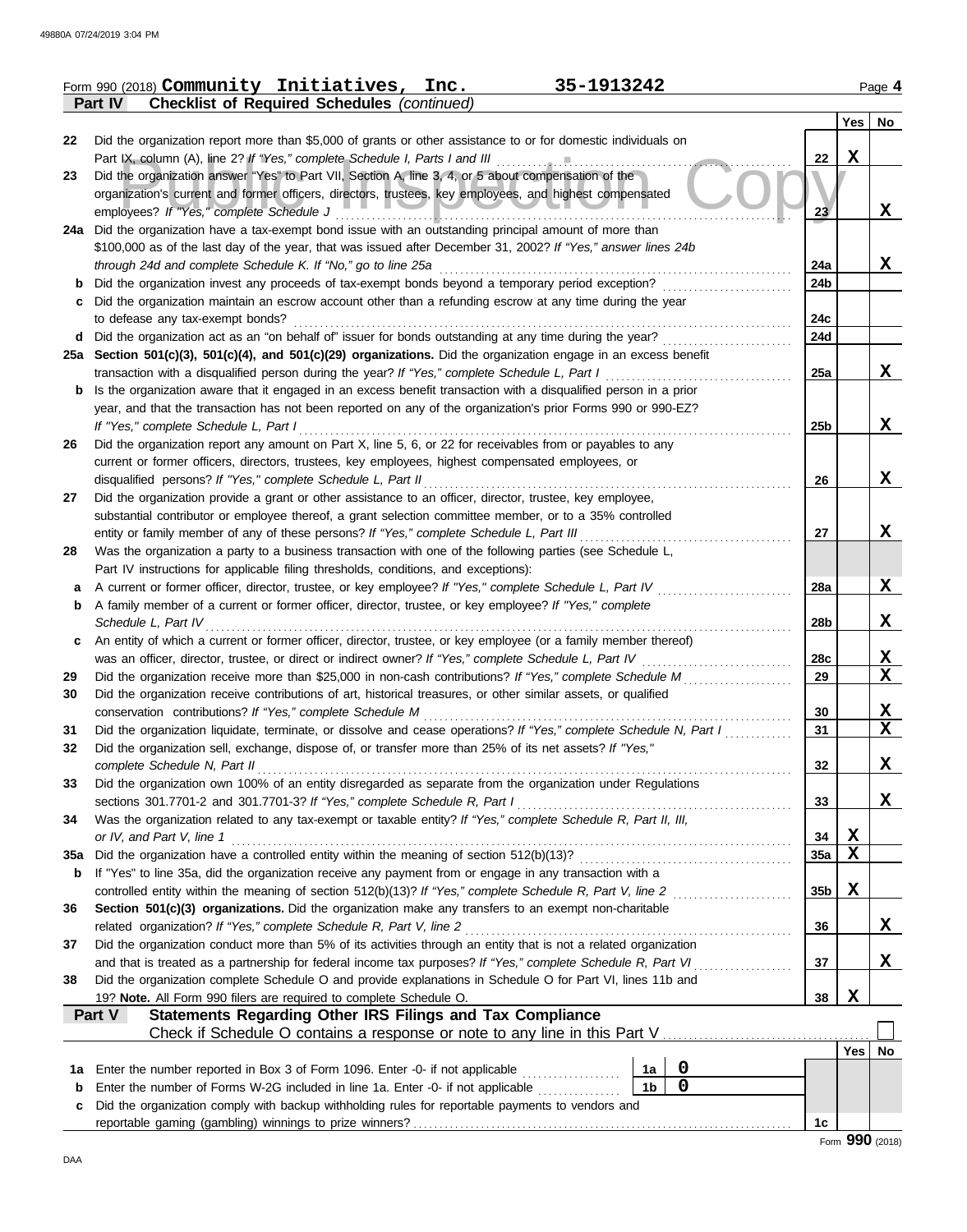|         | Form 990 (2018) Community Initiatives, Inc.<br>35-1913242                                                                                        |                | Page 5          |
|---------|--------------------------------------------------------------------------------------------------------------------------------------------------|----------------|-----------------|
|         | Statements Regarding Other IRS Filings and Tax Compliance (continued)<br><b>Part V</b>                                                           |                |                 |
|         |                                                                                                                                                  |                | $Yes \mid No$   |
|         | 2a Enter the number of employees reported on Form W-3, Transmittal of Wage and Tax                                                               |                |                 |
|         | 0<br>Statements, filed for the calendar year ending with or within the year covered by this return<br>2a                                         |                |                 |
| b       | If at least one is reported on line 2a, did the organization file all required federal employment tax returns?                                   | 2 <sub>b</sub> |                 |
|         | Note. If the sum of lines 1a and 2a is greater than 250, you may be required to e-file (see instructions)                                        |                |                 |
| За      | Did the organization have unrelated business gross income of \$1,000 or more during the year?                                                    | 3a             | X               |
| b       | If "Yes," has it filed a Form 990-T for this year? If "No" to line 3b, provide an explanation in Schedule O                                      | 3 <sub>b</sub> |                 |
| 4a      | At any time during the calendar year, did the organization have an interest in, or a signature or other authority over,                          |                |                 |
|         | a financial account in a foreign country (such as a bank account, securities account, or other financial account)?                               | 4a             | X               |
| b       | If "Yes," enter the name of the foreign country: <b>u</b>                                                                                        |                |                 |
|         | See instructions for filing requirements for FinCEN Form 114, Report of Foreign Bank and Financial Accounts (FBAR).                              |                |                 |
| 5a      | Was the organization a party to a prohibited tax shelter transaction at any time during the tax year?                                            | 5a             | $\mathbf x$     |
| b       | Did any taxable party notify the organization that it was or is a party to a prohibited tax shelter transaction?                                 | 5b             | $\mathbf x$     |
| c       | If "Yes" to line 5a or 5b, did the organization file Form 8886-T?                                                                                | 5c             |                 |
| 6a      | Does the organization have annual gross receipts that are normally greater than \$100,000, and did the                                           |                |                 |
|         | organization solicit any contributions that were not tax deductible as charitable contributions?                                                 | 6a             | X               |
| b       | If "Yes," did the organization include with every solicitation an express statement that such contributions or<br>gifts were not tax deductible? | 6b             |                 |
|         | Organizations that may receive deductible contributions under section 170(c).                                                                    |                |                 |
| 7       | Did the organization receive a payment in excess of \$75 made partly as a contribution and partly for goods                                      |                |                 |
| a       | and services provided to the payor?                                                                                                              | 7a             | X               |
| b       | If "Yes," did the organization notify the donor of the value of the goods or services provided?                                                  | 7b             |                 |
| c       | Did the organization sell, exchange, or otherwise dispose of tangible personal property for which it was                                         |                |                 |
|         | required to file Form 8282?                                                                                                                      | 7c             | X               |
| d       | 7d<br>If "Yes," indicate the number of Forms 8282 filed during the year                                                                          |                |                 |
| е       | Did the organization receive any funds, directly or indirectly, to pay premiums on a personal benefit contract?                                  | 7e             | X               |
| t       | Did the organization, during the year, pay premiums, directly or indirectly, on a personal benefit contract?                                     | 7f             | $\mathbf x$     |
| g       | If the organization received a contribution of qualified intellectual property, did the organization file Form 8899 as required?                 | 7g             |                 |
| h       | If the organization received a contribution of cars, boats, airplanes, or other vehicles, did the organization file a Form 1098-C?               | 7h             |                 |
| 8       | Sponsoring organizations maintaining donor advised funds. Did a donor advised fund maintained by the                                             |                |                 |
|         |                                                                                                                                                  | 8              | X               |
| 9       | Sponsoring organizations maintaining donor advised funds.                                                                                        |                |                 |
| a       | Did the sponsoring organization make any taxable distributions under section 4966?                                                               | 9a             | X               |
| b       | Did the sponsoring organization make a distribution to a donor, donor advisor, or related person?                                                | 9b             | X               |
| 10      | Section 501(c)(7) organizations. Enter:                                                                                                          |                |                 |
|         | 10a <br>Initiation fees and capital contributions included on Part VIII, line 12 [11][11][11][11][11][11][11][11][11][                           |                |                 |
| b       | 10 <sub>b</sub><br>Gross receipts, included on Form 990, Part VIII, line 12, for public use of club facilities                                   |                |                 |
| 11      | Section 501(c)(12) organizations. Enter:                                                                                                         |                |                 |
| a       | 11a<br>Gross income from members or shareholders                                                                                                 |                |                 |
| b       | Gross income from other sources (Do not net amounts due or paid to other sources                                                                 |                |                 |
|         | 11 <sub>b</sub><br>against amounts due or received from them.)                                                                                   |                |                 |
| 12a     | Section 4947(a)(1) non-exempt charitable trusts. Is the organization filing Form 990 in lieu of Form 1041?                                       | 12a            |                 |
| b       | If "Yes," enter the amount of tax-exempt interest received or accrued during the year<br>12 <sub>b</sub>                                         |                |                 |
| 13      | Section 501(c)(29) qualified nonprofit health insurance issuers.                                                                                 |                |                 |
| a       | Is the organization licensed to issue qualified health plans in more than one state?                                                             | 13а            |                 |
|         | Note. See the instructions for additional information the organization must report on Schedule O.                                                |                |                 |
| b       | Enter the amount of reserves the organization is required to maintain by the states in which                                                     |                |                 |
|         | 13 <sub>b</sub><br>13c                                                                                                                           |                |                 |
| c       | Enter the amount of reserves on hand<br>Did the organization receive any payments for indoor tanning services during the tax year?               | 14a            | X               |
| 14a     |                                                                                                                                                  | 14b            |                 |
| b<br>15 | Is the organization subject to the section 4960 tax on payment(s) of more than \$1,000,000 in remuneration or                                    |                |                 |
|         | excess parachute payment(s) during the year?                                                                                                     | 15             | X.              |
|         | If "Yes," see instructions and file Form 4720, Schedule N.                                                                                       |                |                 |
| 16      | Is the organization an educational institution subject to the section 4968 excise tax on net investment income?                                  | 16             | x               |
|         | If "Yes," complete Form 4720, Schedule O.                                                                                                        |                |                 |
|         |                                                                                                                                                  |                | Form 990 (2018) |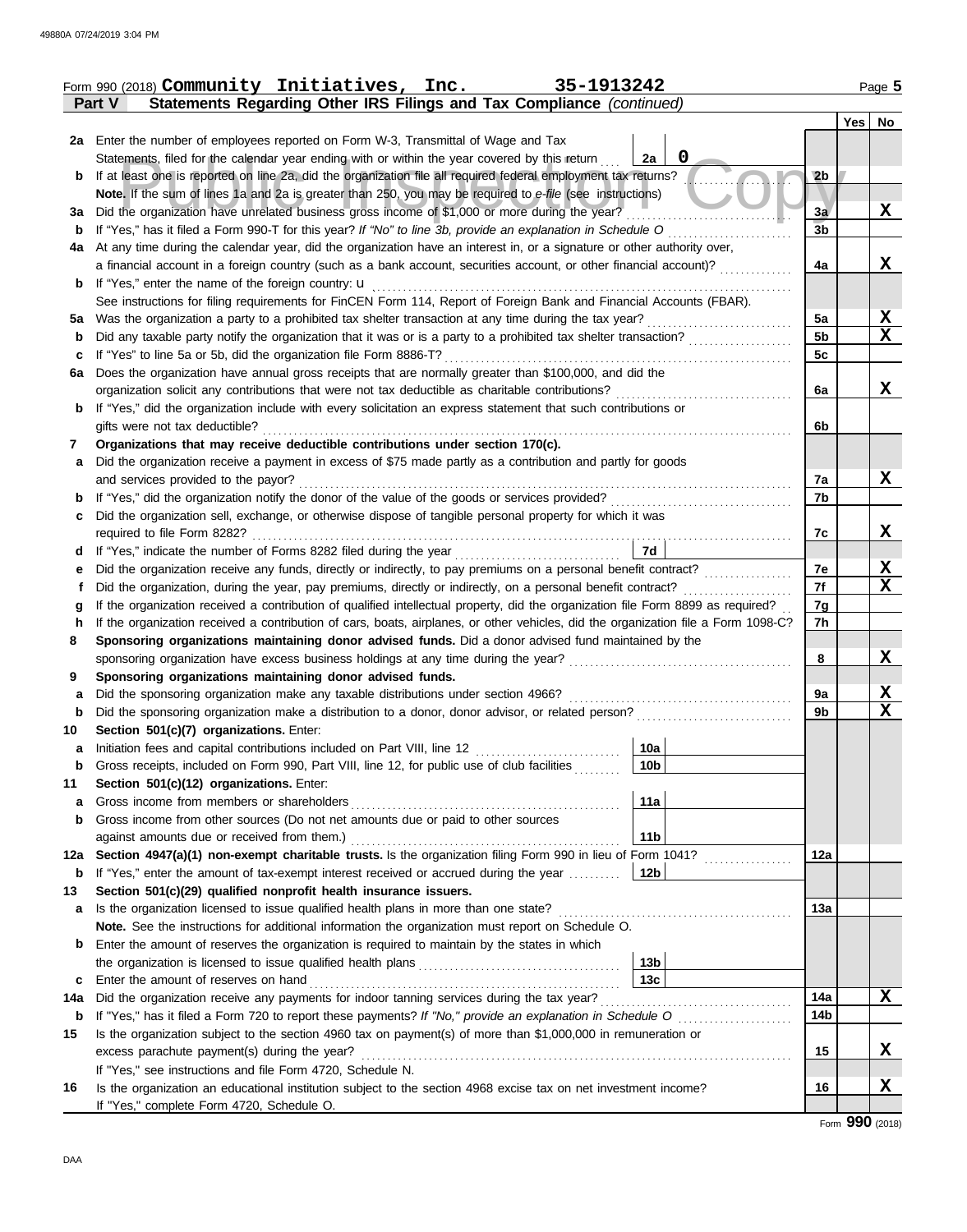| Governance, Management, and Disclosure For each "Yes" response to lines 2 through 7b below, and for a "No"<br>Part VI<br>response to line 8a, 8b, or 10b below, describe the circumstances, processes, or changes in Schedule O. See instructions.<br>Check if Schedule O contains a response or note to any line in this Part VI<br>Section A. Governing Body and Management<br>7<br>Enter the number of voting members of the governing body at the end of the tax year<br>1a<br>If there are material differences in voting rights among members of the governing body, or<br>if the governing body delegated broad authority to an executive committee or similar<br>committee, explain in Schedule O.<br>7<br>1b<br>Enter the number of voting members included in line 1a, above, who are independent<br>Did any officer, director, trustee, or key employee have a family relationship or a business relationship with<br>any other officer, director, trustee, or key employee?<br>Did the organization delegate control over management duties customarily performed by or under the direct<br>supervision of officers, directors, or trustees, or key employees to a management company or other person?<br>Did the organization make any significant changes to its governing documents since the prior Form 990 was filed?<br>Did the organization become aware during the year of a significant diversion of the organization's assets?<br>Did the organization have members or stockholders?<br>Did the organization have members, stockholders, or other persons who had the power to elect or appoint<br>one or more members of the governing body?<br>Are any governance decisions of the organization reserved to (or subject to approval by) members,<br>stockholders, or persons other than the governing body?<br>Did the organization contemporaneously document the meetings held or written actions undertaken during the year by the following:<br>The governing body?<br>Each committee with authority to act on behalf of the governing body?<br>Is there any officer, director, trustee, or key employee listed in Part VII, Section A, who cannot be reached at | 2<br>3<br>4<br>5<br>6<br>7a<br>7b<br>8a<br>8b                                                                                                                                                                                                                                                                                                                                                                                                                                                                                                                                                                                                                                                                                                                                                                                                                                                                                                       | Yes<br>$\mathbf X$<br>X                          | IXI<br>No<br>$\mathbf x$<br>$\frac{\mathbf{X}}{\mathbf{X}}$<br>$\overline{\mathbf{x}}$<br>X |
|----------------------------------------------------------------------------------------------------------------------------------------------------------------------------------------------------------------------------------------------------------------------------------------------------------------------------------------------------------------------------------------------------------------------------------------------------------------------------------------------------------------------------------------------------------------------------------------------------------------------------------------------------------------------------------------------------------------------------------------------------------------------------------------------------------------------------------------------------------------------------------------------------------------------------------------------------------------------------------------------------------------------------------------------------------------------------------------------------------------------------------------------------------------------------------------------------------------------------------------------------------------------------------------------------------------------------------------------------------------------------------------------------------------------------------------------------------------------------------------------------------------------------------------------------------------------------------------------------------------------------------------------------------------------------------------------------------------------------------------------------------------------------------------------------------------------------------------------------------------------------------------------------------------------------------------------------------------------------------------------------------------------------------------------------------------------------------------------------------------------------------------------------------------------------------------------|-----------------------------------------------------------------------------------------------------------------------------------------------------------------------------------------------------------------------------------------------------------------------------------------------------------------------------------------------------------------------------------------------------------------------------------------------------------------------------------------------------------------------------------------------------------------------------------------------------------------------------------------------------------------------------------------------------------------------------------------------------------------------------------------------------------------------------------------------------------------------------------------------------------------------------------------------------|--------------------------------------------------|---------------------------------------------------------------------------------------------|
|                                                                                                                                                                                                                                                                                                                                                                                                                                                                                                                                                                                                                                                                                                                                                                                                                                                                                                                                                                                                                                                                                                                                                                                                                                                                                                                                                                                                                                                                                                                                                                                                                                                                                                                                                                                                                                                                                                                                                                                                                                                                                                                                                                                              |                                                                                                                                                                                                                                                                                                                                                                                                                                                                                                                                                                                                                                                                                                                                                                                                                                                                                                                                                     |                                                  |                                                                                             |
|                                                                                                                                                                                                                                                                                                                                                                                                                                                                                                                                                                                                                                                                                                                                                                                                                                                                                                                                                                                                                                                                                                                                                                                                                                                                                                                                                                                                                                                                                                                                                                                                                                                                                                                                                                                                                                                                                                                                                                                                                                                                                                                                                                                              |                                                                                                                                                                                                                                                                                                                                                                                                                                                                                                                                                                                                                                                                                                                                                                                                                                                                                                                                                     |                                                  |                                                                                             |
|                                                                                                                                                                                                                                                                                                                                                                                                                                                                                                                                                                                                                                                                                                                                                                                                                                                                                                                                                                                                                                                                                                                                                                                                                                                                                                                                                                                                                                                                                                                                                                                                                                                                                                                                                                                                                                                                                                                                                                                                                                                                                                                                                                                              |                                                                                                                                                                                                                                                                                                                                                                                                                                                                                                                                                                                                                                                                                                                                                                                                                                                                                                                                                     |                                                  |                                                                                             |
|                                                                                                                                                                                                                                                                                                                                                                                                                                                                                                                                                                                                                                                                                                                                                                                                                                                                                                                                                                                                                                                                                                                                                                                                                                                                                                                                                                                                                                                                                                                                                                                                                                                                                                                                                                                                                                                                                                                                                                                                                                                                                                                                                                                              |                                                                                                                                                                                                                                                                                                                                                                                                                                                                                                                                                                                                                                                                                                                                                                                                                                                                                                                                                     |                                                  |                                                                                             |
|                                                                                                                                                                                                                                                                                                                                                                                                                                                                                                                                                                                                                                                                                                                                                                                                                                                                                                                                                                                                                                                                                                                                                                                                                                                                                                                                                                                                                                                                                                                                                                                                                                                                                                                                                                                                                                                                                                                                                                                                                                                                                                                                                                                              |                                                                                                                                                                                                                                                                                                                                                                                                                                                                                                                                                                                                                                                                                                                                                                                                                                                                                                                                                     |                                                  |                                                                                             |
|                                                                                                                                                                                                                                                                                                                                                                                                                                                                                                                                                                                                                                                                                                                                                                                                                                                                                                                                                                                                                                                                                                                                                                                                                                                                                                                                                                                                                                                                                                                                                                                                                                                                                                                                                                                                                                                                                                                                                                                                                                                                                                                                                                                              |                                                                                                                                                                                                                                                                                                                                                                                                                                                                                                                                                                                                                                                                                                                                                                                                                                                                                                                                                     |                                                  |                                                                                             |
|                                                                                                                                                                                                                                                                                                                                                                                                                                                                                                                                                                                                                                                                                                                                                                                                                                                                                                                                                                                                                                                                                                                                                                                                                                                                                                                                                                                                                                                                                                                                                                                                                                                                                                                                                                                                                                                                                                                                                                                                                                                                                                                                                                                              |                                                                                                                                                                                                                                                                                                                                                                                                                                                                                                                                                                                                                                                                                                                                                                                                                                                                                                                                                     |                                                  |                                                                                             |
|                                                                                                                                                                                                                                                                                                                                                                                                                                                                                                                                                                                                                                                                                                                                                                                                                                                                                                                                                                                                                                                                                                                                                                                                                                                                                                                                                                                                                                                                                                                                                                                                                                                                                                                                                                                                                                                                                                                                                                                                                                                                                                                                                                                              |                                                                                                                                                                                                                                                                                                                                                                                                                                                                                                                                                                                                                                                                                                                                                                                                                                                                                                                                                     |                                                  |                                                                                             |
|                                                                                                                                                                                                                                                                                                                                                                                                                                                                                                                                                                                                                                                                                                                                                                                                                                                                                                                                                                                                                                                                                                                                                                                                                                                                                                                                                                                                                                                                                                                                                                                                                                                                                                                                                                                                                                                                                                                                                                                                                                                                                                                                                                                              |                                                                                                                                                                                                                                                                                                                                                                                                                                                                                                                                                                                                                                                                                                                                                                                                                                                                                                                                                     |                                                  |                                                                                             |
|                                                                                                                                                                                                                                                                                                                                                                                                                                                                                                                                                                                                                                                                                                                                                                                                                                                                                                                                                                                                                                                                                                                                                                                                                                                                                                                                                                                                                                                                                                                                                                                                                                                                                                                                                                                                                                                                                                                                                                                                                                                                                                                                                                                              |                                                                                                                                                                                                                                                                                                                                                                                                                                                                                                                                                                                                                                                                                                                                                                                                                                                                                                                                                     |                                                  |                                                                                             |
|                                                                                                                                                                                                                                                                                                                                                                                                                                                                                                                                                                                                                                                                                                                                                                                                                                                                                                                                                                                                                                                                                                                                                                                                                                                                                                                                                                                                                                                                                                                                                                                                                                                                                                                                                                                                                                                                                                                                                                                                                                                                                                                                                                                              |                                                                                                                                                                                                                                                                                                                                                                                                                                                                                                                                                                                                                                                                                                                                                                                                                                                                                                                                                     |                                                  |                                                                                             |
|                                                                                                                                                                                                                                                                                                                                                                                                                                                                                                                                                                                                                                                                                                                                                                                                                                                                                                                                                                                                                                                                                                                                                                                                                                                                                                                                                                                                                                                                                                                                                                                                                                                                                                                                                                                                                                                                                                                                                                                                                                                                                                                                                                                              |                                                                                                                                                                                                                                                                                                                                                                                                                                                                                                                                                                                                                                                                                                                                                                                                                                                                                                                                                     |                                                  |                                                                                             |
|                                                                                                                                                                                                                                                                                                                                                                                                                                                                                                                                                                                                                                                                                                                                                                                                                                                                                                                                                                                                                                                                                                                                                                                                                                                                                                                                                                                                                                                                                                                                                                                                                                                                                                                                                                                                                                                                                                                                                                                                                                                                                                                                                                                              |                                                                                                                                                                                                                                                                                                                                                                                                                                                                                                                                                                                                                                                                                                                                                                                                                                                                                                                                                     |                                                  |                                                                                             |
|                                                                                                                                                                                                                                                                                                                                                                                                                                                                                                                                                                                                                                                                                                                                                                                                                                                                                                                                                                                                                                                                                                                                                                                                                                                                                                                                                                                                                                                                                                                                                                                                                                                                                                                                                                                                                                                                                                                                                                                                                                                                                                                                                                                              |                                                                                                                                                                                                                                                                                                                                                                                                                                                                                                                                                                                                                                                                                                                                                                                                                                                                                                                                                     |                                                  |                                                                                             |
|                                                                                                                                                                                                                                                                                                                                                                                                                                                                                                                                                                                                                                                                                                                                                                                                                                                                                                                                                                                                                                                                                                                                                                                                                                                                                                                                                                                                                                                                                                                                                                                                                                                                                                                                                                                                                                                                                                                                                                                                                                                                                                                                                                                              |                                                                                                                                                                                                                                                                                                                                                                                                                                                                                                                                                                                                                                                                                                                                                                                                                                                                                                                                                     |                                                  |                                                                                             |
|                                                                                                                                                                                                                                                                                                                                                                                                                                                                                                                                                                                                                                                                                                                                                                                                                                                                                                                                                                                                                                                                                                                                                                                                                                                                                                                                                                                                                                                                                                                                                                                                                                                                                                                                                                                                                                                                                                                                                                                                                                                                                                                                                                                              |                                                                                                                                                                                                                                                                                                                                                                                                                                                                                                                                                                                                                                                                                                                                                                                                                                                                                                                                                     |                                                  |                                                                                             |
|                                                                                                                                                                                                                                                                                                                                                                                                                                                                                                                                                                                                                                                                                                                                                                                                                                                                                                                                                                                                                                                                                                                                                                                                                                                                                                                                                                                                                                                                                                                                                                                                                                                                                                                                                                                                                                                                                                                                                                                                                                                                                                                                                                                              |                                                                                                                                                                                                                                                                                                                                                                                                                                                                                                                                                                                                                                                                                                                                                                                                                                                                                                                                                     |                                                  |                                                                                             |
|                                                                                                                                                                                                                                                                                                                                                                                                                                                                                                                                                                                                                                                                                                                                                                                                                                                                                                                                                                                                                                                                                                                                                                                                                                                                                                                                                                                                                                                                                                                                                                                                                                                                                                                                                                                                                                                                                                                                                                                                                                                                                                                                                                                              |                                                                                                                                                                                                                                                                                                                                                                                                                                                                                                                                                                                                                                                                                                                                                                                                                                                                                                                                                     |                                                  |                                                                                             |
|                                                                                                                                                                                                                                                                                                                                                                                                                                                                                                                                                                                                                                                                                                                                                                                                                                                                                                                                                                                                                                                                                                                                                                                                                                                                                                                                                                                                                                                                                                                                                                                                                                                                                                                                                                                                                                                                                                                                                                                                                                                                                                                                                                                              |                                                                                                                                                                                                                                                                                                                                                                                                                                                                                                                                                                                                                                                                                                                                                                                                                                                                                                                                                     |                                                  |                                                                                             |
|                                                                                                                                                                                                                                                                                                                                                                                                                                                                                                                                                                                                                                                                                                                                                                                                                                                                                                                                                                                                                                                                                                                                                                                                                                                                                                                                                                                                                                                                                                                                                                                                                                                                                                                                                                                                                                                                                                                                                                                                                                                                                                                                                                                              |                                                                                                                                                                                                                                                                                                                                                                                                                                                                                                                                                                                                                                                                                                                                                                                                                                                                                                                                                     |                                                  |                                                                                             |
|                                                                                                                                                                                                                                                                                                                                                                                                                                                                                                                                                                                                                                                                                                                                                                                                                                                                                                                                                                                                                                                                                                                                                                                                                                                                                                                                                                                                                                                                                                                                                                                                                                                                                                                                                                                                                                                                                                                                                                                                                                                                                                                                                                                              |                                                                                                                                                                                                                                                                                                                                                                                                                                                                                                                                                                                                                                                                                                                                                                                                                                                                                                                                                     |                                                  |                                                                                             |
|                                                                                                                                                                                                                                                                                                                                                                                                                                                                                                                                                                                                                                                                                                                                                                                                                                                                                                                                                                                                                                                                                                                                                                                                                                                                                                                                                                                                                                                                                                                                                                                                                                                                                                                                                                                                                                                                                                                                                                                                                                                                                                                                                                                              |                                                                                                                                                                                                                                                                                                                                                                                                                                                                                                                                                                                                                                                                                                                                                                                                                                                                                                                                                     | X                                                |                                                                                             |
|                                                                                                                                                                                                                                                                                                                                                                                                                                                                                                                                                                                                                                                                                                                                                                                                                                                                                                                                                                                                                                                                                                                                                                                                                                                                                                                                                                                                                                                                                                                                                                                                                                                                                                                                                                                                                                                                                                                                                                                                                                                                                                                                                                                              |                                                                                                                                                                                                                                                                                                                                                                                                                                                                                                                                                                                                                                                                                                                                                                                                                                                                                                                                                     | $\mathbf X$                                      |                                                                                             |
|                                                                                                                                                                                                                                                                                                                                                                                                                                                                                                                                                                                                                                                                                                                                                                                                                                                                                                                                                                                                                                                                                                                                                                                                                                                                                                                                                                                                                                                                                                                                                                                                                                                                                                                                                                                                                                                                                                                                                                                                                                                                                                                                                                                              |                                                                                                                                                                                                                                                                                                                                                                                                                                                                                                                                                                                                                                                                                                                                                                                                                                                                                                                                                     |                                                  |                                                                                             |
|                                                                                                                                                                                                                                                                                                                                                                                                                                                                                                                                                                                                                                                                                                                                                                                                                                                                                                                                                                                                                                                                                                                                                                                                                                                                                                                                                                                                                                                                                                                                                                                                                                                                                                                                                                                                                                                                                                                                                                                                                                                                                                                                                                                              | 9                                                                                                                                                                                                                                                                                                                                                                                                                                                                                                                                                                                                                                                                                                                                                                                                                                                                                                                                                   |                                                  | X                                                                                           |
| <b>Section B. Policies</b> (This Section B requests information about policies not required by the Internal Revenue Code.                                                                                                                                                                                                                                                                                                                                                                                                                                                                                                                                                                                                                                                                                                                                                                                                                                                                                                                                                                                                                                                                                                                                                                                                                                                                                                                                                                                                                                                                                                                                                                                                                                                                                                                                                                                                                                                                                                                                                                                                                                                                    |                                                                                                                                                                                                                                                                                                                                                                                                                                                                                                                                                                                                                                                                                                                                                                                                                                                                                                                                                     |                                                  |                                                                                             |
|                                                                                                                                                                                                                                                                                                                                                                                                                                                                                                                                                                                                                                                                                                                                                                                                                                                                                                                                                                                                                                                                                                                                                                                                                                                                                                                                                                                                                                                                                                                                                                                                                                                                                                                                                                                                                                                                                                                                                                                                                                                                                                                                                                                              |                                                                                                                                                                                                                                                                                                                                                                                                                                                                                                                                                                                                                                                                                                                                                                                                                                                                                                                                                     | Yes                                              | No                                                                                          |
| 10a Did the organization have local chapters, branches, or affiliates?                                                                                                                                                                                                                                                                                                                                                                                                                                                                                                                                                                                                                                                                                                                                                                                                                                                                                                                                                                                                                                                                                                                                                                                                                                                                                                                                                                                                                                                                                                                                                                                                                                                                                                                                                                                                                                                                                                                                                                                                                                                                                                                       | 10a                                                                                                                                                                                                                                                                                                                                                                                                                                                                                                                                                                                                                                                                                                                                                                                                                                                                                                                                                 |                                                  | X                                                                                           |
| If "Yes," did the organization have written policies and procedures governing the activities of such chapters,                                                                                                                                                                                                                                                                                                                                                                                                                                                                                                                                                                                                                                                                                                                                                                                                                                                                                                                                                                                                                                                                                                                                                                                                                                                                                                                                                                                                                                                                                                                                                                                                                                                                                                                                                                                                                                                                                                                                                                                                                                                                               |                                                                                                                                                                                                                                                                                                                                                                                                                                                                                                                                                                                                                                                                                                                                                                                                                                                                                                                                                     |                                                  |                                                                                             |
| affiliates, and branches to ensure their operations are consistent with the organization's exempt purposes?                                                                                                                                                                                                                                                                                                                                                                                                                                                                                                                                                                                                                                                                                                                                                                                                                                                                                                                                                                                                                                                                                                                                                                                                                                                                                                                                                                                                                                                                                                                                                                                                                                                                                                                                                                                                                                                                                                                                                                                                                                                                                  | 10 <sub>b</sub>                                                                                                                                                                                                                                                                                                                                                                                                                                                                                                                                                                                                                                                                                                                                                                                                                                                                                                                                     |                                                  |                                                                                             |
| 11a Has the organization provided a complete copy of this Form 990 to all members of its governing body before filing the form?                                                                                                                                                                                                                                                                                                                                                                                                                                                                                                                                                                                                                                                                                                                                                                                                                                                                                                                                                                                                                                                                                                                                                                                                                                                                                                                                                                                                                                                                                                                                                                                                                                                                                                                                                                                                                                                                                                                                                                                                                                                              | 11a                                                                                                                                                                                                                                                                                                                                                                                                                                                                                                                                                                                                                                                                                                                                                                                                                                                                                                                                                 | X                                                |                                                                                             |
| Describe in Schedule O the process, if any, used by the organization to review this Form 990.                                                                                                                                                                                                                                                                                                                                                                                                                                                                                                                                                                                                                                                                                                                                                                                                                                                                                                                                                                                                                                                                                                                                                                                                                                                                                                                                                                                                                                                                                                                                                                                                                                                                                                                                                                                                                                                                                                                                                                                                                                                                                                |                                                                                                                                                                                                                                                                                                                                                                                                                                                                                                                                                                                                                                                                                                                                                                                                                                                                                                                                                     |                                                  |                                                                                             |
| Did the organization have a written conflict of interest policy? If "No," go to line 13                                                                                                                                                                                                                                                                                                                                                                                                                                                                                                                                                                                                                                                                                                                                                                                                                                                                                                                                                                                                                                                                                                                                                                                                                                                                                                                                                                                                                                                                                                                                                                                                                                                                                                                                                                                                                                                                                                                                                                                                                                                                                                      | 12a                                                                                                                                                                                                                                                                                                                                                                                                                                                                                                                                                                                                                                                                                                                                                                                                                                                                                                                                                 | $\mathbf x$                                      |                                                                                             |
| Were officers, directors, or trustees, and key employees required to disclose annually interests that could give rise to conflicts?                                                                                                                                                                                                                                                                                                                                                                                                                                                                                                                                                                                                                                                                                                                                                                                                                                                                                                                                                                                                                                                                                                                                                                                                                                                                                                                                                                                                                                                                                                                                                                                                                                                                                                                                                                                                                                                                                                                                                                                                                                                          | 12 <sub>b</sub>                                                                                                                                                                                                                                                                                                                                                                                                                                                                                                                                                                                                                                                                                                                                                                                                                                                                                                                                     | $\mathbf x$                                      |                                                                                             |
| Did the organization regularly and consistently monitor and enforce compliance with the policy? If "Yes,"                                                                                                                                                                                                                                                                                                                                                                                                                                                                                                                                                                                                                                                                                                                                                                                                                                                                                                                                                                                                                                                                                                                                                                                                                                                                                                                                                                                                                                                                                                                                                                                                                                                                                                                                                                                                                                                                                                                                                                                                                                                                                    |                                                                                                                                                                                                                                                                                                                                                                                                                                                                                                                                                                                                                                                                                                                                                                                                                                                                                                                                                     |                                                  |                                                                                             |
| describe in Schedule O how this was done                                                                                                                                                                                                                                                                                                                                                                                                                                                                                                                                                                                                                                                                                                                                                                                                                                                                                                                                                                                                                                                                                                                                                                                                                                                                                                                                                                                                                                                                                                                                                                                                                                                                                                                                                                                                                                                                                                                                                                                                                                                                                                                                                     | 12c                                                                                                                                                                                                                                                                                                                                                                                                                                                                                                                                                                                                                                                                                                                                                                                                                                                                                                                                                 | Χ                                                |                                                                                             |
|                                                                                                                                                                                                                                                                                                                                                                                                                                                                                                                                                                                                                                                                                                                                                                                                                                                                                                                                                                                                                                                                                                                                                                                                                                                                                                                                                                                                                                                                                                                                                                                                                                                                                                                                                                                                                                                                                                                                                                                                                                                                                                                                                                                              |                                                                                                                                                                                                                                                                                                                                                                                                                                                                                                                                                                                                                                                                                                                                                                                                                                                                                                                                                     |                                                  |                                                                                             |
|                                                                                                                                                                                                                                                                                                                                                                                                                                                                                                                                                                                                                                                                                                                                                                                                                                                                                                                                                                                                                                                                                                                                                                                                                                                                                                                                                                                                                                                                                                                                                                                                                                                                                                                                                                                                                                                                                                                                                                                                                                                                                                                                                                                              |                                                                                                                                                                                                                                                                                                                                                                                                                                                                                                                                                                                                                                                                                                                                                                                                                                                                                                                                                     |                                                  |                                                                                             |
|                                                                                                                                                                                                                                                                                                                                                                                                                                                                                                                                                                                                                                                                                                                                                                                                                                                                                                                                                                                                                                                                                                                                                                                                                                                                                                                                                                                                                                                                                                                                                                                                                                                                                                                                                                                                                                                                                                                                                                                                                                                                                                                                                                                              |                                                                                                                                                                                                                                                                                                                                                                                                                                                                                                                                                                                                                                                                                                                                                                                                                                                                                                                                                     |                                                  |                                                                                             |
|                                                                                                                                                                                                                                                                                                                                                                                                                                                                                                                                                                                                                                                                                                                                                                                                                                                                                                                                                                                                                                                                                                                                                                                                                                                                                                                                                                                                                                                                                                                                                                                                                                                                                                                                                                                                                                                                                                                                                                                                                                                                                                                                                                                              |                                                                                                                                                                                                                                                                                                                                                                                                                                                                                                                                                                                                                                                                                                                                                                                                                                                                                                                                                     |                                                  |                                                                                             |
|                                                                                                                                                                                                                                                                                                                                                                                                                                                                                                                                                                                                                                                                                                                                                                                                                                                                                                                                                                                                                                                                                                                                                                                                                                                                                                                                                                                                                                                                                                                                                                                                                                                                                                                                                                                                                                                                                                                                                                                                                                                                                                                                                                                              |                                                                                                                                                                                                                                                                                                                                                                                                                                                                                                                                                                                                                                                                                                                                                                                                                                                                                                                                                     |                                                  | $\frac{\mathbf{x}}{\mathbf{x}}$                                                             |
|                                                                                                                                                                                                                                                                                                                                                                                                                                                                                                                                                                                                                                                                                                                                                                                                                                                                                                                                                                                                                                                                                                                                                                                                                                                                                                                                                                                                                                                                                                                                                                                                                                                                                                                                                                                                                                                                                                                                                                                                                                                                                                                                                                                              |                                                                                                                                                                                                                                                                                                                                                                                                                                                                                                                                                                                                                                                                                                                                                                                                                                                                                                                                                     |                                                  |                                                                                             |
|                                                                                                                                                                                                                                                                                                                                                                                                                                                                                                                                                                                                                                                                                                                                                                                                                                                                                                                                                                                                                                                                                                                                                                                                                                                                                                                                                                                                                                                                                                                                                                                                                                                                                                                                                                                                                                                                                                                                                                                                                                                                                                                                                                                              |                                                                                                                                                                                                                                                                                                                                                                                                                                                                                                                                                                                                                                                                                                                                                                                                                                                                                                                                                     |                                                  |                                                                                             |
|                                                                                                                                                                                                                                                                                                                                                                                                                                                                                                                                                                                                                                                                                                                                                                                                                                                                                                                                                                                                                                                                                                                                                                                                                                                                                                                                                                                                                                                                                                                                                                                                                                                                                                                                                                                                                                                                                                                                                                                                                                                                                                                                                                                              |                                                                                                                                                                                                                                                                                                                                                                                                                                                                                                                                                                                                                                                                                                                                                                                                                                                                                                                                                     |                                                  |                                                                                             |
|                                                                                                                                                                                                                                                                                                                                                                                                                                                                                                                                                                                                                                                                                                                                                                                                                                                                                                                                                                                                                                                                                                                                                                                                                                                                                                                                                                                                                                                                                                                                                                                                                                                                                                                                                                                                                                                                                                                                                                                                                                                                                                                                                                                              |                                                                                                                                                                                                                                                                                                                                                                                                                                                                                                                                                                                                                                                                                                                                                                                                                                                                                                                                                     |                                                  | X                                                                                           |
|                                                                                                                                                                                                                                                                                                                                                                                                                                                                                                                                                                                                                                                                                                                                                                                                                                                                                                                                                                                                                                                                                                                                                                                                                                                                                                                                                                                                                                                                                                                                                                                                                                                                                                                                                                                                                                                                                                                                                                                                                                                                                                                                                                                              |                                                                                                                                                                                                                                                                                                                                                                                                                                                                                                                                                                                                                                                                                                                                                                                                                                                                                                                                                     |                                                  |                                                                                             |
|                                                                                                                                                                                                                                                                                                                                                                                                                                                                                                                                                                                                                                                                                                                                                                                                                                                                                                                                                                                                                                                                                                                                                                                                                                                                                                                                                                                                                                                                                                                                                                                                                                                                                                                                                                                                                                                                                                                                                                                                                                                                                                                                                                                              |                                                                                                                                                                                                                                                                                                                                                                                                                                                                                                                                                                                                                                                                                                                                                                                                                                                                                                                                                     |                                                  |                                                                                             |
|                                                                                                                                                                                                                                                                                                                                                                                                                                                                                                                                                                                                                                                                                                                                                                                                                                                                                                                                                                                                                                                                                                                                                                                                                                                                                                                                                                                                                                                                                                                                                                                                                                                                                                                                                                                                                                                                                                                                                                                                                                                                                                                                                                                              |                                                                                                                                                                                                                                                                                                                                                                                                                                                                                                                                                                                                                                                                                                                                                                                                                                                                                                                                                     |                                                  |                                                                                             |
|                                                                                                                                                                                                                                                                                                                                                                                                                                                                                                                                                                                                                                                                                                                                                                                                                                                                                                                                                                                                                                                                                                                                                                                                                                                                                                                                                                                                                                                                                                                                                                                                                                                                                                                                                                                                                                                                                                                                                                                                                                                                                                                                                                                              |                                                                                                                                                                                                                                                                                                                                                                                                                                                                                                                                                                                                                                                                                                                                                                                                                                                                                                                                                     |                                                  |                                                                                             |
|                                                                                                                                                                                                                                                                                                                                                                                                                                                                                                                                                                                                                                                                                                                                                                                                                                                                                                                                                                                                                                                                                                                                                                                                                                                                                                                                                                                                                                                                                                                                                                                                                                                                                                                                                                                                                                                                                                                                                                                                                                                                                                                                                                                              |                                                                                                                                                                                                                                                                                                                                                                                                                                                                                                                                                                                                                                                                                                                                                                                                                                                                                                                                                     |                                                  |                                                                                             |
| List the states with which a copy of this Form 990 is required to be filed $\mathbf{u}$ IN                                                                                                                                                                                                                                                                                                                                                                                                                                                                                                                                                                                                                                                                                                                                                                                                                                                                                                                                                                                                                                                                                                                                                                                                                                                                                                                                                                                                                                                                                                                                                                                                                                                                                                                                                                                                                                                                                                                                                                                                                                                                                                   |                                                                                                                                                                                                                                                                                                                                                                                                                                                                                                                                                                                                                                                                                                                                                                                                                                                                                                                                                     |                                                  |                                                                                             |
| Section 6104 requires an organization to make its Forms 1023 (1024 or 1024-A if applicable), 990, and 990-T (Section 501(c)                                                                                                                                                                                                                                                                                                                                                                                                                                                                                                                                                                                                                                                                                                                                                                                                                                                                                                                                                                                                                                                                                                                                                                                                                                                                                                                                                                                                                                                                                                                                                                                                                                                                                                                                                                                                                                                                                                                                                                                                                                                                  |                                                                                                                                                                                                                                                                                                                                                                                                                                                                                                                                                                                                                                                                                                                                                                                                                                                                                                                                                     |                                                  |                                                                                             |
| (3)s only) available for public inspection. Indicate how you made these available. Check all that apply.<br>$\mathbf{X}$ Own website $\mathbf{X}$ Another's website $\mathbf{X}$ Upon request $\ \cdot\ $ Other (explain in Schedule O)                                                                                                                                                                                                                                                                                                                                                                                                                                                                                                                                                                                                                                                                                                                                                                                                                                                                                                                                                                                                                                                                                                                                                                                                                                                                                                                                                                                                                                                                                                                                                                                                                                                                                                                                                                                                                                                                                                                                                      |                                                                                                                                                                                                                                                                                                                                                                                                                                                                                                                                                                                                                                                                                                                                                                                                                                                                                                                                                     |                                                  |                                                                                             |
|                                                                                                                                                                                                                                                                                                                                                                                                                                                                                                                                                                                                                                                                                                                                                                                                                                                                                                                                                                                                                                                                                                                                                                                                                                                                                                                                                                                                                                                                                                                                                                                                                                                                                                                                                                                                                                                                                                                                                                                                                                                                                                                                                                                              | Did the organization have a written whistleblower policy?<br>Did the organization have a written document retention and destruction policy?<br>Did the process for determining compensation of the following persons include a review and approval by<br>independent persons, comparability data, and contemporaneous substantiation of the deliberation and decision?<br>Other officers or key employees of the organization<br>If "Yes" to line 15a or 15b, describe the process in Schedule O (see instructions).<br>Did the organization invest in, contribute assets to, or participate in a joint venture or similar arrangement<br>with a taxable entity during the year?<br>If "Yes," did the organization follow a written policy or procedure requiring the organization to evaluate its<br>participation in joint venture arrangements under applicable federal tax law, and take steps to safeguard the<br><b>Section C. Disclosure</b> | 13<br>14<br>15a<br>15 <sub>b</sub><br>16a<br>16b | X<br>X                                                                                      |

| 20 State the name, address, and telephone number of the person who possesses the organization's books and records u |  |  |  |  |
|---------------------------------------------------------------------------------------------------------------------|--|--|--|--|
|                                                                                                                     |  |  |  |  |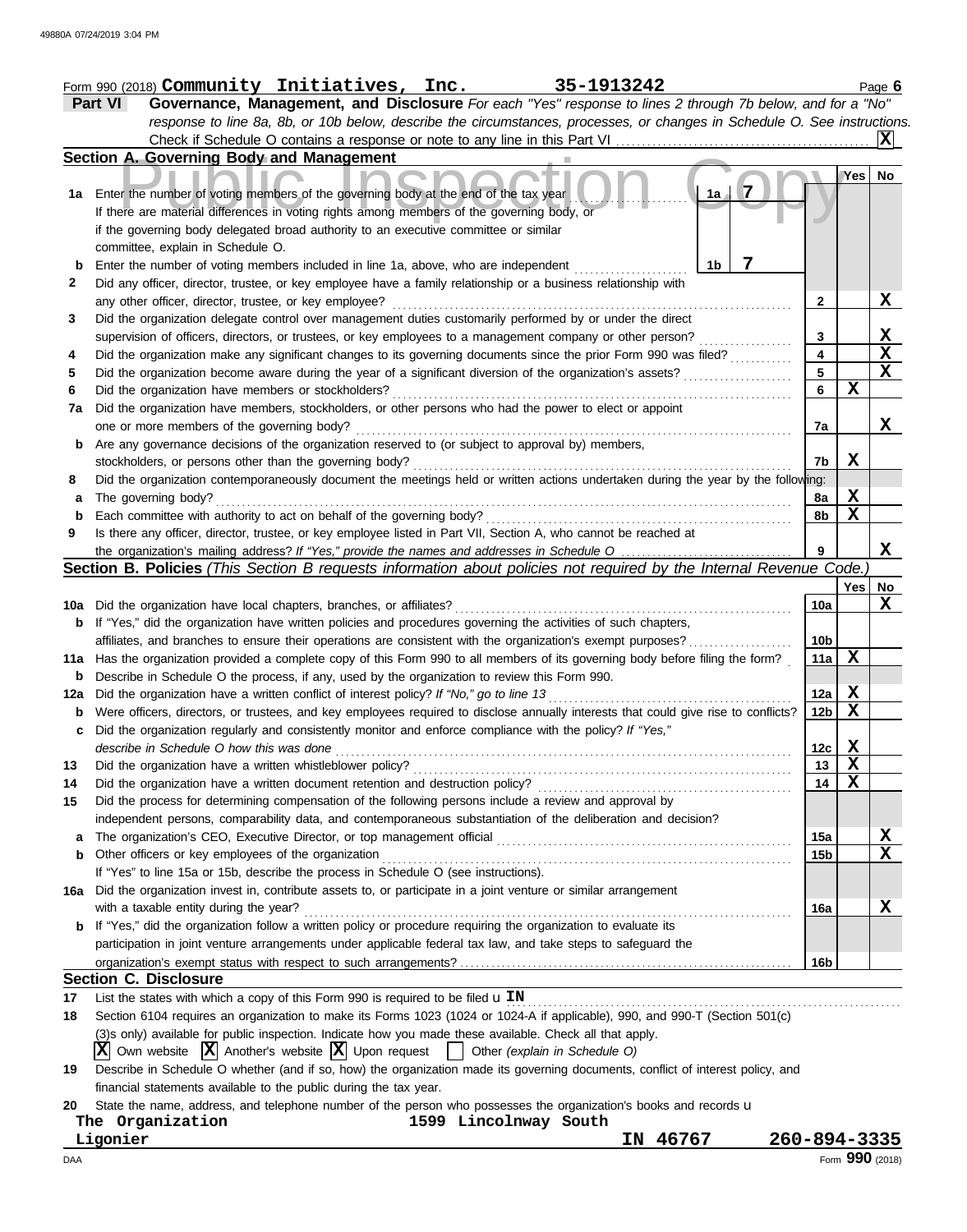### Form 990 (2018) Page **7 Community Initiatives, Inc. 35-1913242 Part VII Compensation of Officers, Directors, Trustees, Key Employees, Highest Compensated Employees, and Independent Contractors**  $\Box$ Check if Schedule O contains a response or note to any line in this Part VII.

| <u>UITOM II UMIGUUD O CONUMIO U TOODONOO OF HOIG IO UNIV III IO II INIIO FUNE TALLA III III IIII IIII IIIII IIII </u>                                         |
|---------------------------------------------------------------------------------------------------------------------------------------------------------------|
| Officers, Directors, Trustees, Key Employees, and Highest Compensated Employees<br>Section A.                                                                 |
| 1a Complete this table for all persons required to be listed. Report compensation for the calendar year ending with or within the<br>organization's tax year. |
| • List all of the organization's current officers, directors, trustees (whether individuals or organizations), regardless of amount of                        |
| compensation. Enter -0- in columns $(D)$ , $(E)$ , and $(F)$ if no compensation was paid.                                                                     |
| • List all of the organization's current key employees, if any. See instructions for definition of "key employee."                                            |
| • List the organization's five current highest compensated employees (other than an officer, director, trustee, or key employee)                              |

who received reportable compensation (Box 5 of Form W-2 and/or Box 7 of Form 1099-MISC) of more than \$100,000 from the organization and any related organizations. **•**

■ List all of the organization's **former** officers, key employees, and highest compensated employees who received more than<br>00,000 of reportable compensation from the organization and any related organizations \$100,000 of reportable compensation from the organization and any related organizations.

• List all of the organization's **former directors or trustees** that received, in the capacity as a former director or trustee of the prization more than \$10,000 of reportable compensation from the organization and any rel organization, more than \$10,000 of reportable compensation from the organization and any related organizations.

List persons in the following order: individual trustees or directors; institutional trustees; officers; key employees; highest compensated employees; and former such persons.

Check this box if neither the organization nor any related organization compensated any current officer, director, or trustee. **X**

| (A)<br>Name and Title | (B)<br>Average<br>hours per<br>week<br>(list any               |                                   | (C)<br>Position<br>(do not check more than one<br>box, unless person is both an<br>officer and a director/trustee) |             |              |                                 |        | (D)<br>Reportable<br>compensation<br>from<br>the<br>organization | (E)<br>Reportable<br>compensation from<br>related<br>organizations<br>(W-2/1099-MISC) | (F)<br>Estimated<br>amount of<br>other<br>compensation<br>from the |
|-----------------------|----------------------------------------------------------------|-----------------------------------|--------------------------------------------------------------------------------------------------------------------|-------------|--------------|---------------------------------|--------|------------------------------------------------------------------|---------------------------------------------------------------------------------------|--------------------------------------------------------------------|
|                       | hours for<br>related<br>organizations<br>below dotted<br>line) | Individual trustee<br>or director | Institutional trustee                                                                                              | Officer     | Key employee | Highest compensated<br>employee | Former | (W-2/1099-MISC)                                                  |                                                                                       | organization<br>and related<br>organizations                       |
| $(1)$ Joe Atz         | 1.00                                                           |                                   |                                                                                                                    |             |              |                                 |        |                                                                  |                                                                                       |                                                                    |
| President             | 0.00                                                           | $\mathbf X$                       |                                                                                                                    | $\mathbf X$ |              |                                 |        | 0                                                                | 0                                                                                     | 0                                                                  |
| (2) Jane Doyle        | 1.00                                                           |                                   |                                                                                                                    |             |              |                                 |        |                                                                  |                                                                                       |                                                                    |
| Vice President        | 0.00                                                           | $\mathbf X$                       |                                                                                                                    | $\mathbf x$ |              |                                 |        | 0                                                                | 0                                                                                     | $\mathbf 0$                                                        |
| (3) Chris Mershman    |                                                                |                                   |                                                                                                                    |             |              |                                 |        |                                                                  |                                                                                       |                                                                    |
|                       | 1.00                                                           |                                   |                                                                                                                    |             |              |                                 |        |                                                                  |                                                                                       |                                                                    |
| Secretary/Treasurer   | 0.00                                                           | X                                 |                                                                                                                    | $\mathbf x$ |              |                                 |        | 0                                                                | 0                                                                                     | $\mathbf 0$                                                        |
| (4) Curt Gierhan      |                                                                |                                   |                                                                                                                    |             |              |                                 |        |                                                                  |                                                                                       |                                                                    |
|                       | 0.50                                                           |                                   |                                                                                                                    |             |              |                                 |        |                                                                  |                                                                                       |                                                                    |
| Director              | 0.00                                                           | $\mathbf X$                       |                                                                                                                    |             |              |                                 |        | 0                                                                | 0                                                                                     | $\mathbf 0$                                                        |
| (5) Debra Hockley     | 0.50                                                           |                                   |                                                                                                                    |             |              |                                 |        |                                                                  |                                                                                       |                                                                    |
| Director              | 0.00                                                           | $\mathbf x$                       |                                                                                                                    |             |              |                                 |        | 0                                                                | 0                                                                                     | $\mathbf 0$                                                        |
| (6) Kenny Kill        | 0.50                                                           |                                   |                                                                                                                    |             |              |                                 |        |                                                                  |                                                                                       |                                                                    |
| Director              | 0.00                                                           | $\mathbf x$                       |                                                                                                                    |             |              |                                 |        | 0                                                                | 0                                                                                     | $\mathbf 0$                                                        |
| (7) Robert Kirsch     |                                                                |                                   |                                                                                                                    |             |              |                                 |        |                                                                  |                                                                                       |                                                                    |
|                       | 0.50                                                           |                                   |                                                                                                                    |             |              |                                 |        |                                                                  |                                                                                       |                                                                    |
| Director              | 0.00                                                           | $\mathbf X$                       |                                                                                                                    |             |              |                                 |        | 0                                                                | 0                                                                                     | $\mathbf 0$                                                        |
| (8)                   |                                                                |                                   |                                                                                                                    |             |              |                                 |        |                                                                  |                                                                                       |                                                                    |
|                       |                                                                |                                   |                                                                                                                    |             |              |                                 |        |                                                                  |                                                                                       |                                                                    |
| (9)                   |                                                                |                                   |                                                                                                                    |             |              |                                 |        |                                                                  |                                                                                       |                                                                    |
|                       |                                                                |                                   |                                                                                                                    |             |              |                                 |        |                                                                  |                                                                                       |                                                                    |
| (10)                  |                                                                |                                   |                                                                                                                    |             |              |                                 |        |                                                                  |                                                                                       |                                                                    |
|                       |                                                                |                                   |                                                                                                                    |             |              |                                 |        |                                                                  |                                                                                       |                                                                    |
| (11)                  |                                                                |                                   |                                                                                                                    |             |              |                                 |        |                                                                  |                                                                                       |                                                                    |
|                       |                                                                |                                   |                                                                                                                    |             |              |                                 |        |                                                                  |                                                                                       |                                                                    |
|                       |                                                                |                                   |                                                                                                                    |             |              |                                 |        |                                                                  |                                                                                       |                                                                    |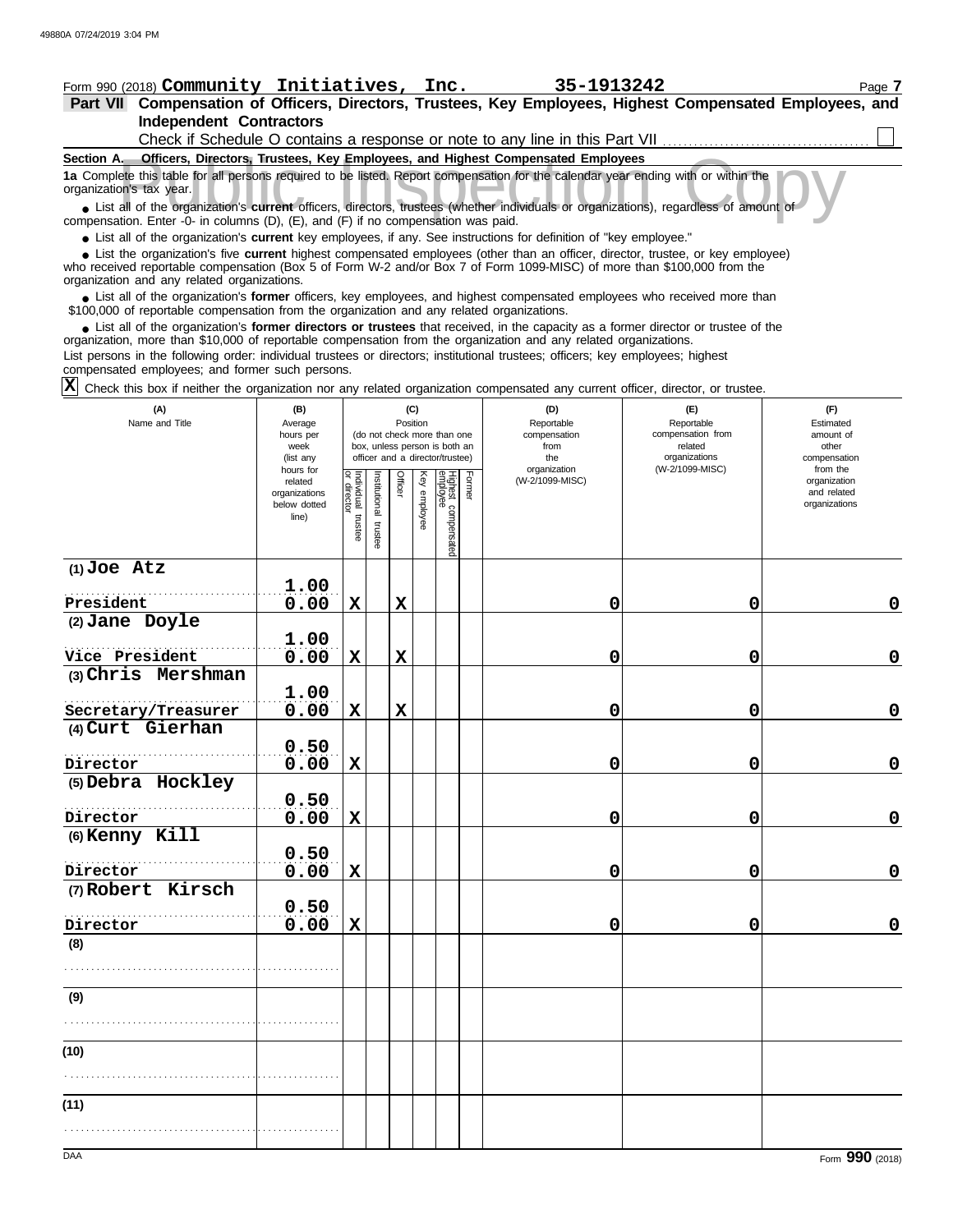49880A 07/24/2019 3:04 PM

|                   | Form 990 (2018) Community Initiatives, Inc.                                     |  |                                                                                           |                                   |                       |                                                                                                                               |              |                                 |        | 35-1913242                                                                                                                                                                                                           |                                                                                                                                                                                                  |  |                                                                                                   |                     | Page 8 |
|-------------------|---------------------------------------------------------------------------------|--|-------------------------------------------------------------------------------------------|-----------------------------------|-----------------------|-------------------------------------------------------------------------------------------------------------------------------|--------------|---------------------------------|--------|----------------------------------------------------------------------------------------------------------------------------------------------------------------------------------------------------------------------|--------------------------------------------------------------------------------------------------------------------------------------------------------------------------------------------------|--|---------------------------------------------------------------------------------------------------|---------------------|--------|
|                   | <b>Part VII</b><br>(A)<br>Name and title<br>Publ                                |  | (B)<br>Average<br>hours per<br>week<br>(list any<br>hours for<br>related<br>organizations |                                   |                       | (C)<br>Position<br>(do not check more than one<br>box, unless person is both an<br>officer and a director/trustee)<br>Officer |              |                                 | Former | (D)<br>Reportable<br>compensation<br>from<br>the<br>organization<br>(W-2/1099-MISC)                                                                                                                                  | Section A. Officers, Directors, Trustees, Key Employees, and Highest Compensated Employees (continued)<br>(E)<br>Reportable<br>compensation from<br>related<br>organizations<br>(W-2/1099-MISC). |  | (F)<br>Estimated<br>amount of<br>other<br>compensation<br>from the<br>organization<br>and related |                     |        |
|                   |                                                                                 |  | below dotted<br>line)                                                                     | Individual trustee<br>or director | Institutional trustee |                                                                                                                               | Key employee | Highest compensater<br>employee |        |                                                                                                                                                                                                                      |                                                                                                                                                                                                  |  | organizations                                                                                     |                     |        |
|                   |                                                                                 |  |                                                                                           |                                   |                       |                                                                                                                               |              |                                 |        |                                                                                                                                                                                                                      |                                                                                                                                                                                                  |  |                                                                                                   |                     |        |
|                   |                                                                                 |  |                                                                                           |                                   |                       |                                                                                                                               |              |                                 |        |                                                                                                                                                                                                                      |                                                                                                                                                                                                  |  |                                                                                                   |                     |        |
|                   |                                                                                 |  |                                                                                           |                                   |                       |                                                                                                                               |              |                                 |        |                                                                                                                                                                                                                      |                                                                                                                                                                                                  |  |                                                                                                   |                     |        |
|                   |                                                                                 |  |                                                                                           |                                   |                       |                                                                                                                               |              |                                 |        |                                                                                                                                                                                                                      |                                                                                                                                                                                                  |  |                                                                                                   |                     |        |
|                   |                                                                                 |  |                                                                                           |                                   |                       |                                                                                                                               |              |                                 |        |                                                                                                                                                                                                                      |                                                                                                                                                                                                  |  |                                                                                                   |                     |        |
|                   |                                                                                 |  |                                                                                           |                                   |                       |                                                                                                                               |              |                                 |        |                                                                                                                                                                                                                      |                                                                                                                                                                                                  |  |                                                                                                   |                     |        |
|                   |                                                                                 |  |                                                                                           |                                   |                       |                                                                                                                               |              |                                 |        |                                                                                                                                                                                                                      |                                                                                                                                                                                                  |  |                                                                                                   |                     |        |
|                   |                                                                                 |  |                                                                                           |                                   |                       |                                                                                                                               |              |                                 |        |                                                                                                                                                                                                                      |                                                                                                                                                                                                  |  |                                                                                                   |                     |        |
| c                 | Total from continuation sheets to Part VII, Section A                           |  |                                                                                           |                                   |                       |                                                                                                                               |              |                                 | u<br>u |                                                                                                                                                                                                                      |                                                                                                                                                                                                  |  |                                                                                                   |                     |        |
| d<br>$\mathbf{2}$ |                                                                                 |  |                                                                                           |                                   |                       |                                                                                                                               |              |                                 | u      | Total number of individuals (including but not limited to those listed above) who received more than \$100,000 of                                                                                                    |                                                                                                                                                                                                  |  |                                                                                                   |                     |        |
|                   | reportable compensation from the organization $\mathbf{u}$                      |  |                                                                                           |                                   |                       |                                                                                                                               |              |                                 |        |                                                                                                                                                                                                                      |                                                                                                                                                                                                  |  |                                                                                                   | Yes                 | No.    |
| 3                 | employee on line 1a? If "Yes," complete Schedule J for such individual          |  |                                                                                           |                                   |                       |                                                                                                                               |              |                                 |        | Did the organization list any former officer, director, or trustee, key employee, or highest compensated                                                                                                             |                                                                                                                                                                                                  |  | 3                                                                                                 |                     | X      |
| 4                 |                                                                                 |  |                                                                                           |                                   |                       |                                                                                                                               |              |                                 |        | For any individual listed on line 1a, is the sum of reportable compensation and other compensation from the<br>organization and related organizations greater than \$150,000? If "Yes," complete Schedule J for such |                                                                                                                                                                                                  |  |                                                                                                   |                     |        |
| 5                 | individual                                                                      |  |                                                                                           |                                   |                       |                                                                                                                               |              |                                 |        | Did any person listed on line 1a receive or accrue compensation from any unrelated organization or individual                                                                                                        |                                                                                                                                                                                                  |  | 4                                                                                                 |                     | X      |
|                   |                                                                                 |  |                                                                                           |                                   |                       |                                                                                                                               |              |                                 |        |                                                                                                                                                                                                                      |                                                                                                                                                                                                  |  | 5                                                                                                 |                     | X      |
| 1                 | Section B. Independent Contractors                                              |  |                                                                                           |                                   |                       |                                                                                                                               |              |                                 |        | Complete this table for your five highest compensated independent contractors that received more than \$100,000 of                                                                                                   |                                                                                                                                                                                                  |  |                                                                                                   |                     |        |
|                   |                                                                                 |  | (A)<br>Name and business address                                                          |                                   |                       |                                                                                                                               |              |                                 |        |                                                                                                                                                                                                                      | compensation from the organization. Report compensation for the calendar year ending with or within the organization's tax year.<br>(B)<br>Description of services                               |  |                                                                                                   | (C)<br>Compensation |        |
|                   |                                                                                 |  |                                                                                           |                                   |                       |                                                                                                                               |              |                                 |        |                                                                                                                                                                                                                      |                                                                                                                                                                                                  |  |                                                                                                   |                     |        |
|                   |                                                                                 |  |                                                                                           |                                   |                       |                                                                                                                               |              |                                 |        |                                                                                                                                                                                                                      |                                                                                                                                                                                                  |  |                                                                                                   |                     |        |
|                   |                                                                                 |  |                                                                                           |                                   |                       |                                                                                                                               |              |                                 |        |                                                                                                                                                                                                                      |                                                                                                                                                                                                  |  |                                                                                                   |                     |        |
|                   |                                                                                 |  |                                                                                           |                                   |                       |                                                                                                                               |              |                                 |        |                                                                                                                                                                                                                      |                                                                                                                                                                                                  |  |                                                                                                   |                     |        |
| $\mathbf{2}$      | received more than $$100,000$ of compensation from the organization $\mathbf u$ |  |                                                                                           |                                   |                       |                                                                                                                               |              |                                 |        | Total number of independent contractors (including but not limited to those listed above) who                                                                                                                        | 0                                                                                                                                                                                                |  |                                                                                                   |                     |        |

The received more than \$100,000 of compensation from the organization **u** the match of the state of the state of the state of the state of the state of the state of the state of the state of the state of the state of the s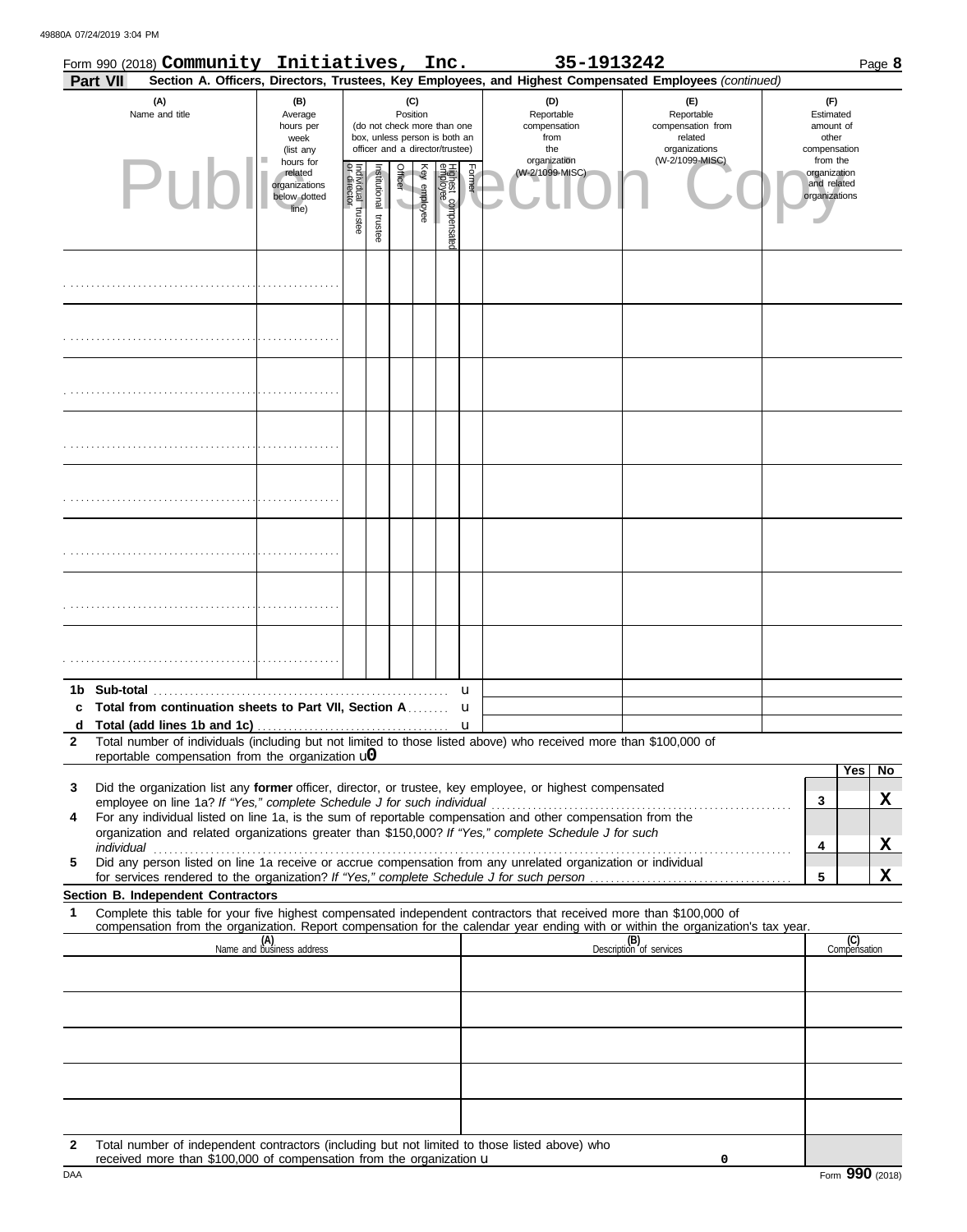|                                                             |                  |                                            |                                                     |                   | Form 990 (2018) Community Initiatives, Inc. | 35-1913242                                                                           |                                  | Page 9                                         |
|-------------------------------------------------------------|------------------|--------------------------------------------|-----------------------------------------------------|-------------------|---------------------------------------------|--------------------------------------------------------------------------------------|----------------------------------|------------------------------------------------|
|                                                             | <b>Part VIII</b> |                                            | <b>Statement of Revenue</b>                         |                   |                                             |                                                                                      |                                  |                                                |
|                                                             |                  |                                            |                                                     |                   | (A)                                         | Check if Schedule O contains a response or note to any line in this Part VIII<br>(B) | (C)                              | (D)                                            |
|                                                             |                  |                                            |                                                     |                   | Total revenue                               | Related or<br>exempt<br>ш<br>function                                                | Unrelated<br>business<br>revenue | Revenue<br>excluded from tax<br>under sections |
|                                                             |                  | 1a Federated campaigns                     |                                                     |                   |                                             | revenue                                                                              |                                  | 512-514                                        |
|                                                             |                  | <b>b</b> Membership dues                   | 1a<br>1 <sub>b</sub>                                |                   |                                             |                                                                                      |                                  |                                                |
|                                                             |                  | c Fundraising events                       | 1c                                                  |                   |                                             |                                                                                      |                                  |                                                |
|                                                             |                  | d Related organizations                    | 1 <sub>d</sub>                                      |                   |                                             |                                                                                      |                                  |                                                |
|                                                             |                  | <b>e</b> Government grants (contributions) | 1e                                                  |                   |                                             |                                                                                      |                                  |                                                |
|                                                             |                  | f All other contributions, gifts, grants,  |                                                     |                   |                                             |                                                                                      |                                  |                                                |
|                                                             |                  | and similar amounts not included above     | 1f                                                  | 181,951           |                                             |                                                                                      |                                  |                                                |
|                                                             |                  |                                            | g Noncash contributions included in lines 1a-1f: \$ |                   |                                             |                                                                                      |                                  |                                                |
|                                                             |                  |                                            |                                                     |                   | 181,951                                     |                                                                                      |                                  |                                                |
| Program Service Revenue <b>Contributions, Gifts, Grants</b> |                  |                                            |                                                     | <b>Busn. Code</b> |                                             |                                                                                      |                                  |                                                |
|                                                             | 2a               |                                            |                                                     |                   |                                             |                                                                                      |                                  |                                                |
|                                                             | b                |                                            |                                                     |                   |                                             |                                                                                      |                                  |                                                |
|                                                             | c                |                                            |                                                     |                   |                                             |                                                                                      |                                  |                                                |
|                                                             | d                |                                            |                                                     |                   |                                             |                                                                                      |                                  |                                                |
|                                                             |                  |                                            |                                                     |                   |                                             |                                                                                      |                                  |                                                |
|                                                             |                  |                                            | f All other program service revenue                 |                   |                                             |                                                                                      |                                  |                                                |
|                                                             |                  |                                            | 3 Investment income (including dividends, interest, |                   |                                             |                                                                                      |                                  |                                                |
|                                                             |                  |                                            | and other similar amounts)                          | u                 | 123,340                                     |                                                                                      |                                  | 123,340                                        |
|                                                             | 4                |                                            | Income from investment of tax-exempt bond proceeds  |                   |                                             |                                                                                      |                                  |                                                |
|                                                             | 5                |                                            |                                                     |                   |                                             |                                                                                      |                                  |                                                |
|                                                             |                  |                                            | (i) Real                                            | (ii) Personal     |                                             |                                                                                      |                                  |                                                |
|                                                             |                  | 6a Gross rents                             |                                                     |                   |                                             |                                                                                      |                                  |                                                |
|                                                             |                  | <b>b</b> Less: rental exps.                |                                                     |                   |                                             |                                                                                      |                                  |                                                |
|                                                             |                  | <b>c</b> Rental inc. or (loss)             |                                                     |                   |                                             |                                                                                      |                                  |                                                |
|                                                             |                  | <b>7a</b> Gross amount from                |                                                     |                   |                                             |                                                                                      |                                  |                                                |
|                                                             |                  | sales of assets                            | (i) Securities                                      | (ii) Other        |                                             |                                                                                      |                                  |                                                |
|                                                             |                  | other than inventory                       | 594,166                                             |                   |                                             |                                                                                      |                                  |                                                |
|                                                             |                  | <b>b</b> Less: cost or other               |                                                     |                   |                                             |                                                                                      |                                  |                                                |
|                                                             |                  | basis & sales exps.                        | 474,387<br>119,779                                  |                   |                                             |                                                                                      |                                  |                                                |
|                                                             |                  | c Gain or (loss)                           |                                                     |                   | 119,779                                     |                                                                                      |                                  | 119,779                                        |
|                                                             |                  |                                            | 8a Gross income from fundraising events             |                   |                                             |                                                                                      |                                  |                                                |
|                                                             |                  | (not including \$                          | .                                                   |                   |                                             |                                                                                      |                                  |                                                |
|                                                             |                  | of contributions reported on line 1c).     |                                                     |                   |                                             |                                                                                      |                                  |                                                |
|                                                             |                  | See Part IV, line $18$                     | a                                                   |                   |                                             |                                                                                      |                                  |                                                |
| Other Revenue                                               |                  | <b>b</b> Less: direct expenses             |                                                     |                   |                                             |                                                                                      |                                  |                                                |
|                                                             |                  |                                            | c Net income or (loss) from fundraising events  u   |                   |                                             |                                                                                      |                                  |                                                |
|                                                             |                  | 9a Gross income from gaming activities.    |                                                     |                   |                                             |                                                                                      |                                  |                                                |
|                                                             |                  |                                            |                                                     |                   |                                             |                                                                                      |                                  |                                                |
|                                                             |                  | <b>b</b> Less: direct expenses             | b                                                   |                   |                                             |                                                                                      |                                  |                                                |
|                                                             |                  |                                            | c Net income or (loss) from gaming activities  u    |                   |                                             |                                                                                      |                                  |                                                |
|                                                             |                  | 10a Gross sales of inventory, less         |                                                     |                   |                                             |                                                                                      |                                  |                                                |
|                                                             |                  | returns and allowances                     | a<br>b                                              |                   |                                             |                                                                                      |                                  |                                                |
|                                                             |                  | <b>b</b> Less: cost of goods sold          | c Net income or (loss) from sales of inventory u    |                   |                                             |                                                                                      |                                  |                                                |
|                                                             |                  |                                            | Miscellaneous Revenue                               | <b>Busn. Code</b> |                                             |                                                                                      |                                  |                                                |
|                                                             |                  |                                            |                                                     |                   |                                             |                                                                                      |                                  |                                                |
|                                                             | b                |                                            |                                                     |                   |                                             |                                                                                      |                                  |                                                |
|                                                             | c                |                                            |                                                     |                   |                                             |                                                                                      |                                  |                                                |
|                                                             |                  |                                            |                                                     |                   |                                             |                                                                                      |                                  |                                                |
|                                                             |                  | e Total. Add lines 11a-11d                 |                                                     | u                 |                                             |                                                                                      |                                  |                                                |
|                                                             |                  |                                            | 12 Total revenue. See instructions.  u              |                   | 425,070                                     | 0                                                                                    | 0                                | 243,119                                        |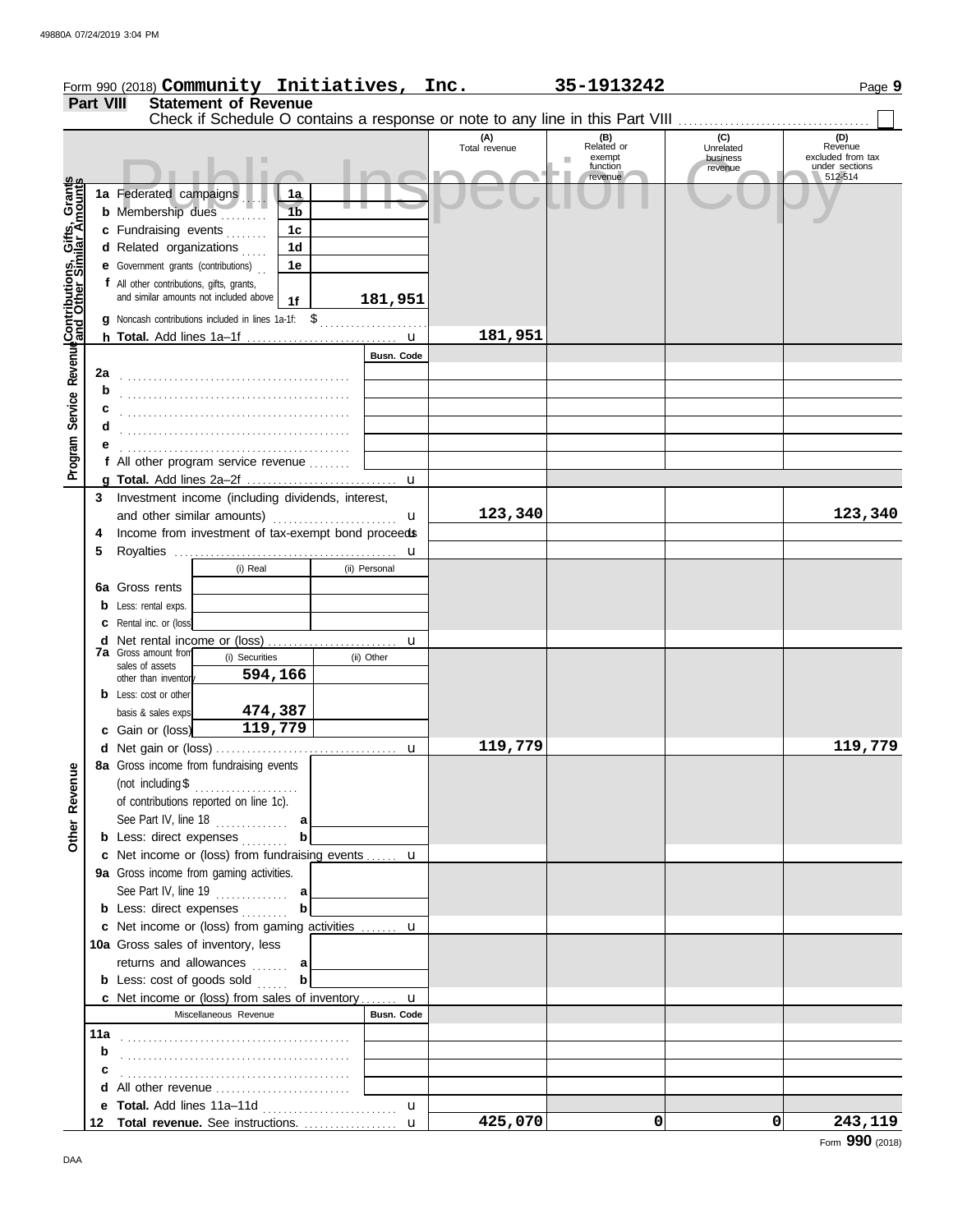# Form 990 (2018) Page **10 Community Initiatives, Inc. 35-1913242**

## **Part IX Statement of Functional Expenses**

|          | Section 501(c)(3) and 501(c)(4) organizations must complete all columns. All other organizations must complete column (A).<br>Check if Schedule O contains a response or note to any line in this Part IX                                                                                  |                                |                                             |                                           |                                |  |  |  |  |
|----------|--------------------------------------------------------------------------------------------------------------------------------------------------------------------------------------------------------------------------------------------------------------------------------------------|--------------------------------|---------------------------------------------|-------------------------------------------|--------------------------------|--|--|--|--|
| 1        | Do not include amounts reported on lines 6b,<br>7b, 8b, 9b, and 10b of Part VIII.<br>Grants and other assistance to domestic organizations<br>and domestic governments. See Part IV, line 21                                                                                               | (A)<br>Total expenses<br>4,336 | (B)<br>Program service<br>expenses<br>4,336 | (C)<br>Management and<br>general expenses | (D)<br>Fundraising<br>expenses |  |  |  |  |
| 2        | Grants and other assistance to domestic<br>individuals. See Part IV, line 22                                                                                                                                                                                                               | 68,364                         | 68,364                                      |                                           |                                |  |  |  |  |
| 3        | Grants and other assistance to foreign<br>organizations, foreign governments, and foreign<br>individuals. See Part IV, lines 15 and 16                                                                                                                                                     |                                |                                             |                                           |                                |  |  |  |  |
| 4        | Benefits paid to or for members                                                                                                                                                                                                                                                            |                                |                                             |                                           |                                |  |  |  |  |
| 5        | Compensation of current officers, directors,                                                                                                                                                                                                                                               |                                |                                             |                                           |                                |  |  |  |  |
| 6        | trustees, and key employees<br>Compensation not included above, to disqualified<br>persons (as defined under section 4958(f)(1)) and                                                                                                                                                       |                                |                                             |                                           |                                |  |  |  |  |
|          | persons described in section 4958(c)(3)(B)                                                                                                                                                                                                                                                 |                                |                                             |                                           |                                |  |  |  |  |
| 7<br>8   | Other salaries and wages<br>Pension plan accruals and contributions (include<br>section 401(k) and 403(b) employer contributions)                                                                                                                                                          |                                |                                             |                                           |                                |  |  |  |  |
| 9        | Other employee benefits                                                                                                                                                                                                                                                                    |                                |                                             |                                           |                                |  |  |  |  |
| 10       |                                                                                                                                                                                                                                                                                            |                                |                                             |                                           |                                |  |  |  |  |
| 11       | Fees for services (non-employees):<br>b                                                                                                                                                                                                                                                    | 68,394                         |                                             | 68,394                                    |                                |  |  |  |  |
|          |                                                                                                                                                                                                                                                                                            |                                |                                             |                                           |                                |  |  |  |  |
|          | d                                                                                                                                                                                                                                                                                          |                                |                                             |                                           |                                |  |  |  |  |
|          | Professional fundraising services. See Part IV, line<br>е                                                                                                                                                                                                                                  |                                |                                             |                                           |                                |  |  |  |  |
|          | Investment management fees<br>t                                                                                                                                                                                                                                                            | 20,705                         |                                             | 20,705                                    |                                |  |  |  |  |
|          | Other. (If line 11g amount exceeds 10% of line 25, column<br>g                                                                                                                                                                                                                             |                                |                                             |                                           |                                |  |  |  |  |
|          | (A) amount, list line 11g expenses on Schedule O.)                                                                                                                                                                                                                                         |                                |                                             |                                           |                                |  |  |  |  |
| 12<br>13 | Advertising and promotion [1] [1] Advertising and promotion                                                                                                                                                                                                                                |                                |                                             |                                           |                                |  |  |  |  |
| 14       | Office expenses<br>Information technology                                                                                                                                                                                                                                                  |                                |                                             |                                           |                                |  |  |  |  |
| 15       |                                                                                                                                                                                                                                                                                            |                                |                                             |                                           |                                |  |  |  |  |
| 16       |                                                                                                                                                                                                                                                                                            |                                |                                             |                                           |                                |  |  |  |  |
| 17       |                                                                                                                                                                                                                                                                                            |                                |                                             |                                           |                                |  |  |  |  |
|          | 18 Payments of travel or entertainment expenses                                                                                                                                                                                                                                            |                                |                                             |                                           |                                |  |  |  |  |
|          | for any federal, state, or local public officials                                                                                                                                                                                                                                          |                                |                                             |                                           |                                |  |  |  |  |
| 19       | Conferences, conventions, and meetings                                                                                                                                                                                                                                                     |                                |                                             |                                           |                                |  |  |  |  |
| 20       | $Interest$                                                                                                                                                                                                                                                                                 |                                |                                             |                                           |                                |  |  |  |  |
| 21       | Payments to affiliates [111] [11] Payments to affiliates                                                                                                                                                                                                                                   |                                |                                             |                                           |                                |  |  |  |  |
| 22<br>23 | Depreciation, depletion, and amortization                                                                                                                                                                                                                                                  |                                |                                             |                                           |                                |  |  |  |  |
| 24       | Insurance <b>continuous</b><br>Other expenses. Itemize expenses not covered                                                                                                                                                                                                                |                                |                                             |                                           |                                |  |  |  |  |
|          | above (List miscellaneous expenses in line 24e. If                                                                                                                                                                                                                                         |                                |                                             |                                           |                                |  |  |  |  |
|          | line 24e amount exceeds 10% of line 25, column                                                                                                                                                                                                                                             |                                |                                             |                                           |                                |  |  |  |  |
|          | (A) amount, list line 24e expenses on Schedule O.)                                                                                                                                                                                                                                         |                                |                                             |                                           |                                |  |  |  |  |
|          | а                                                                                                                                                                                                                                                                                          |                                |                                             |                                           |                                |  |  |  |  |
| b        |                                                                                                                                                                                                                                                                                            |                                |                                             |                                           |                                |  |  |  |  |
| с        |                                                                                                                                                                                                                                                                                            |                                |                                             |                                           |                                |  |  |  |  |
| d        |                                                                                                                                                                                                                                                                                            |                                |                                             |                                           |                                |  |  |  |  |
|          | All other expenses<br>е                                                                                                                                                                                                                                                                    | 161,799                        | 72,700                                      | 89,099                                    | 0                              |  |  |  |  |
| 25<br>26 | Total functional expenses. Add lines 1 through 24e<br>Joint costs. Complete this line only if the<br>organization reported in column (B) joint costs<br>from a combined educational campaign and<br>fundraising solicitation. Check here <b>u</b>   if<br>following SOP 98-2 (ASC 958-720) |                                |                                             |                                           |                                |  |  |  |  |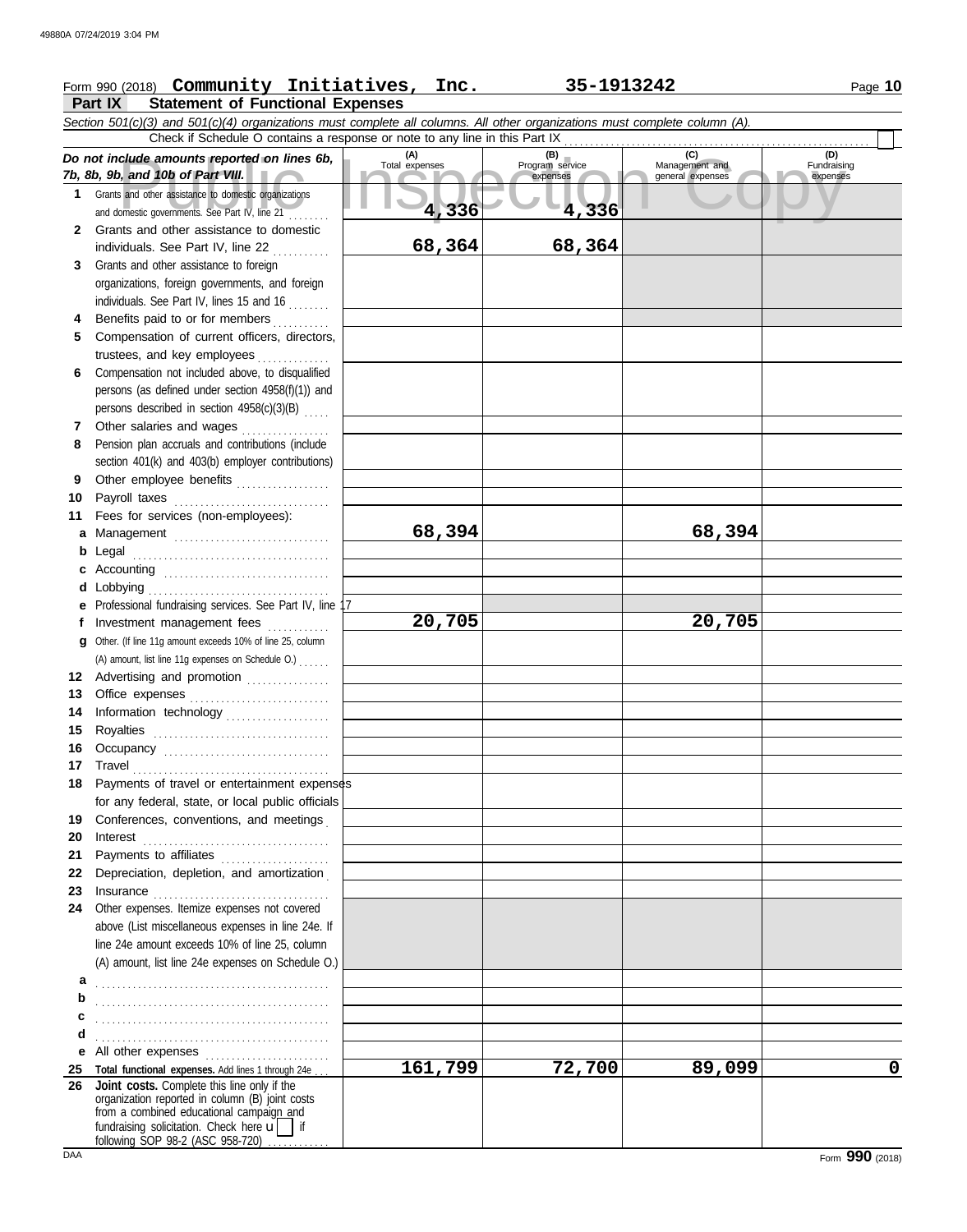### Form 990 (2018) Page **11 Community Initiatives, Inc. 35-1913242**

| r<br>æ<br>н |  |
|-------------|--|
|             |  |

|                      | Part X   | <b>Balance Sheet</b>                                                                                           |                          |                 |                           |
|----------------------|----------|----------------------------------------------------------------------------------------------------------------|--------------------------|-----------------|---------------------------|
|                      |          | Check if Schedule O contains a response or note to any line in this Part X.                                    |                          |                 |                           |
|                      |          |                                                                                                                | (A)<br>Beginning of year |                 | (B)<br>End of year        |
|                      | 1        | 5 I.D.Q.D.Q.Q.I.I<br>Cash-non-interest bearing                                                                 |                          | $\sqrt{ }$      | ◥                         |
|                      | 2        |                                                                                                                | 189,339                  | $\overline{2}$  | 328,845                   |
|                      | 3        |                                                                                                                |                          | $\overline{3}$  |                           |
|                      | 4        | Accounts receivable, net                                                                                       |                          | 4               |                           |
|                      | 5        | Loans and other receivables from current and former officers, directors,                                       |                          |                 |                           |
|                      |          | trustees, key employees, and highest compensated employees.                                                    |                          |                 |                           |
|                      |          | Complete Part II of Schedule L                                                                                 |                          | 5               |                           |
|                      | 6        | Loans and other receivables from other disqualified persons (as defined under section                          |                          |                 |                           |
|                      |          | $4958(f)(1)$ ), persons described in section $4958(c)(3)(B)$ , and contributing employers and                  |                          |                 |                           |
|                      |          | sponsoring organizations of section 501(c)(9) voluntary employees' beneficiary                                 |                          |                 |                           |
|                      |          | organizations (see instructions). Complete Part II of Schedule L                                               |                          | 6               |                           |
| Assets               | 7        |                                                                                                                |                          | $\overline{7}$  |                           |
|                      | 8        | Inventories for sale or use                                                                                    |                          | 8               |                           |
|                      | 9        |                                                                                                                |                          | 9               |                           |
|                      |          | 10a Land, buildings, and equipment: cost or                                                                    |                          |                 |                           |
|                      |          | other basis. Complete Part VI of Schedule D  10a                                                               |                          |                 |                           |
|                      | b        | 10b<br>Less: accumulated depreciation<br>.                                                                     |                          | 10 <sub>c</sub> |                           |
|                      | 11       | Investments-publicly traded securities                                                                         | 6,276,843                | 11              | 5,754,617                 |
|                      | 12       |                                                                                                                |                          | 12              |                           |
|                      | 13       |                                                                                                                |                          | 13              |                           |
|                      | 14       | Intangible assets                                                                                              |                          | 14              |                           |
|                      | 15       | Other assets. See Part IV, line 11                                                                             | 4,153<br>6,470,335       | 15              | $\frac{4,609}{6,088,071}$ |
|                      | 16<br>17 | <b>Total assets.</b> Add lines 1 through 15 (must equal line 34)                                               |                          | 16<br>17        |                           |
|                      | 18       | Accounts payable and accrued expenses [[11][11] Accounts payable and accrued expenses [[11] Accounts are not a | 72,150                   | 18              | 37,954                    |
|                      | 19       |                                                                                                                |                          | 19              |                           |
|                      | 20       |                                                                                                                |                          | 20              |                           |
|                      | 21       | Escrow or custodial account liability. Complete Part IV of Schedule D                                          |                          | 21              |                           |
|                      | 22       | Loans and other payables to current and former officers, directors,                                            |                          |                 |                           |
| Liabilities          |          | trustees, key employees, highest compensated employees, and                                                    |                          |                 |                           |
|                      |          | disqualified persons. Complete Part II of Schedule L                                                           |                          | 22              |                           |
|                      | 23       | Secured mortgages and notes payable to unrelated third parties                                                 |                          | 23              |                           |
|                      | 24       | Unsecured notes and loans payable to unrelated third parties                                                   |                          | 24              |                           |
|                      | 25       | Other liabilities (including federal income tax, payables to related third                                     |                          |                 |                           |
|                      |          | parties, and other liabilities not included on lines 17-24). Complete Part X                                   |                          |                 |                           |
|                      |          | of Schedule D                                                                                                  | 2,528,504                | 25              | 2,516,307                 |
|                      | 26       |                                                                                                                | 2,600,654                | 26              | $\overline{2,554,261}$    |
|                      |          | Organizations that follow SFAS 117 (ASC 958), check here $\mathbf{u}[\overline{X}]$ and                        |                          |                 |                           |
|                      |          | complete lines 27 through 29, and lines 33 and 34.                                                             |                          |                 |                           |
|                      | 27       | Unrestricted net assets                                                                                        |                          | 27              |                           |
|                      | 28       | Temporarily restricted net assets                                                                              | 700,450                  | 28              |                           |
| <b>Fund Balances</b> | 29       | Permanently restricted net assets                                                                              | 3,169,231                | 29              | 3,533,810                 |
| ŏ                    |          | Organizations that do not follow SFAS 117 (ASC 958), check here u<br>and                                       |                          |                 |                           |
|                      |          | complete lines 30 through 34.                                                                                  |                          |                 |                           |
| Assets               | 30       | Capital stock or trust principal, or current funds                                                             |                          | 30<br>31        |                           |
|                      | 31       | Retained earnings, endowment, accumulated income, or other funds                                               |                          | 32              |                           |
| <b>Net</b>           | 32<br>33 |                                                                                                                | 3,869,681                | 33              | 3,533,810                 |
|                      | 34       |                                                                                                                | 6,470,335                | 34              | <u>6,088,071</u>          |
|                      |          |                                                                                                                |                          |                 |                           |

Form **990** (2018)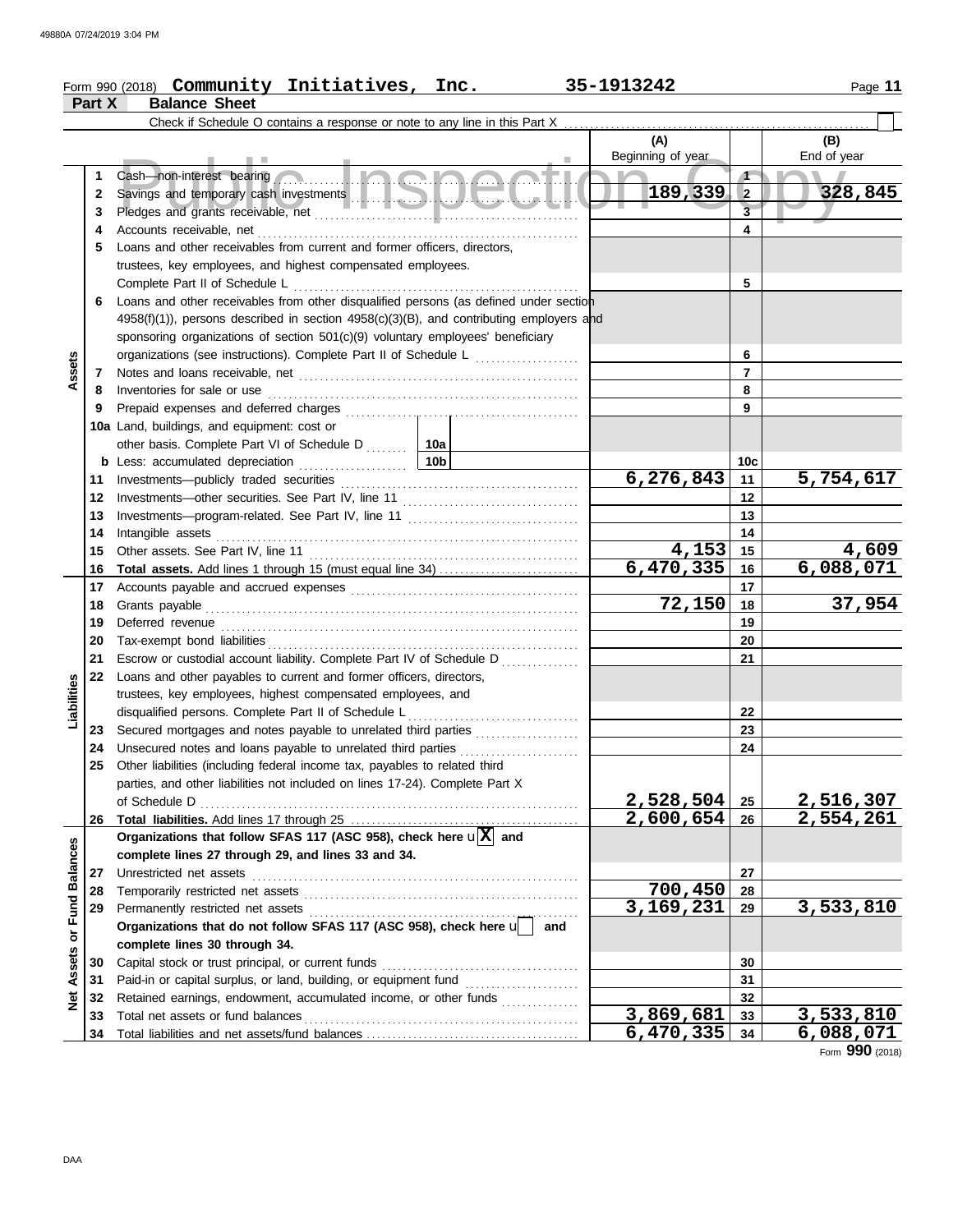|    | Form 990 (2018) Community Initiatives, Inc.<br>35-1913242                                                                                                                                                                      |                |                |            | Page 12 |
|----|--------------------------------------------------------------------------------------------------------------------------------------------------------------------------------------------------------------------------------|----------------|----------------|------------|---------|
|    | Part XI<br><b>Reconciliation of Net Assets</b>                                                                                                                                                                                 |                |                |            |         |
|    |                                                                                                                                                                                                                                |                |                |            |         |
| 1  | Total revenue (must equal Part VIII, column (A), line 12)                                                                                                                                                                      |                |                | 425,070    |         |
| 2  |                                                                                                                                                                                                                                | $\overline{2}$ |                | 161,799    |         |
| 3  |                                                                                                                                                                                                                                | $3 -$          |                | 1263,271   |         |
| 4  | Net assets or fund balances at beginning of year (must equal Part X, line 33, column (A))                                                                                                                                      | $\overline{4}$ | 3,869,681      |            |         |
| 5  | Net unrealized gains (losses) on investments                                                                                                                                                                                   | $\overline{5}$ |                | $-611,340$ |         |
| 6  |                                                                                                                                                                                                                                | 6              |                |            |         |
| 7  | Investment expenses                                                                                                                                                                                                            | $\overline{7}$ |                |            |         |
| 8  | Prior period adjustments [11, 12] and the contract of the contract of the contract of the contract of the contract of the contract of the contract of the contract of the contract of the contract of the contract of the cont | 8              |                |            |         |
| 9  |                                                                                                                                                                                                                                | 9              |                | 12,198     |         |
| 10 | Net assets or fund balances at end of year. Combine lines 3 through 9 (must equal Part X, line                                                                                                                                 |                |                |            |         |
|    | 33, column (B))                                                                                                                                                                                                                | 10             | 3,533,810      |            |         |
|    | <b>Financial Statements and Reporting</b><br>Part XII                                                                                                                                                                          |                |                |            |         |
|    |                                                                                                                                                                                                                                |                |                |            |         |
|    |                                                                                                                                                                                                                                |                |                | <b>Yes</b> | No.     |
| 1. | $ \mathbf{X} $ Accrual<br>Accounting method used to prepare the Form 990:     Cash<br>Other                                                                                                                                    |                |                |            |         |
|    | If the organization changed its method of accounting from a prior year or checked "Other," explain in                                                                                                                          |                |                |            |         |
|    | Schedule O.                                                                                                                                                                                                                    |                |                |            |         |
|    | 2a Were the organization's financial statements compiled or reviewed by an independent accountant?                                                                                                                             |                | 2a             |            | x       |
|    | If "Yes," check a box below to indicate whether the financial statements for the year were compiled or                                                                                                                         |                |                |            |         |
|    | reviewed on a separate basis, consolidated basis, or both:                                                                                                                                                                     |                |                |            |         |
|    | Separate basis<br>  Consolidated basis<br>  Both consolidated and separate basis                                                                                                                                               |                |                |            |         |
|    | <b>b</b> Were the organization's financial statements audited by an independent accountant?                                                                                                                                    |                | 2 <sub>b</sub> | X          |         |
|    | If "Yes," check a box below to indicate whether the financial statements for the year were audited on a                                                                                                                        |                |                |            |         |
|    | separate basis, consolidated basis, or both:                                                                                                                                                                                   |                |                |            |         |
|    | $ \mathbf{X} $ Both consolidated and separate basis<br>Separate basis   Consolidated basis                                                                                                                                     |                |                |            |         |
|    | c If "Yes" to line 2a or 2b, does the organization have a committee that assumes responsibility for oversight                                                                                                                  |                |                | x          |         |
|    | of the audit, review, or compilation of its financial statements and selection of an independent accountant?                                                                                                                   |                | 2c             |            |         |
|    | If the organization changed either its oversight process or selection process during the tax year, explain in<br>Schedule O.                                                                                                   |                |                |            |         |
|    |                                                                                                                                                                                                                                |                |                |            |         |
|    | 3a As a result of a federal award, was the organization required to undergo an audit or audits as set forth in<br>the Single Audit Act and OMB Circular A-133?                                                                 |                | 3a             |            | x       |
|    | b If "Yes," did the organization undergo the required audit or audits? If the organization did not undergo the                                                                                                                 |                |                |            |         |
|    | required audit or audits, explain why in Schedule O and describe any steps taken to undergo such audits.                                                                                                                       |                | 3 <sub>b</sub> |            |         |
|    |                                                                                                                                                                                                                                |                |                |            |         |

Form **990** (2018)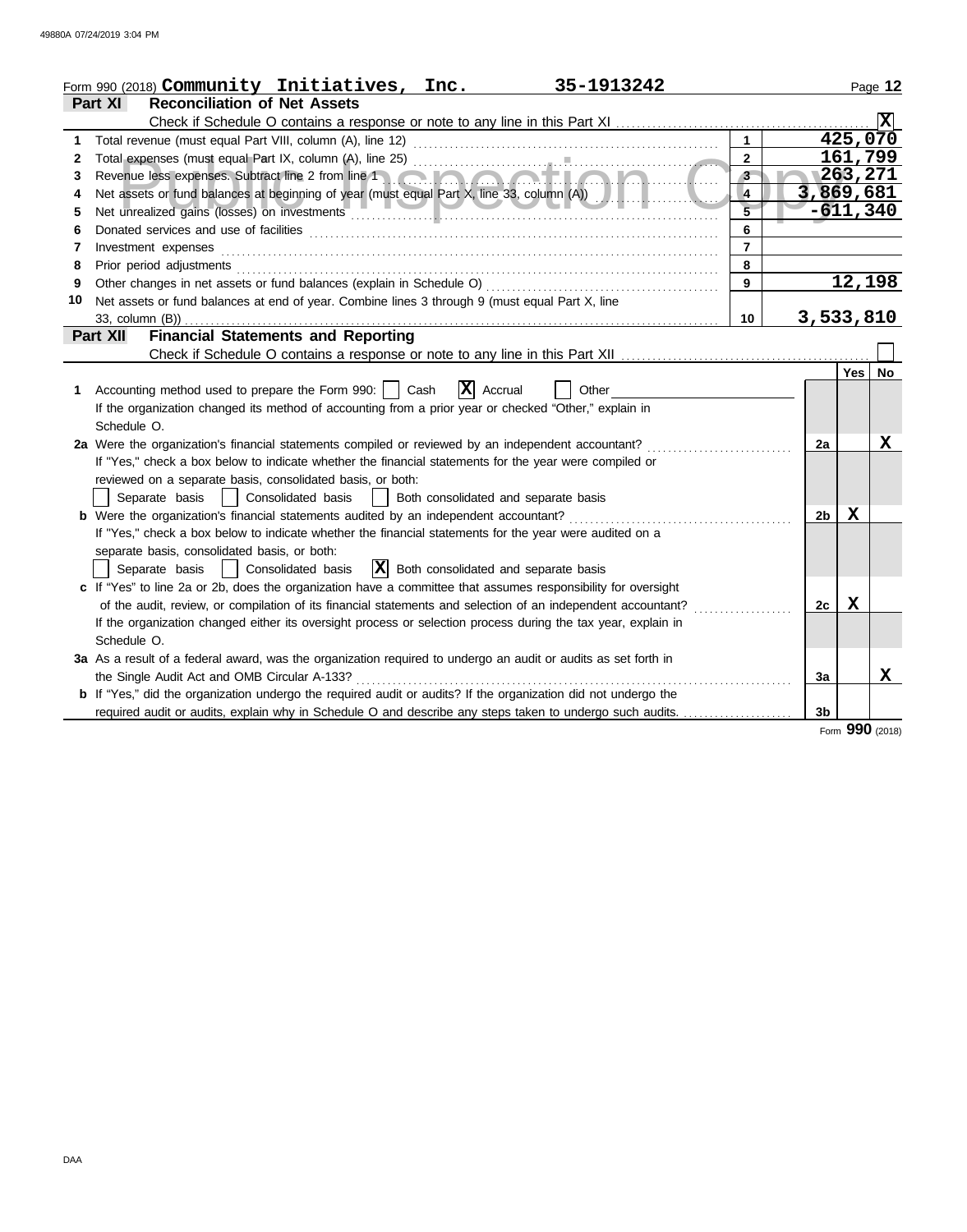|                                                                                                      | <b>SCHEDULE A</b>                     |                                                                                                                                                            | <b>Public Charity Status and Public Support</b>                                                                                                                                                                                                                                                                                                                                                                                                                                                                                                                                                                                                                                                                                                                                                                                                                                                                                                                                                                                                                                                                                                                                                                                                                                                                                                                                                                                                                                                                                                                                                                                                                                                                                                                                                                                                                                                                                                                                                                                                                                                                                                                                                                                                                                                                                                                                                                                                                                                                                                                                                                                                                                                                                                                                                                                                                                                                                                                                                                                                                                                                                                                                                                                                                                                                                                                                                                                                                                                                                                                                                                                                                                                                                                                                                                                                              |                                                                   |    |                                              |                       |                                      |  |
|------------------------------------------------------------------------------------------------------|---------------------------------------|------------------------------------------------------------------------------------------------------------------------------------------------------------|--------------------------------------------------------------------------------------------------------------------------------------------------------------------------------------------------------------------------------------------------------------------------------------------------------------------------------------------------------------------------------------------------------------------------------------------------------------------------------------------------------------------------------------------------------------------------------------------------------------------------------------------------------------------------------------------------------------------------------------------------------------------------------------------------------------------------------------------------------------------------------------------------------------------------------------------------------------------------------------------------------------------------------------------------------------------------------------------------------------------------------------------------------------------------------------------------------------------------------------------------------------------------------------------------------------------------------------------------------------------------------------------------------------------------------------------------------------------------------------------------------------------------------------------------------------------------------------------------------------------------------------------------------------------------------------------------------------------------------------------------------------------------------------------------------------------------------------------------------------------------------------------------------------------------------------------------------------------------------------------------------------------------------------------------------------------------------------------------------------------------------------------------------------------------------------------------------------------------------------------------------------------------------------------------------------------------------------------------------------------------------------------------------------------------------------------------------------------------------------------------------------------------------------------------------------------------------------------------------------------------------------------------------------------------------------------------------------------------------------------------------------------------------------------------------------------------------------------------------------------------------------------------------------------------------------------------------------------------------------------------------------------------------------------------------------------------------------------------------------------------------------------------------------------------------------------------------------------------------------------------------------------------------------------------------------------------------------------------------------------------------------------------------------------------------------------------------------------------------------------------------------------------------------------------------------------------------------------------------------------------------------------------------------------------------------------------------------------------------------------------------------------------------------------------------------------------------------------------------------|-------------------------------------------------------------------|----|----------------------------------------------|-----------------------|--------------------------------------|--|
|                                                                                                      | (Form 990 or 990-EZ)                  |                                                                                                                                                            | Complete if the organization is a section $501(c)(3)$ organization or a section $4947(a)(1)$ nonexempt charitable trust.                                                                                                                                                                                                                                                                                                                                                                                                                                                                                                                                                                                                                                                                                                                                                                                                                                                                                                                                                                                                                                                                                                                                                                                                                                                                                                                                                                                                                                                                                                                                                                                                                                                                                                                                                                                                                                                                                                                                                                                                                                                                                                                                                                                                                                                                                                                                                                                                                                                                                                                                                                                                                                                                                                                                                                                                                                                                                                                                                                                                                                                                                                                                                                                                                                                                                                                                                                                                                                                                                                                                                                                                                                                                                                                                     |                                                                   |    |                                              |                       | 18                                   |  |
| u Attach to Form 990 or Form 990-EZ.<br>Department of the Treasury                                   |                                       |                                                                                                                                                            |                                                                                                                                                                                                                                                                                                                                                                                                                                                                                                                                                                                                                                                                                                                                                                                                                                                                                                                                                                                                                                                                                                                                                                                                                                                                                                                                                                                                                                                                                                                                                                                                                                                                                                                                                                                                                                                                                                                                                                                                                                                                                                                                                                                                                                                                                                                                                                                                                                                                                                                                                                                                                                                                                                                                                                                                                                                                                                                                                                                                                                                                                                                                                                                                                                                                                                                                                                                                                                                                                                                                                                                                                                                                                                                                                                                                                                                              |                                                                   |    |                                              | <b>Open to Public</b> |                                      |  |
|                                                                                                      | Internal Revenue Service              |                                                                                                                                                            | u Go to www.irs.gov/Form990 for instructions and the latest information.                                                                                                                                                                                                                                                                                                                                                                                                                                                                                                                                                                                                                                                                                                                                                                                                                                                                                                                                                                                                                                                                                                                                                                                                                                                                                                                                                                                                                                                                                                                                                                                                                                                                                                                                                                                                                                                                                                                                                                                                                                                                                                                                                                                                                                                                                                                                                                                                                                                                                                                                                                                                                                                                                                                                                                                                                                                                                                                                                                                                                                                                                                                                                                                                                                                                                                                                                                                                                                                                                                                                                                                                                                                                                                                                                                                     |                                                                   |    |                                              |                       | Inspection                           |  |
| Name of the organization<br>Community Initiatives, Inc.                                              |                                       |                                                                                                                                                            |                                                                                                                                                                                                                                                                                                                                                                                                                                                                                                                                                                                                                                                                                                                                                                                                                                                                                                                                                                                                                                                                                                                                                                                                                                                                                                                                                                                                                                                                                                                                                                                                                                                                                                                                                                                                                                                                                                                                                                                                                                                                                                                                                                                                                                                                                                                                                                                                                                                                                                                                                                                                                                                                                                                                                                                                                                                                                                                                                                                                                                                                                                                                                                                                                                                                                                                                                                                                                                                                                                                                                                                                                                                                                                                                                                                                                                                              |                                                                   |    | Employer identification number<br>35-1913242 |                       |                                      |  |
| Part I                                                                                               |                                       |                                                                                                                                                            | Reason for Public Charity Status (All organizations must complete this part.) See instructions.                                                                                                                                                                                                                                                                                                                                                                                                                                                                                                                                                                                                                                                                                                                                                                                                                                                                                                                                                                                                                                                                                                                                                                                                                                                                                                                                                                                                                                                                                                                                                                                                                                                                                                                                                                                                                                                                                                                                                                                                                                                                                                                                                                                                                                                                                                                                                                                                                                                                                                                                                                                                                                                                                                                                                                                                                                                                                                                                                                                                                                                                                                                                                                                                                                                                                                                                                                                                                                                                                                                                                                                                                                                                                                                                                              |                                                                   |    |                                              |                       |                                      |  |
| 1<br>2<br>3<br>4<br>5<br>6<br>7<br>8<br>9<br>10<br>11<br> X<br>12<br>a<br>b<br>c<br>d<br>е<br>f<br>g | university:<br>$ {\bf X} $            | section 170(b)(1)(A)(iv). (Complete Part II.)<br>described in section 170(b)(1)(A)(vi). (Complete Part II.)<br>Enter the number of supported organizations | The organization is not a private foundation because it is: (For lines 1 through 12, check only one box.)<br>A church, convention of churches, or association of churches described in section 170(b)(1)(A)(i).<br>A school described in section 170(b)(1)(A)(ii). (Attach Schedule E (Form 990 or 990-EZ).)<br>A hospital or a cooperative hospital service organization described in section 170(b)(1)(A)(iii).<br>A medical research organization operated in conjunction with a hospital described in section 170(b)(1)(A)(iii). Enter the hospital's name,<br>city, and state:<br>An organization operated for the benefit of a college or university owned or operated by a governmental unit described in<br>A federal, state, or local government or governmental unit described in section 170(b)(1)(A)(v).<br>An organization that normally receives a substantial part of its support from a governmental unit or from the general public<br>A community trust described in section 170(b)(1)(A)(vi). (Complete Part II.)<br>An agricultural research organization described in section 170(b)(1)(A)(ix) operated in conjunction with a land-grant college<br>or university or a non-land-grant college of agriculture (see instructions). Enter the name, city, and state of the college or<br>An organization that normally receives: (1) more than 33 1/3% of its support from contributions, membership fees, and gross<br>receipts from activities related to its exempt functions—subject to certain exceptions, and (2) no more than 33 1/3% of its<br>support from gross investment income and unrelated business taxable income (less section 511 tax) from businesses<br>acquired by the organization after June 30, 1975. See section 509(a)(2). (Complete Part III.)<br>An organization organized and operated exclusively to test for public safety. See section 509(a)(4).<br>An organization organized and operated exclusively for the benefit of, to perform the functions of, or to carry out the purposes<br>of one or more publicly supported organizations described in section 509(a)(1) or section 509(a)(2). See section 509(a)(3).<br>Check the box in lines 12a through 12d that describes the type of supporting organization and complete lines 12e, 12f, and 12g.<br>Type I. A supporting organization operated, supervised, or controlled by its supported organization(s), typically by giving<br>the supported organization(s) the power to regularly appoint or elect a majority of the directors or trustees of the<br>supporting organization. You must complete Part IV, Sections A and B.<br>Type II. A supporting organization supervised or controlled in connection with its supported organization(s), by having<br>control or management of the supporting organization vested in the same persons that control or manage the supported<br>organization(s). You must complete Part IV, Sections A and C.<br>Type III functionally integrated. A supporting organization operated in connection with, and functionally integrated with,<br>its supported organization(s) (see instructions). You must complete Part IV, Sections A, D, and E.<br>Type III non-functionally integrated. A supporting organization operated in connection with its supported organization(s)<br>that is not functionally integrated. The organization generally must satisfy a distribution requirement and an attentiveness<br>requirement (see instructions). You must complete Part IV, Sections A and D, and Part V.<br>Check this box if the organization received a written determination from the IRS that it is a Type I, Type II, Type III<br>functionally integrated, or Type III non-functionally integrated supporting organization.<br>Provide the following information about the supported organization(s). |                                                                   |    |                                              |                       | 1                                    |  |
|                                                                                                      | (i) Name of supported<br>organization | $(ii)$ EIN                                                                                                                                                 | (iii) Type of organization<br>(described on lines 1-10<br>above (see instructions))                                                                                                                                                                                                                                                                                                                                                                                                                                                                                                                                                                                                                                                                                                                                                                                                                                                                                                                                                                                                                                                                                                                                                                                                                                                                                                                                                                                                                                                                                                                                                                                                                                                                                                                                                                                                                                                                                                                                                                                                                                                                                                                                                                                                                                                                                                                                                                                                                                                                                                                                                                                                                                                                                                                                                                                                                                                                                                                                                                                                                                                                                                                                                                                                                                                                                                                                                                                                                                                                                                                                                                                                                                                                                                                                                                          | (iv) Is the organization<br>listed in your governing<br>document? |    | (v) Amount of monetary<br>support (see       |                       | (vi) Amount of<br>other support (see |  |
|                                                                                                      |                                       |                                                                                                                                                            |                                                                                                                                                                                                                                                                                                                                                                                                                                                                                                                                                                                                                                                                                                                                                                                                                                                                                                                                                                                                                                                                                                                                                                                                                                                                                                                                                                                                                                                                                                                                                                                                                                                                                                                                                                                                                                                                                                                                                                                                                                                                                                                                                                                                                                                                                                                                                                                                                                                                                                                                                                                                                                                                                                                                                                                                                                                                                                                                                                                                                                                                                                                                                                                                                                                                                                                                                                                                                                                                                                                                                                                                                                                                                                                                                                                                                                                              | Yes                                                               | No | instructions)                                |                       | instructions)                        |  |
|                                                                                                      |                                       | (A) Noble County Community<br>35-1827247                                                                                                                   | Foundation,<br>7                                                                                                                                                                                                                                                                                                                                                                                                                                                                                                                                                                                                                                                                                                                                                                                                                                                                                                                                                                                                                                                                                                                                                                                                                                                                                                                                                                                                                                                                                                                                                                                                                                                                                                                                                                                                                                                                                                                                                                                                                                                                                                                                                                                                                                                                                                                                                                                                                                                                                                                                                                                                                                                                                                                                                                                                                                                                                                                                                                                                                                                                                                                                                                                                                                                                                                                                                                                                                                                                                                                                                                                                                                                                                                                                                                                                                                             | Inc.<br>x                                                         |    |                                              | 89,099                | 0                                    |  |
| (B)                                                                                                  |                                       |                                                                                                                                                            |                                                                                                                                                                                                                                                                                                                                                                                                                                                                                                                                                                                                                                                                                                                                                                                                                                                                                                                                                                                                                                                                                                                                                                                                                                                                                                                                                                                                                                                                                                                                                                                                                                                                                                                                                                                                                                                                                                                                                                                                                                                                                                                                                                                                                                                                                                                                                                                                                                                                                                                                                                                                                                                                                                                                                                                                                                                                                                                                                                                                                                                                                                                                                                                                                                                                                                                                                                                                                                                                                                                                                                                                                                                                                                                                                                                                                                                              |                                                                   |    |                                              |                       |                                      |  |
| (C)                                                                                                  |                                       |                                                                                                                                                            |                                                                                                                                                                                                                                                                                                                                                                                                                                                                                                                                                                                                                                                                                                                                                                                                                                                                                                                                                                                                                                                                                                                                                                                                                                                                                                                                                                                                                                                                                                                                                                                                                                                                                                                                                                                                                                                                                                                                                                                                                                                                                                                                                                                                                                                                                                                                                                                                                                                                                                                                                                                                                                                                                                                                                                                                                                                                                                                                                                                                                                                                                                                                                                                                                                                                                                                                                                                                                                                                                                                                                                                                                                                                                                                                                                                                                                                              |                                                                   |    |                                              |                       |                                      |  |
| (D)                                                                                                  |                                       |                                                                                                                                                            |                                                                                                                                                                                                                                                                                                                                                                                                                                                                                                                                                                                                                                                                                                                                                                                                                                                                                                                                                                                                                                                                                                                                                                                                                                                                                                                                                                                                                                                                                                                                                                                                                                                                                                                                                                                                                                                                                                                                                                                                                                                                                                                                                                                                                                                                                                                                                                                                                                                                                                                                                                                                                                                                                                                                                                                                                                                                                                                                                                                                                                                                                                                                                                                                                                                                                                                                                                                                                                                                                                                                                                                                                                                                                                                                                                                                                                                              |                                                                   |    |                                              |                       |                                      |  |
| (E)                                                                                                  |                                       |                                                                                                                                                            |                                                                                                                                                                                                                                                                                                                                                                                                                                                                                                                                                                                                                                                                                                                                                                                                                                                                                                                                                                                                                                                                                                                                                                                                                                                                                                                                                                                                                                                                                                                                                                                                                                                                                                                                                                                                                                                                                                                                                                                                                                                                                                                                                                                                                                                                                                                                                                                                                                                                                                                                                                                                                                                                                                                                                                                                                                                                                                                                                                                                                                                                                                                                                                                                                                                                                                                                                                                                                                                                                                                                                                                                                                                                                                                                                                                                                                                              |                                                                   |    |                                              |                       |                                      |  |
| Total                                                                                                |                                       |                                                                                                                                                            |                                                                                                                                                                                                                                                                                                                                                                                                                                                                                                                                                                                                                                                                                                                                                                                                                                                                                                                                                                                                                                                                                                                                                                                                                                                                                                                                                                                                                                                                                                                                                                                                                                                                                                                                                                                                                                                                                                                                                                                                                                                                                                                                                                                                                                                                                                                                                                                                                                                                                                                                                                                                                                                                                                                                                                                                                                                                                                                                                                                                                                                                                                                                                                                                                                                                                                                                                                                                                                                                                                                                                                                                                                                                                                                                                                                                                                                              |                                                                   |    |                                              | 89,099                |                                      |  |
|                                                                                                      |                                       |                                                                                                                                                            | For Paperwork Reduction Act Notice, see the Instructions for Form 990 or 990-EZ.                                                                                                                                                                                                                                                                                                                                                                                                                                                                                                                                                                                                                                                                                                                                                                                                                                                                                                                                                                                                                                                                                                                                                                                                                                                                                                                                                                                                                                                                                                                                                                                                                                                                                                                                                                                                                                                                                                                                                                                                                                                                                                                                                                                                                                                                                                                                                                                                                                                                                                                                                                                                                                                                                                                                                                                                                                                                                                                                                                                                                                                                                                                                                                                                                                                                                                                                                                                                                                                                                                                                                                                                                                                                                                                                                                             |                                                                   |    |                                              |                       | Schedule A (Form 990 or 990-EZ) 2018 |  |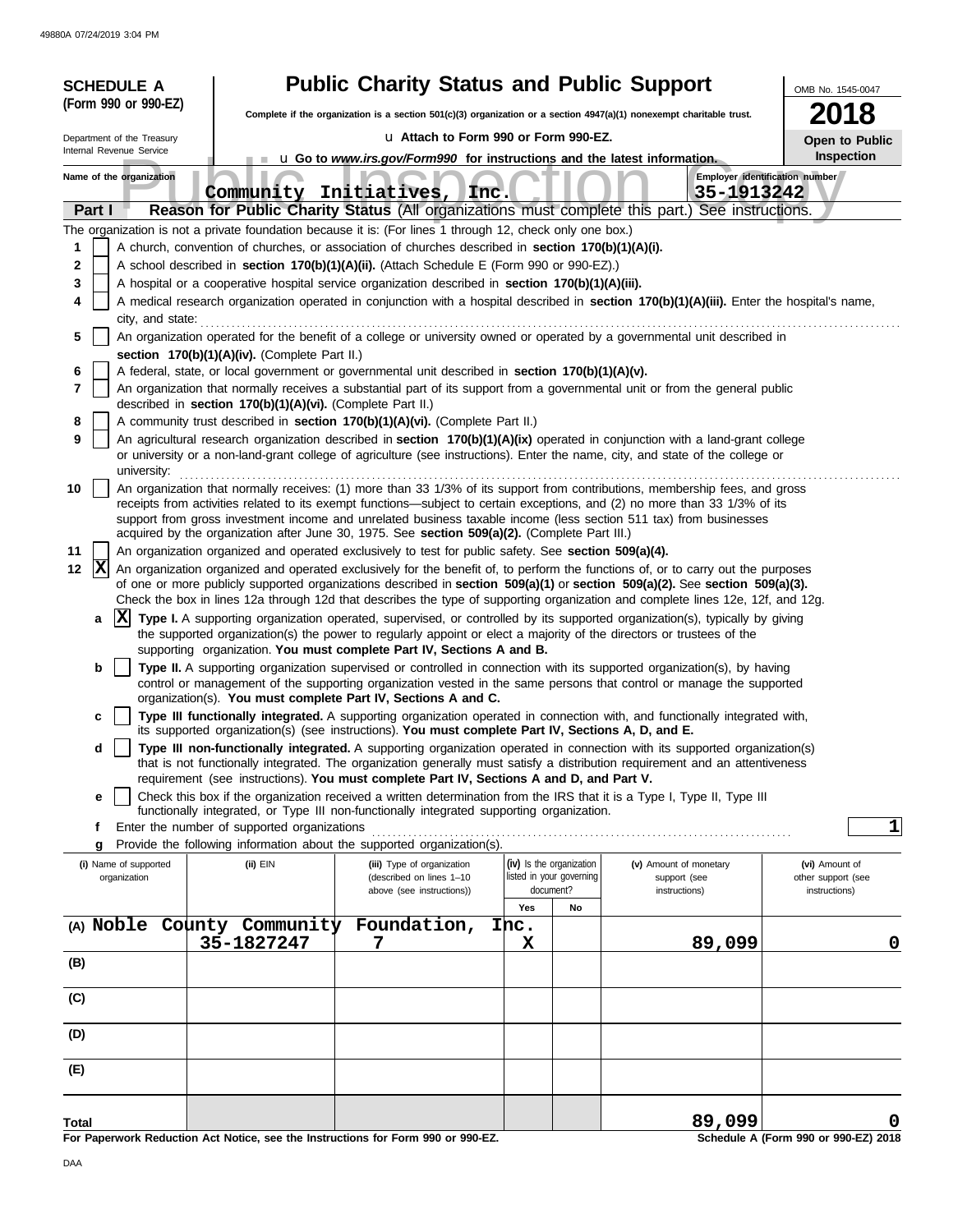|                                                                                                           | Schedule A (Form 990 or 990-EZ) 2018  Community Initiatives, Inc.                                                                                                                                                              |          |          |            |            | 35-1913242 | Page 2    |
|-----------------------------------------------------------------------------------------------------------|--------------------------------------------------------------------------------------------------------------------------------------------------------------------------------------------------------------------------------|----------|----------|------------|------------|------------|-----------|
| Support Schedule for Organizations Described in Sections 170(b)(1)(A)(iv) and 170(b)(1)(A)(vi)<br>Part II |                                                                                                                                                                                                                                |          |          |            |            |            |           |
|                                                                                                           | (Complete only if you checked the box on line 5, 7, or 8 of Part I or if the organization failed to qualify under                                                                                                              |          |          |            |            |            |           |
|                                                                                                           | Part III. If the organization fails to qualify under the tests listed below, please complete Part III.)                                                                                                                        |          |          |            |            |            |           |
|                                                                                                           | Section A. Public Support                                                                                                                                                                                                      |          |          |            |            |            |           |
|                                                                                                           | Calendar year (or fiscal year beginning in) u                                                                                                                                                                                  | (a) 2014 | (b) 2015 | $(c)$ 2016 | $(d)$ 2017 | (e) 2018   | (f) Total |
| 1                                                                                                         | Gifts, grants, contributions, and<br>membership fees received. (Do not<br>include any "unusual grants.")                                                                                                                       |          |          |            |            |            |           |
| $\mathbf{2}$                                                                                              | Tax revenues levied for the<br>organization's benefit and either paid<br>to or expended on its behalf                                                                                                                          |          |          |            |            |            |           |
| 3                                                                                                         | The value of services or facilities<br>furnished by a governmental unit to the<br>organization without charge                                                                                                                  |          |          |            |            |            |           |
| 4                                                                                                         | Total. Add lines 1 through 3                                                                                                                                                                                                   |          |          |            |            |            |           |
| 5                                                                                                         | The portion of total contributions by<br>each person (other than a<br>governmental unit or publicly<br>supported organization) included on<br>line 1 that exceeds 2% of the amount<br>shown on line 11, column (f) $\ldots$    |          |          |            |            |            |           |
| 6                                                                                                         | Public support. Subtract line 5 from line 4                                                                                                                                                                                    |          |          |            |            |            |           |
|                                                                                                           | <b>Section B. Total Support</b>                                                                                                                                                                                                |          |          |            |            |            |           |
|                                                                                                           | Calendar year (or fiscal year beginning in) $\mathbf u$                                                                                                                                                                        | (a) 2014 | (b) 2015 | $(c)$ 2016 | $(d)$ 2017 | (e) $2018$ | (f) Total |
| 7<br>8                                                                                                    | Amounts from line 4<br>.<br>Gross income from interest, dividends,<br>payments received on securities loans,<br>rents, royalties, and income from<br>similar sources                                                           |          |          |            |            |            |           |
| 9                                                                                                         | Net income from unrelated business<br>activities, whether or not the business<br>is regularly carried on                                                                                                                       |          |          |            |            |            |           |
| 10                                                                                                        | Other income. Do not include gain or<br>loss from the sale of capital assets<br>(Explain in Part VI.)                                                                                                                          |          |          |            |            |            |           |
| 11                                                                                                        | Total support. Add lines 7 through 10                                                                                                                                                                                          |          |          |            |            |            |           |
| 12                                                                                                        |                                                                                                                                                                                                                                |          |          |            |            | 12         |           |
| 13                                                                                                        | First five years. If the Form 990 is for the organization's first, second, third, fourth, or fifth tax year as a section 501(c)(3)                                                                                             |          |          |            |            |            |           |
|                                                                                                           |                                                                                                                                                                                                                                |          |          |            |            |            |           |
|                                                                                                           | Section C. Computation of Public Support Percentage                                                                                                                                                                            |          |          |            |            |            |           |
| 14                                                                                                        |                                                                                                                                                                                                                                |          |          |            |            | 14<br>15   | %         |
| 15<br>16a                                                                                                 | Public support percentage from 2017 Schedule A, Part II, line 14<br>33 1/3% support test-2018. If the organization did not check the box on line 13, and line 14 is 33 1/3% or more, check this                                |          |          |            |            |            | $\%$      |
|                                                                                                           | box and stop here. The organization qualifies as a publicly supported organization                                                                                                                                             |          |          |            |            |            |           |
| b                                                                                                         | 33 1/3% support test-2017. If the organization did not check a box on line 13 or 16a, and line 15 is 33 1/3% or more, check                                                                                                    |          |          |            |            |            |           |
|                                                                                                           | this box and stop here. The organization qualifies as a publicly supported organization                                                                                                                                        |          |          |            |            |            |           |
| 17a                                                                                                       | 10%-facts-and-circumstances test-2018. If the organization did not check a box on line 13, 16a, or 16b, and line 14 is                                                                                                         |          |          |            |            |            |           |
|                                                                                                           | 10% or more, and if the organization meets the "facts-and-circumstances" test, check this box and stop here. Explain in                                                                                                        |          |          |            |            |            |           |
|                                                                                                           | Part VI how the organization meets the "facts-and-circumstances" test. The organization qualifies as a publicly supported                                                                                                      |          |          |            |            |            |           |
|                                                                                                           | organization                                                                                                                                                                                                                   |          |          |            |            |            |           |
| b                                                                                                         | 10%-facts-and-circumstances test-2017. If the organization did not check a box on line 13, 16a, 16b, or 17a, and line                                                                                                          |          |          |            |            |            |           |
|                                                                                                           | 15 is 10% or more, and if the organization meets the "facts-and-circumstances" test, check this box and stop here.                                                                                                             |          |          |            |            |            |           |
|                                                                                                           | Explain in Part VI how the organization meets the "facts-and-circumstances" test. The organization qualifies as a publicly                                                                                                     |          |          |            |            |            |           |
|                                                                                                           | supported organization contains and contains a supported organization of the supported organization contains and contains a supported organization contains a supported or supported or supported or support of the support of |          |          |            |            |            |           |
| 18                                                                                                        | Private foundation. If the organization did not check a box on line 13, 16a, 16b, 17a, or 17b, check this box and see                                                                                                          |          |          |            |            |            |           |
|                                                                                                           | <b>instructions</b>                                                                                                                                                                                                            |          |          |            |            |            |           |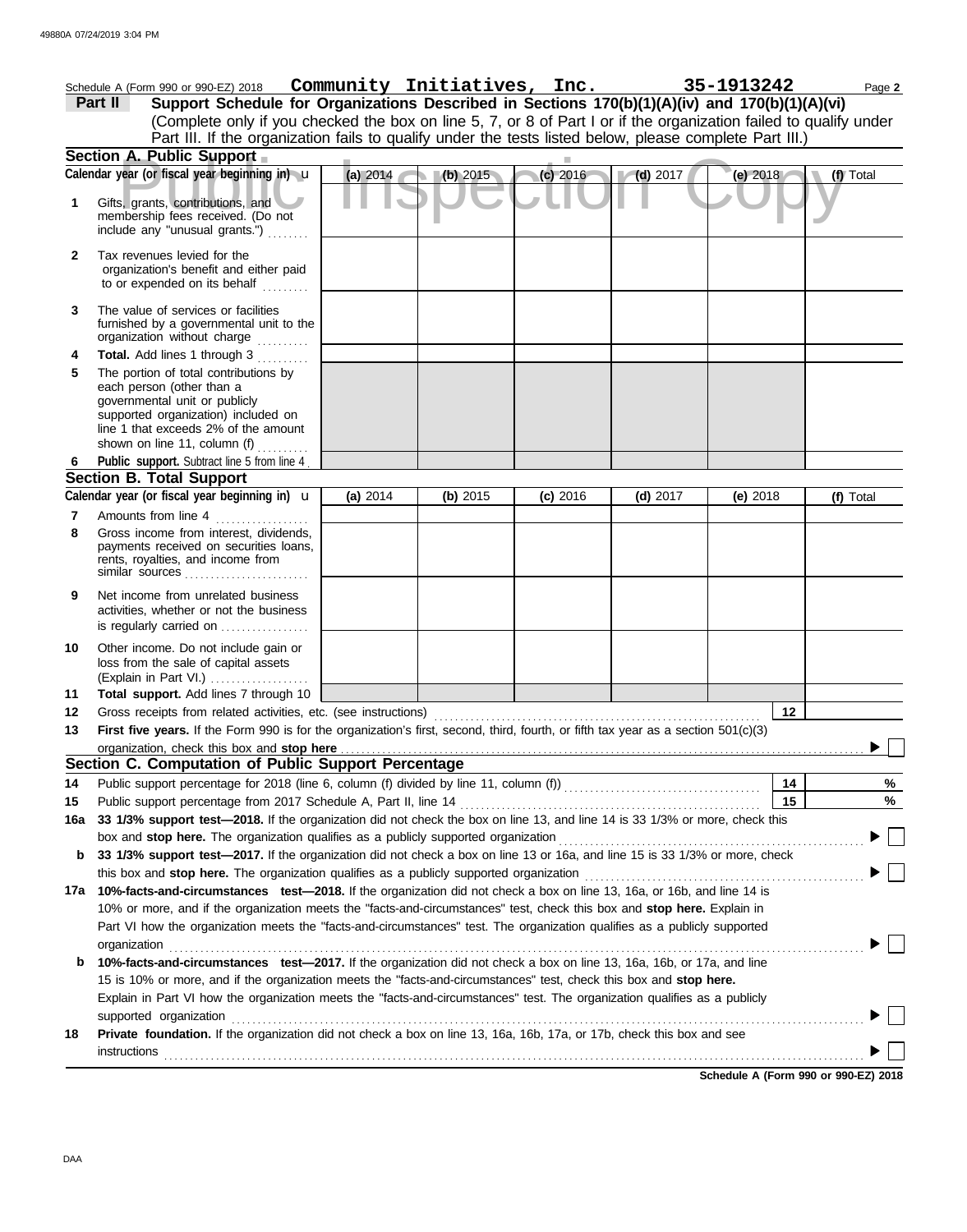|     | Schedule A (Form 990 or 990-EZ) 2018                                                                                                                                              |            | Community Initiatives, Inc. |            |            | 35-1913242 | Page 3    |
|-----|-----------------------------------------------------------------------------------------------------------------------------------------------------------------------------------|------------|-----------------------------|------------|------------|------------|-----------|
|     | Support Schedule for Organizations Described in Section 509(a)(2)<br>Part III                                                                                                     |            |                             |            |            |            |           |
|     | (Complete only if you checked the box on line 10 of Part I or if the organization failed to qualify under Part II.                                                                |            |                             |            |            |            |           |
|     | If the organization fails to qualify under the tests listed below, please complete Part II.)                                                                                      |            |                             |            |            |            |           |
|     | Section A. Public Support                                                                                                                                                         |            |                             |            |            |            |           |
|     | Calendar year (or fiscal year beginning in) u                                                                                                                                     | (a) 2014   | (b) 2015                    | $(c)$ 2016 | $(d)$ 2017 | (e) $2018$ | (f) Total |
| 1   | Gifts, grants, contributions, and membership<br>fees received. (Do not include any "unusual grants.")                                                                             |            |                             |            |            |            |           |
| 2   | Gross receipts from admissions, merchandise<br>sold or services performed, or facilities<br>furnished in any activity that is related to the<br>organization's tax-exempt purpose |            |                             |            |            |            |           |
| 3   | Gross receipts from activities that are not an<br>unrelated trade or business under section 513                                                                                   |            |                             |            |            |            |           |
| 4   | Tax revenues levied for the<br>organization's benefit and either paid<br>to or expended on its behalf                                                                             |            |                             |            |            |            |           |
| 5   | The value of services or facilities<br>furnished by a governmental unit to the<br>organization without charge                                                                     |            |                             |            |            |            |           |
| 6   | Total. Add lines 1 through 5                                                                                                                                                      |            |                             |            |            |            |           |
|     | 7a Amounts included on lines 1, 2, and 3<br>received from disqualified persons                                                                                                    |            |                             |            |            |            |           |
| b   | Amounts included on lines 2 and 3<br>received from other than disqualified<br>persons that exceed the greater of \$5,000<br>or 1% of the amount on line 13 for the year           |            |                             |            |            |            |           |
| c   | Add lines 7a and 7b<br>. <b>.</b> .                                                                                                                                               |            |                             |            |            |            |           |
| 8   | Public support. (Subtract line 7c from<br>line $6.$ )                                                                                                                             |            |                             |            |            |            |           |
|     | <b>Section B. Total Support</b>                                                                                                                                                   |            |                             |            |            |            |           |
|     | Calendar year (or fiscal year beginning in) <b>u</b>                                                                                                                              | (a) $2014$ | (b) 2015                    | $(c)$ 2016 | $(d)$ 2017 | (e) $2018$ | (f) Total |
| 9   | Amounts from line 6                                                                                                                                                               |            |                             |            |            |            |           |
| 10a | Gross income from interest, dividends,<br>payments received on securities loans, rents,<br>royalties, and income from similar sources.                                            |            |                             |            |            |            |           |
|     | Unrelated business taxable income (less<br>section 511 taxes) from businesses<br>acquired after June 30, 1975                                                                     |            |                             |            |            |            |           |
| С   | Add lines 10a and 10b                                                                                                                                                             |            |                             |            |            |            |           |
| 11  | Net income from unrelated business<br>activities not included in line 10b, whether<br>or not the business is regularly carried on                                                 |            |                             |            |            |            |           |
| 12  | Other income. Do not include gain or<br>loss from the sale of capital assets<br>(Explain in Part VI.)                                                                             |            |                             |            |            |            |           |
| 13  | Total support. (Add lines 9, 10c, 11,<br>and 12.)                                                                                                                                 |            |                             |            |            |            |           |
| 14  | First five years. If the Form 990 is for the organization's first, second, third, fourth, or fifth tax year as a section 501(c)(3)<br>organization, check this box and stop here  |            |                             |            |            |            |           |
|     | Section C. Computation of Public Support Percentage                                                                                                                               |            |                             |            |            |            |           |
| 15  |                                                                                                                                                                                   |            |                             |            |            | 15         | %         |
| 16  |                                                                                                                                                                                   |            |                             |            |            | 16         | %         |
|     | Section D. Computation of Investment Income Percentage                                                                                                                            |            |                             |            |            |            |           |
| 17  |                                                                                                                                                                                   |            |                             |            |            | 17         | %         |
| 18  | Investment income percentage from 2017 Schedule A, Part III, line 17                                                                                                              |            |                             |            |            | 18         | %         |
| 19a | 33 1/3% support tests—2018. If the organization did not check the box on line 14, and line 15 is more than 33 1/3%, and line                                                      |            |                             |            |            |            |           |
|     | 17 is not more than 33 1/3%, check this box and stop here. The organization qualifies as a publicly supported organization.                                                       |            |                             |            |            |            |           |
| b   | 33 1/3% support tests-2017. If the organization did not check a box on line 14 or line 19a, and line 16 is more than 33 1/3%, and                                                 |            |                             |            |            |            |           |
|     | line 18 is not more than 33 1/3%, check this box and stop here. The organization qualifies as a publicly supported organization                                                   |            |                             |            |            |            |           |
| 20  |                                                                                                                                                                                   |            |                             |            |            |            |           |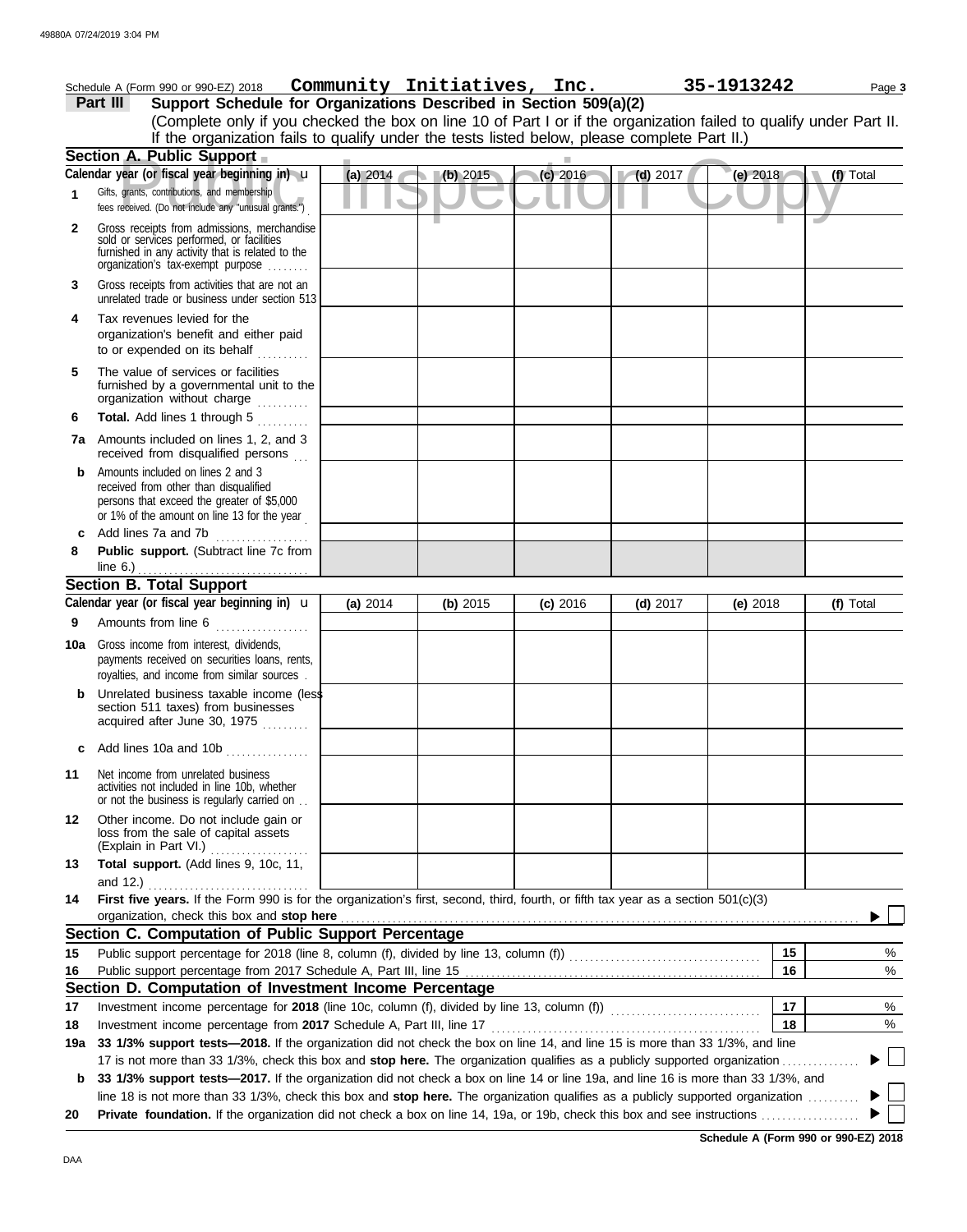|     | 35-1913242<br>Schedule A (Form 990 or 990-EZ) 2018  Community Initiatives, Inc.                                                                                                                                           |                 |     | Page 4 |
|-----|---------------------------------------------------------------------------------------------------------------------------------------------------------------------------------------------------------------------------|-----------------|-----|--------|
|     | <b>Supporting Organizations</b><br>Part IV                                                                                                                                                                                |                 |     |        |
|     | (Complete only if you checked a box in line 12 on Part I. If you checked 12a of Part I, complete Sections A                                                                                                               |                 |     |        |
|     | and B. If you checked 12b of Part I, complete Sections A and C. If you checked 12c of Part I, complete                                                                                                                    |                 |     |        |
|     | Sections A, D, and E. If you checked 12d of Part I, complete Sections A and D, and complete Part V.)                                                                                                                      |                 |     |        |
|     | Section A. All Supporting Organizations                                                                                                                                                                                   |                 |     |        |
|     |                                                                                                                                                                                                                           |                 | Yes | No     |
| 1   | Are all of the organization's supported organizations listed by name in the organization's governing                                                                                                                      |                 |     |        |
|     | documents? If "No," describe in Part VI how the supported organizations are designated. If designated by                                                                                                                  |                 |     |        |
|     | class or purpose, describe the designation. If historic and continuing relationship, explain.                                                                                                                             | 1               | X   |        |
| 2   | Did the organization have any supported organization that does not have an IRS determination of status                                                                                                                    |                 |     |        |
|     | under section 509(a)(1) or (2)? If "Yes," explain in Part VI how the organization determined that the supported                                                                                                           |                 |     |        |
|     | organization was described in section 509(a)(1) or (2).                                                                                                                                                                   | $\mathbf{2}$    |     | X      |
| 3a  | Did the organization have a supported organization described in section $501(c)(4)$ , (5), or (6)? If "Yes," answer                                                                                                       |                 |     |        |
|     | $(b)$ and $(c)$ below.                                                                                                                                                                                                    | 3a              |     | X      |
| b   | Did the organization confirm that each supported organization qualified under section $501(c)(4)$ , (5), or (6) and                                                                                                       |                 |     |        |
|     | satisfied the public support tests under section $509(a)(2)$ ? If "Yes," describe in Part VI when and how the                                                                                                             |                 |     |        |
|     | organization made the determination.                                                                                                                                                                                      | 3b              |     |        |
| c   | Did the organization ensure that all support to such organizations was used exclusively for section $170(c)(2)(B)$                                                                                                        |                 |     |        |
|     | purposes? If "Yes," explain in Part VI what controls the organization put in place to ensure such use.                                                                                                                    | 3c              |     |        |
| 4a  | Was any supported organization not organized in the United States ("foreign supported organization")? If                                                                                                                  |                 |     | X      |
|     | "Yes," and if you checked 12a or 12b in Part I, answer (b) and (c) below.                                                                                                                                                 | 4a              |     |        |
| b   | Did the organization have ultimate control and discretion in deciding whether to make grants to the foreign<br>supported organization? If "Yes," describe in Part VI how the organization had such control and discretion |                 |     |        |
|     | despite being controlled or supervised by or in connection with its supported organizations.                                                                                                                              | 4b              |     |        |
|     | Did the organization support any foreign supported organization that does not have an IRS determination                                                                                                                   |                 |     |        |
|     | under sections $501(c)(3)$ and $509(a)(1)$ or $(2)$ ? If "Yes," explain in Part VI what controls the organization used                                                                                                    |                 |     |        |
|     | to ensure that all support to the foreign supported organization was used exclusively for section $170(c)(2)(B)$                                                                                                          |                 |     |        |
|     | purposes.                                                                                                                                                                                                                 | 4c              |     |        |
| 5a  | Did the organization add, substitute, or remove any supported organizations during the tax year? If "Yes,"                                                                                                                |                 |     |        |
|     | answer (b) and (c) below (if applicable). Also, provide detail in Part VI, including (i) the names and EIN                                                                                                                |                 |     |        |
|     | numbers of the supported organizations added, substituted, or removed; (ii) the reasons for each such action;                                                                                                             |                 |     |        |
|     | (iii) the authority under the organization's organizing document authorizing such action; and (iv) how the action                                                                                                         |                 |     |        |
|     | was accomplished (such as by amendment to the organizing document).                                                                                                                                                       | 5a              |     | X      |
| b   | Type I or Type II only. Was any added or substituted supported organization part of a class already                                                                                                                       |                 |     |        |
|     | designated in the organization's organizing document?                                                                                                                                                                     | 5b              |     |        |
|     | Substitutions only. Was the substitution the result of an event beyond the organization's control?                                                                                                                        | 5c              |     |        |
|     | Did the organization provide support (whether in the form of grants or the provision of services or facilities) to                                                                                                        |                 |     |        |
|     | anyone other than (i) its supported organizations, (ii) individuals that are part of the charitable class benefited                                                                                                       |                 |     |        |
|     | by one or more of its supported organizations, or (iii) other supporting organizations that also support or                                                                                                               |                 |     |        |
|     | benefit one or more of the filing organization's supported organizations? If "Yes," provide detail in Part VI.                                                                                                            | 6               |     | X      |
| 7   | Did the organization provide a grant, loan, compensation, or other similar payment to a substantial contributor                                                                                                           |                 |     |        |
|     | (as defined in section $4958(c)(3)(C)$ ), a family member of a substantial contributor, or a 35% controlled entity                                                                                                        |                 |     |        |
|     | with regard to a substantial contributor? If "Yes," complete Part I of Schedule L (Form 990 or 990-EZ).                                                                                                                   | 7               |     | X      |
| 8   | Did the organization make a loan to a disqualified person (as defined in section 4958) not described in line 7?                                                                                                           |                 |     |        |
|     | If "Yes," complete Part I of Schedule L (Form 990 or 990-EZ).                                                                                                                                                             | 8               |     | X      |
| 9a  | Was the organization controlled directly or indirectly at any time during the tax year by one or more                                                                                                                     |                 |     |        |
|     | disqualified persons as defined in section 4946 (other than foundation managers and organizations described                                                                                                               |                 |     |        |
|     | in section $509(a)(1)$ or $(2)$ ? If "Yes," provide detail in Part VI.                                                                                                                                                    | 9а              |     | X      |
| b   | Did one or more disqualified persons (as defined in line 9a) hold a controlling interest in any entity in which                                                                                                           |                 |     |        |
|     | the supporting organization had an interest? If "Yes," provide detail in Part VI.                                                                                                                                         | 9b              |     | X      |
| c   | Did a disqualified person (as defined in line 9a) have an ownership interest in, or derive any personal benefit                                                                                                           |                 |     |        |
|     | from, assets in which the supporting organization also had an interest? If "Yes," provide detail in Part VI.                                                                                                              | 9с              |     | X      |
| 10a | Was the organization subject to the excess business holdings rules of section 4943 because of section                                                                                                                     |                 |     |        |
|     | 4943(f) (regarding certain Type II supporting organizations, and all Type III non-functionally integrated<br>supporting organizations)? If "Yes," answer 10b below.                                                       | 10a             |     | X      |
| b   | Did the organization have any excess business holdings in the tax year? (Use Schedule C, Form 4720, to                                                                                                                    |                 |     |        |
|     | determine whether the organization had excess business holdings.)                                                                                                                                                         | 10 <sub>b</sub> |     |        |
|     | Schedule A (Form 990 or 990-EZ) 2018                                                                                                                                                                                      |                 |     |        |
|     |                                                                                                                                                                                                                           |                 |     |        |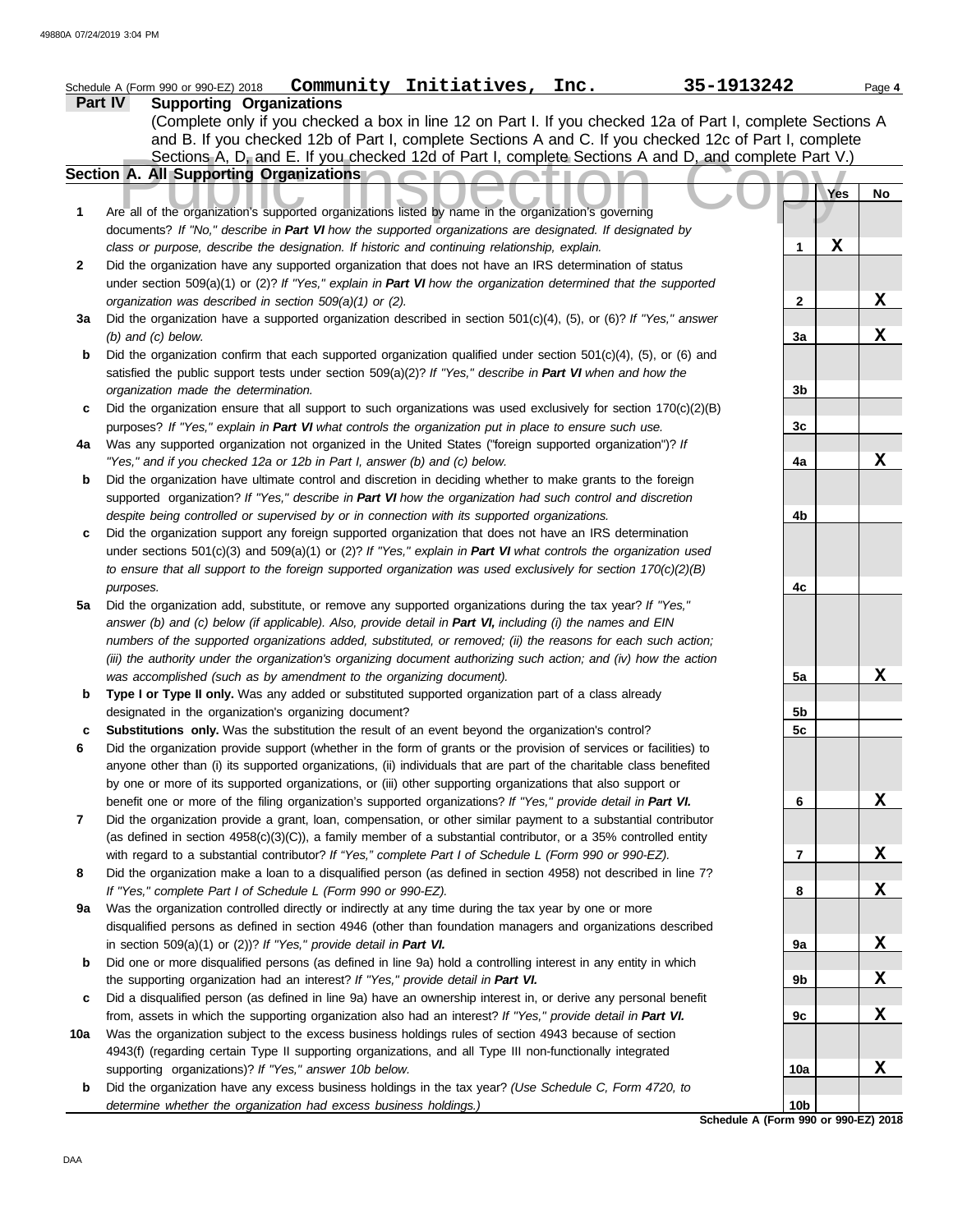|              | 35-1913242<br>Community Initiatives,<br>Inc.<br>Schedule A (Form 990 or 990-EZ) 2018                                                                                                                                                       |                 |     | Page 5      |
|--------------|--------------------------------------------------------------------------------------------------------------------------------------------------------------------------------------------------------------------------------------------|-----------------|-----|-------------|
|              | <b>Supporting Organizations (continued)</b><br>Part IV                                                                                                                                                                                     |                 |     |             |
|              |                                                                                                                                                                                                                                            |                 | Yes | No          |
| 11           | Has the organization accepted a gift or contribution from any of the following persons?                                                                                                                                                    |                 |     |             |
| a            | A person who directly or indirectly controls, either alone or together with persons described in (b) and (c)                                                                                                                               |                 |     |             |
|              | below, the governing body of a supported organization?                                                                                                                                                                                     | 11a             |     | X           |
| b            | A family member of a person described in (a) above?                                                                                                                                                                                        | 11 <sub>b</sub> |     | $\mathbf x$ |
| C            | A 35% controlled entity of a person described in (a) or (b) above? If "Yes" to a, b, or c, provide detail in Part VI.                                                                                                                      | 11c             |     | $\mathbf X$ |
|              | <b>Section B. Type I Supporting Organizations</b>                                                                                                                                                                                          |                 | Yes | No          |
| 1            | Did the directors, trustees, or membership of one or more supported organizations have the power to                                                                                                                                        |                 |     |             |
|              | regularly appoint or elect at least a majority of the organization's directors or trustees at all times during the                                                                                                                         |                 |     |             |
|              | tax year? If "No," describe in Part VI how the supported organization(s) effectively operated, supervised, or                                                                                                                              |                 |     |             |
|              | controlled the organization's activities. If the organization had more than one supported organization,                                                                                                                                    |                 |     |             |
|              | describe how the powers to appoint and/or remove directors or trustees were allocated among the supported                                                                                                                                  |                 |     |             |
|              | organizations and what conditions or restrictions, if any, applied to such powers during the tax year.                                                                                                                                     | 1               | X   |             |
| $\mathbf{2}$ | Did the organization operate for the benefit of any supported organization other than the supported                                                                                                                                        |                 |     |             |
|              | organization(s) that operated, supervised, or controlled the supporting organization? If "Yes," explain in Part                                                                                                                            |                 |     |             |
|              | VI how providing such benefit carried out the purposes of the supported organization(s) that operated,                                                                                                                                     |                 |     |             |
|              | supervised, or controlled the supporting organization.                                                                                                                                                                                     | $\mathbf{2}$    |     | $\mathbf x$ |
|              | Section C. Type II Supporting Organizations                                                                                                                                                                                                |                 |     |             |
|              |                                                                                                                                                                                                                                            |                 | Yes | No          |
| 1            | Were a majority of the organization's directors or trustees during the tax year also a majority of the directors                                                                                                                           |                 |     |             |
|              | or trustees of each of the organization's supported organization(s)? If "No," describe in Part VI how control                                                                                                                              |                 |     |             |
|              | or management of the supporting organization was vested in the same persons that controlled or managed                                                                                                                                     |                 |     |             |
|              | the supported organization(s).                                                                                                                                                                                                             | 1               |     |             |
|              | Section D. All Type III Supporting Organizations                                                                                                                                                                                           |                 |     |             |
|              |                                                                                                                                                                                                                                            |                 | Yes | No          |
| 1            | Did the organization provide to each of its supported organizations, by the last day of the fifth month of the                                                                                                                             |                 |     |             |
|              | organization's tax year, (i) a written notice describing the type and amount of support provided during the prior tax                                                                                                                      |                 |     |             |
|              | year, (ii) a copy of the Form 990 that was most recently filed as of the date of notification, and (iii) copies of the<br>organization's governing documents in effect on the date of notification, to the extent not previously provided? | 1               |     |             |
| $\mathbf{2}$ | Were any of the organization's officers, directors, or trustees either (i) appointed or elected by the supported                                                                                                                           |                 |     |             |
|              | organization(s) or (ii) serving on the governing body of a supported organization? If "No," explain in Part VI how                                                                                                                         |                 |     |             |
|              | the organization maintained a close and continuous working relationship with the supported organization(s).                                                                                                                                | 2               |     |             |
| 3            | By reason of the relationship described in (2), did the organization's supported organizations have a                                                                                                                                      |                 |     |             |
|              | significant voice in the organization's investment policies and in directing the use of the organization's                                                                                                                                 |                 |     |             |
|              | income or assets at all times during the tax year? If "Yes," describe in Part VI the role the organization's                                                                                                                               |                 |     |             |
|              | supported organizations played in this regard.                                                                                                                                                                                             | 3               |     |             |
|              | Section E. Type III Functionally-Integrated Supporting Organizations                                                                                                                                                                       |                 |     |             |
| 1            | Check the box next to the method that the organization used to satisfy the Integral Part Test during the year (see instructions).                                                                                                          |                 |     |             |
| a            | The organization satisfied the Activities Test. Complete line 2 below.                                                                                                                                                                     |                 |     |             |
| b            | The organization is the parent of each of its supported organizations. Complete line 3 below.                                                                                                                                              |                 |     |             |
| c            | The organization supported a governmental entity. Describe in Part VI how you supported a government entity (see instructions).                                                                                                            |                 |     |             |
|              |                                                                                                                                                                                                                                            |                 |     |             |
|              | 2 Activities Test. Answer (a) and (b) below.                                                                                                                                                                                               |                 | Yes | No          |
| a            | Did substantially all of the organization's activities during the tax year directly further the exempt purposes of                                                                                                                         |                 |     |             |
|              | the supported organization(s) to which the organization was responsive? If "Yes," then in Part VI identify                                                                                                                                 |                 |     |             |
|              | those supported organizations and explain how these activities directly furthered their exempt purposes,                                                                                                                                   |                 |     |             |
|              | how the organization was responsive to those supported organizations, and how the organization determined                                                                                                                                  | 2a              |     |             |
| b            | that these activities constituted substantially all of its activities.<br>Did the activities described in (a) constitute activities that, but for the organization's involvement, one or more                                              |                 |     |             |
|              | of the organization's supported organization(s) would have been engaged in? If "Yes," explain in Part VI the                                                                                                                               |                 |     |             |
|              | reasons for the organization's position that its supported organization(s) would have engaged in these                                                                                                                                     |                 |     |             |
|              | activities but for the organization's involvement.                                                                                                                                                                                         | 2b              |     |             |
| 3            | Parent of Supported Organizations. Answer (a) and (b) below.                                                                                                                                                                               |                 |     |             |
| a            | Did the organization have the power to regularly appoint or elect a majority of the officers, directors, or                                                                                                                                |                 |     |             |
|              | trustees of each of the supported organizations? Provide details in Part VI.                                                                                                                                                               | 3a              |     |             |

**b** Did the organization exercise a substantial degree of direction over the policies, programs, and activities of each of its supported organizations? *If "Yes," describe in Part VI the role played by the organization in this regard.* **3b**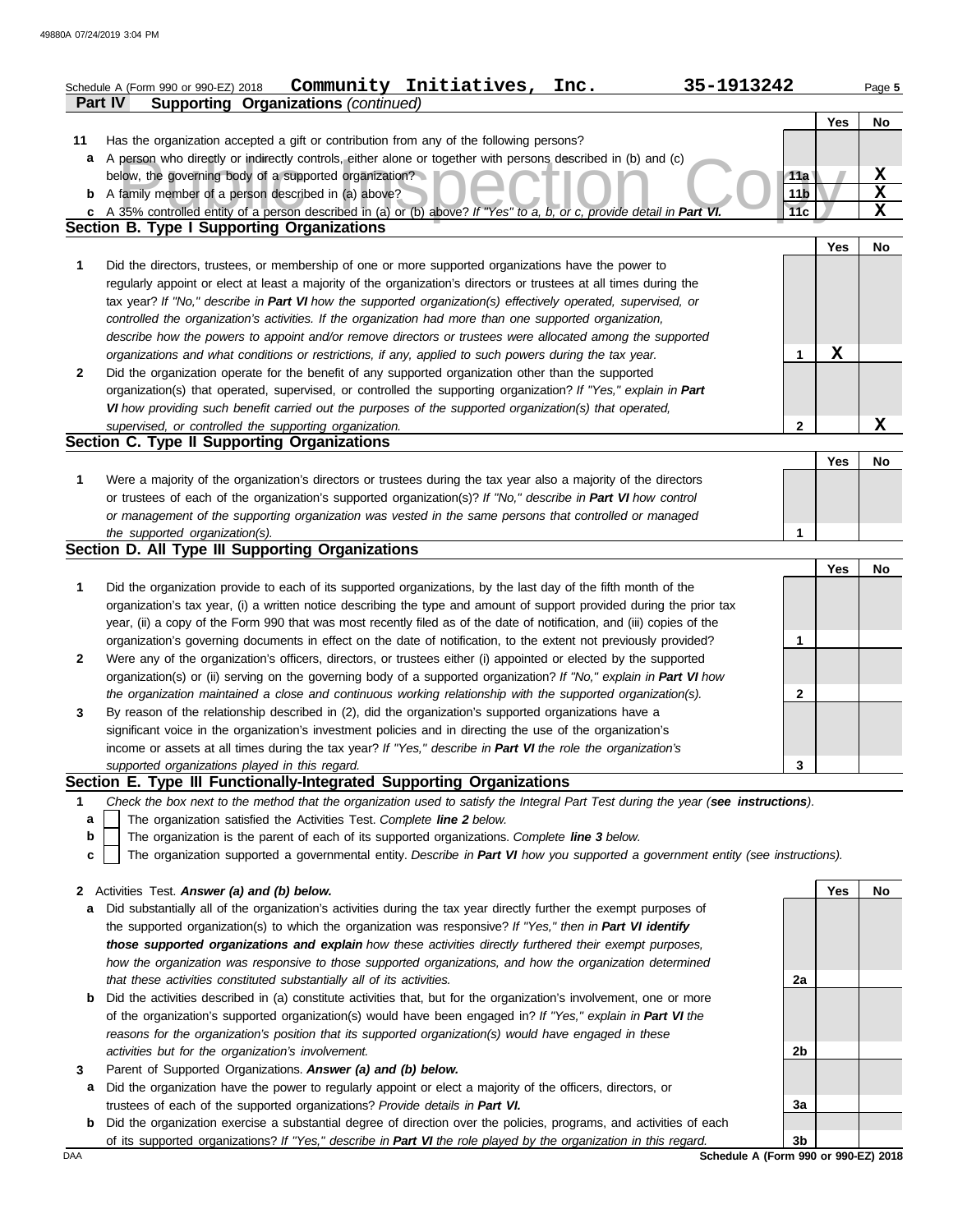| Community Initiatives, Inc.<br>Schedule A (Form 990 or 990-EZ) 2018                                                                                 |                         | 35-1913242     | Page 6                         |
|-----------------------------------------------------------------------------------------------------------------------------------------------------|-------------------------|----------------|--------------------------------|
| Type III Non-Functionally Integrated 509(a)(3) Supporting Organizations<br><b>Part V</b>                                                            |                         |                |                                |
| 1<br>Check here if the organization satisfied the Integral Part Test as a qualifying trust on Nov. 20, 1970 (explain in Part VI). See               |                         |                |                                |
| instructions. All other Type III non-functionally integrated supporting organizations must complete Sections A through E.                           |                         |                |                                |
| Section A - Adjusted Net Income                                                                                                                     |                         | (A) Prior Year | (B) Current Year               |
|                                                                                                                                                     | 1                       |                | (optional)                     |
| Net short-term capital gain<br>1                                                                                                                    | $\overline{\mathbf{2}}$ |                |                                |
| Recoveries of prior-year distributions<br>$\mathbf{2}$<br>Other gross income (see instructions)<br>3                                                | 3                       |                |                                |
| Add lines 1 through 3.<br>4                                                                                                                         | 4                       |                |                                |
| 5<br>Depreciation and depletion                                                                                                                     | 5                       |                |                                |
| Portion of operating expenses paid or incurred for production or<br>6                                                                               |                         |                |                                |
| collection of gross income or for management, conservation, or                                                                                      |                         |                |                                |
| maintenance of property held for production of income (see instructions)                                                                            | 6                       |                |                                |
| Other expenses (see instructions)<br>7                                                                                                              | 7                       |                |                                |
| 8<br>Adjusted Net Income (subtract lines 5, 6, and 7 from line 4)                                                                                   | 8                       |                |                                |
| Section B - Minimum Asset Amount                                                                                                                    |                         | (A) Prior Year | (B) Current Year<br>(optional) |
| Aggregate fair market value of all non-exempt-use assets (see<br>1                                                                                  |                         |                |                                |
| instructions for short tax year or assets held for part of year):                                                                                   |                         |                |                                |
| Average monthly value of securities<br>a                                                                                                            | 1a                      |                |                                |
| Average monthly cash balances<br>b                                                                                                                  | 1b                      |                |                                |
| Fair market value of other non-exempt-use assets<br>C                                                                                               | 1 <sub>c</sub>          |                |                                |
| Total (add lines 1a, 1b, and 1c)<br>d                                                                                                               | 1d                      |                |                                |
| <b>Discount</b> claimed for blockage or other<br>е                                                                                                  |                         |                |                                |
| factors (explain in detail in Part VI):                                                                                                             |                         |                |                                |
| Acquisition indebtedness applicable to non-exempt-use assets<br>$\mathbf{2}$                                                                        | $\mathbf{2}$            |                |                                |
| 3<br>Subtract line 2 from line 1d.                                                                                                                  | 3                       |                |                                |
| Cash deemed held for exempt use. Enter 1-1/2% of line 3 (for greater amount,<br>4                                                                   |                         |                |                                |
| see instructions).                                                                                                                                  | 4                       |                |                                |
| 5<br>Net value of non-exempt-use assets (subtract line 4 from line 3)                                                                               | 5                       |                |                                |
| Multiply line 5 by .035.<br>6                                                                                                                       | 6                       |                |                                |
| $\overline{7}$<br>Recoveries of prior-year distributions                                                                                            | 7                       |                |                                |
| Minimum Asset Amount (add line 7 to line 6)<br>8                                                                                                    | 8                       |                |                                |
| Section C - Distributable Amount                                                                                                                    |                         |                | <b>Current Year</b>            |
| Adjusted net income for prior year (from Section A, line 8, Column A)<br>1                                                                          | 1                       |                |                                |
| Enter 85% of line 1.<br>2                                                                                                                           | 2                       |                |                                |
| Minimum asset amount for prior year (from Section B, line 8, Column A)<br>3                                                                         | 3                       |                |                                |
| Enter greater of line 2 or line 3.<br>4                                                                                                             | 4                       |                |                                |
| 5<br>Income tax imposed in prior year                                                                                                               | 5                       |                |                                |
| Distributable Amount. Subtract line 5 from line 4, unless subject to<br>6                                                                           |                         |                |                                |
| emergency temporary reduction (see instructions).                                                                                                   | 6                       |                |                                |
| Check here if the current year is the organization's first as a non-functionally integrated Type III supporting organization (see<br>$\overline{7}$ |                         |                |                                |
| instructions).                                                                                                                                      |                         |                |                                |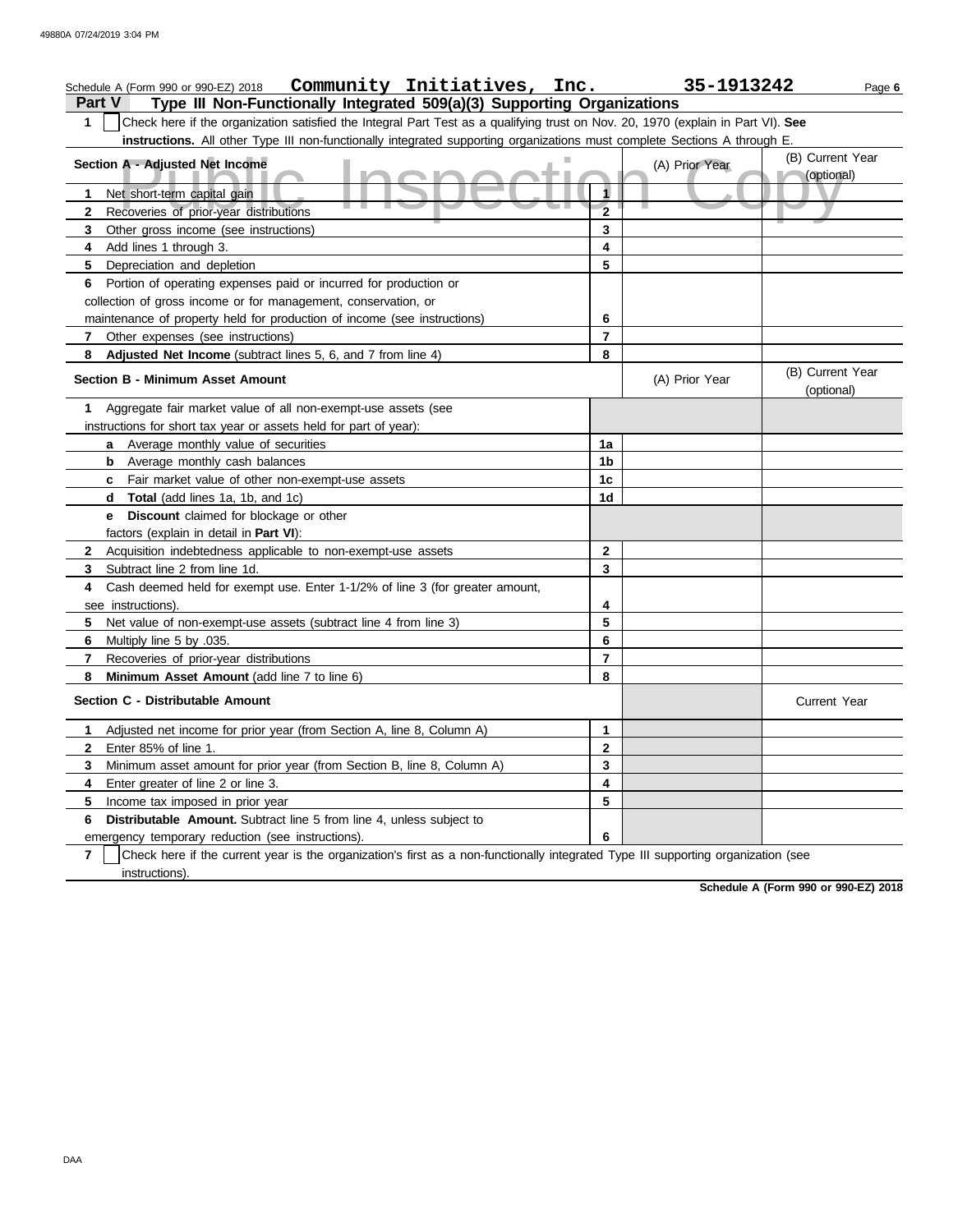| Part V         | Community Initiatives, Inc.<br>Schedule A (Form 990 or 990-EZ) 2018<br>Type III Non-Functionally Integrated 509(a)(3) Supporting Organizations (continued) |                             | 35-1913242                            | Page 7                                  |
|----------------|------------------------------------------------------------------------------------------------------------------------------------------------------------|-----------------------------|---------------------------------------|-----------------------------------------|
|                | <b>Section D - Distributions</b>                                                                                                                           |                             |                                       | <b>Current Year</b>                     |
| 1.             | Amounts paid to supported organizations to accomplish exempt purposes                                                                                      |                             |                                       |                                         |
| $\mathbf{2}$   | Amounts paid to perform activity that directly furthers exempt purposes of supported<br>organizations, in excess of income from activity                   |                             |                                       |                                         |
| 3              |                                                                                                                                                            |                             |                                       |                                         |
| 4              | Administrative expenses paid to accomplish exempt purposes of supported organizations<br>Amounts paid to acquire exempt-use assets                         |                             |                                       |                                         |
| 5              | Qualified set-aside amounts (prior IRS approval required)                                                                                                  |                             |                                       |                                         |
| 6              | Other distributions (describe in Part VI). See instructions.                                                                                               |                             |                                       |                                         |
| $\overline{7}$ | Total annual distributions. Add lines 1 through 6.                                                                                                         |                             |                                       |                                         |
| 8              | Distributions to attentive supported organizations to which the organization is responsive                                                                 |                             |                                       |                                         |
|                | (provide details in Part VI). See instructions.                                                                                                            |                             |                                       |                                         |
| 9              | Distributable amount for 2018 from Section C, line 6                                                                                                       |                             |                                       |                                         |
| 10             | Line 8 amount divided by line 9 amount                                                                                                                     |                             |                                       |                                         |
|                |                                                                                                                                                            | (i)                         | (ii)                                  | (iii)                                   |
|                | Section E - Distribution Allocations (see instructions)                                                                                                    | <b>Excess Distributions</b> | <b>Underdistributions</b><br>Pre-2018 | <b>Distributable</b><br>Amount for 2018 |
| 1              | Distributable amount for 2018 from Section C, line 6                                                                                                       |                             |                                       |                                         |
| $\mathbf{2}$   | Underdistributions, if any, for years prior to 2018                                                                                                        |                             |                                       |                                         |
|                | (reasonable cause required-explain in Part VI). See                                                                                                        |                             |                                       |                                         |
|                | instructions.                                                                                                                                              |                             |                                       |                                         |
| 3              | Excess distributions carryover, if any, to 2018                                                                                                            |                             |                                       |                                         |
|                |                                                                                                                                                            |                             |                                       |                                         |
|                | <b>b</b> From 2014                                                                                                                                         |                             |                                       |                                         |
|                | c From 2015                                                                                                                                                |                             |                                       |                                         |
|                | d From 2016                                                                                                                                                |                             |                                       |                                         |
|                | e From 2017                                                                                                                                                |                             |                                       |                                         |
|                | f Total of lines 3a through e                                                                                                                              |                             |                                       |                                         |
|                | g Applied to underdistributions of prior years                                                                                                             |                             |                                       |                                         |
|                | h Applied to 2018 distributable amount                                                                                                                     |                             |                                       |                                         |
|                | Carryover from 2013 not applied (see instructions)                                                                                                         |                             |                                       |                                         |
|                | Remainder. Subtract lines 3g, 3h, and 3i from 3f.                                                                                                          |                             |                                       |                                         |
| 4              | Distributions for 2018 from                                                                                                                                |                             |                                       |                                         |
|                | \$<br>Section D, line 7:                                                                                                                                   |                             |                                       |                                         |
|                | a Applied to underdistributions of prior years                                                                                                             |                             |                                       |                                         |
|                | <b>b</b> Applied to 2018 distributable amount                                                                                                              |                             |                                       |                                         |
|                | c Remainder. Subtract lines 4a and 4b from 4.                                                                                                              |                             |                                       |                                         |
| 5              | Remaining underdistributions for years prior to 2018, if                                                                                                   |                             |                                       |                                         |
|                | any. Subtract lines 3g and 4a from line 2. For result                                                                                                      |                             |                                       |                                         |
|                | greater than zero, explain in <b>Part VI</b> . See instructions.                                                                                           |                             |                                       |                                         |
| 6              | Remaining underdistributions for 2018. Subtract lines 3h                                                                                                   |                             |                                       |                                         |
|                | and 4b from line 1. For result greater than zero, explain in                                                                                               |                             |                                       |                                         |
|                | Part VI. See instructions.                                                                                                                                 |                             |                                       |                                         |
| 7              | Excess distributions carryover to 2019. Add lines 3j                                                                                                       |                             |                                       |                                         |
|                | and 4c.                                                                                                                                                    |                             |                                       |                                         |
| 8              | Breakdown of line 7:                                                                                                                                       |                             |                                       |                                         |
|                |                                                                                                                                                            |                             |                                       |                                         |
|                | <b>b</b> Excess from 2015                                                                                                                                  |                             |                                       |                                         |
|                |                                                                                                                                                            |                             |                                       |                                         |
|                | d Excess from 2017                                                                                                                                         |                             |                                       |                                         |
|                | e Excess from 2018                                                                                                                                         |                             |                                       |                                         |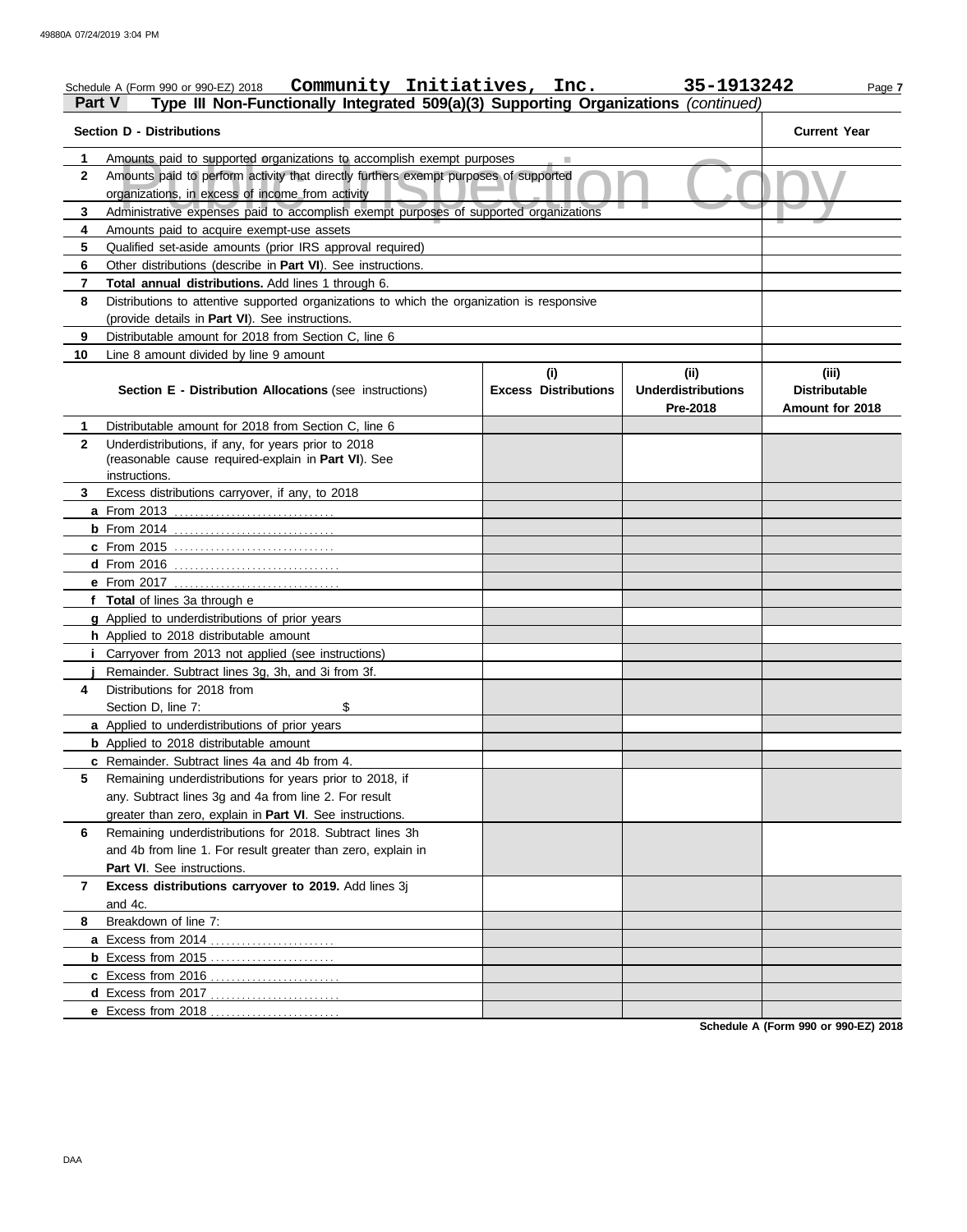| Part VI | Schedule A (Form 990 or 990-EZ) 2018 |  | Community Initiatives, Inc. | 35-1913242<br>Supplemental Information. Provide the explanations required by Part II, line 10; Part II, line 17a or 17b; Part                                                                                                                  | Page 8 |
|---------|--------------------------------------|--|-----------------------------|------------------------------------------------------------------------------------------------------------------------------------------------------------------------------------------------------------------------------------------------|--------|
|         |                                      |  |                             | III, line 12; Part IV, Section A, lines 1, 2, 3b, 3c, 4b, 4c, 5a, 6, 9a, 9b, 9c, 11a, 11b, and 11c; Part IV, Section<br>B, lines 1 and 2; Part IV, Section C, line 1; Part IV, Section D, lines 2 and 3; Part IV, Section E, lines 1c, 2a, 2b, |        |
|         |                                      |  |                             | 3a, and 3b; Part V, line 1; Part V, Section B, line 1e; Part V, Section D, lines 5, 6, and 8; and Part V, Section E,<br>lines 2, 5, and 6. Also complete this part for any additional information. (See instructions.)                         |        |
|         |                                      |  |                             |                                                                                                                                                                                                                                                |        |
|         |                                      |  |                             |                                                                                                                                                                                                                                                |        |
|         |                                      |  |                             |                                                                                                                                                                                                                                                |        |
|         |                                      |  |                             |                                                                                                                                                                                                                                                |        |
|         |                                      |  |                             |                                                                                                                                                                                                                                                |        |
|         |                                      |  |                             |                                                                                                                                                                                                                                                |        |
|         |                                      |  |                             |                                                                                                                                                                                                                                                |        |
|         |                                      |  |                             |                                                                                                                                                                                                                                                |        |
|         |                                      |  |                             |                                                                                                                                                                                                                                                |        |
|         |                                      |  |                             |                                                                                                                                                                                                                                                |        |
|         |                                      |  |                             |                                                                                                                                                                                                                                                |        |
|         |                                      |  |                             |                                                                                                                                                                                                                                                |        |
|         |                                      |  |                             |                                                                                                                                                                                                                                                |        |
|         |                                      |  |                             |                                                                                                                                                                                                                                                |        |
|         |                                      |  |                             |                                                                                                                                                                                                                                                |        |
|         |                                      |  |                             |                                                                                                                                                                                                                                                |        |
|         |                                      |  |                             |                                                                                                                                                                                                                                                |        |
|         |                                      |  |                             |                                                                                                                                                                                                                                                |        |
|         |                                      |  |                             |                                                                                                                                                                                                                                                |        |
|         |                                      |  |                             |                                                                                                                                                                                                                                                |        |
|         |                                      |  |                             |                                                                                                                                                                                                                                                |        |
|         |                                      |  |                             |                                                                                                                                                                                                                                                |        |
|         |                                      |  |                             |                                                                                                                                                                                                                                                |        |
|         |                                      |  |                             |                                                                                                                                                                                                                                                |        |
|         |                                      |  |                             |                                                                                                                                                                                                                                                |        |
|         |                                      |  |                             |                                                                                                                                                                                                                                                |        |
|         |                                      |  |                             |                                                                                                                                                                                                                                                |        |
|         |                                      |  |                             |                                                                                                                                                                                                                                                |        |
|         |                                      |  |                             |                                                                                                                                                                                                                                                |        |
|         |                                      |  |                             |                                                                                                                                                                                                                                                |        |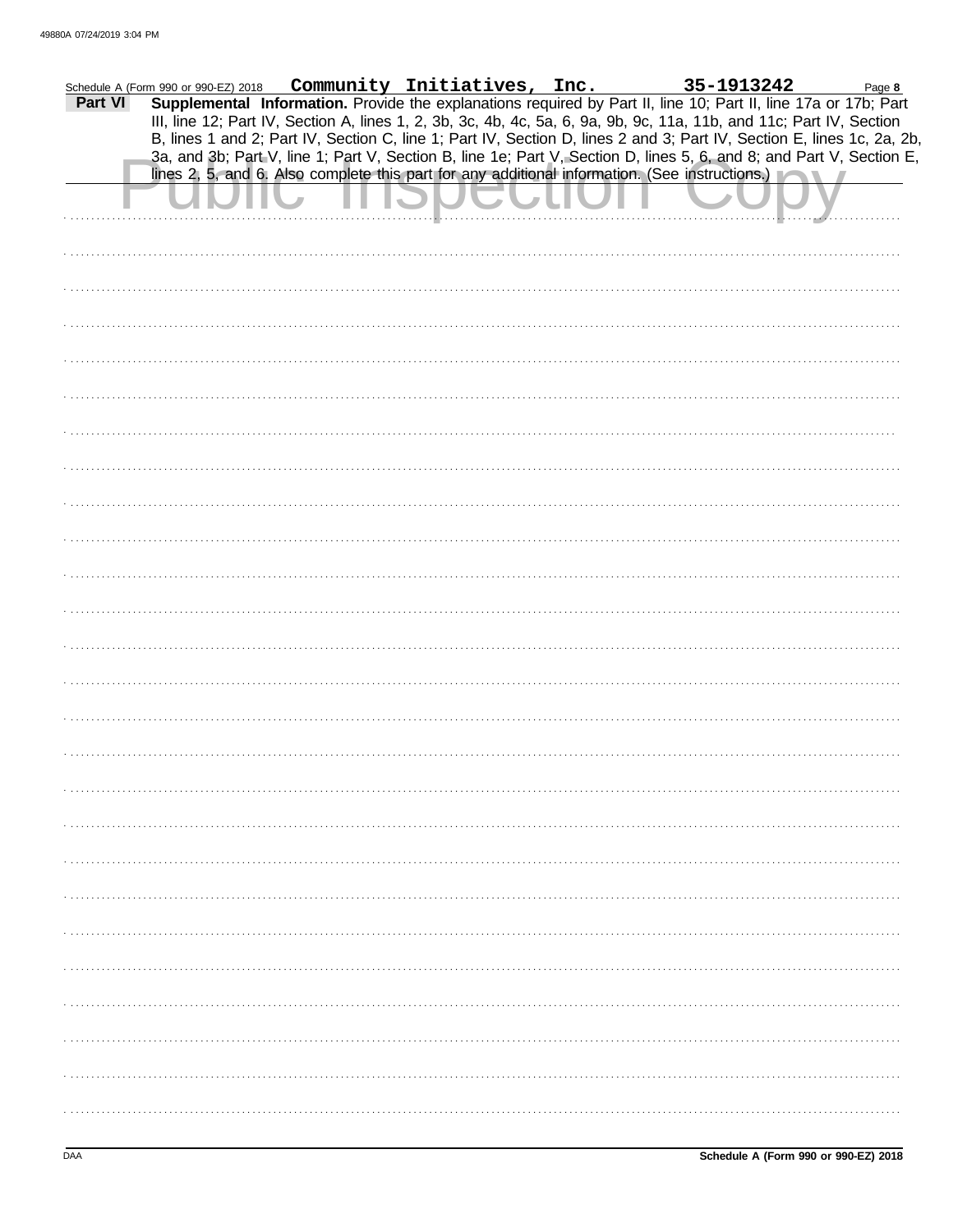|        | <b>Supplemental Financial Statements</b><br><b>SCHEDULE D</b><br>u Complete if the organization answered "Yes" on Form 990,<br>(Form 990)<br>Part IV, line 6, 7, 8, 9, 10, 11a, 11b, 11c, 11d, 11e, 11f, 12a, or 12b.<br>Department of the Treasury<br>u Attach to Form 990.<br>Internal Revenue Service |                                                                                                                                                                           |                                      |                                                    |    | OMB No. 1545-0047<br><b>Open to Public</b><br><b>Inspection</b><br>u Go to www.irs.gov/Form990 for instructions and the latest information. |                                 |  |
|--------|----------------------------------------------------------------------------------------------------------------------------------------------------------------------------------------------------------------------------------------------------------------------------------------------------------|---------------------------------------------------------------------------------------------------------------------------------------------------------------------------|--------------------------------------|----------------------------------------------------|----|---------------------------------------------------------------------------------------------------------------------------------------------|---------------------------------|--|
|        | Name of the organization<br>Community Initiatives,<br>Part I                                                                                                                                                                                                                                             | Inc.<br>Organizations Maintaining Donor Advised Funds or Other Similar Funds or Accounts.<br>Complete if the organization answered "Yes" on Form 990, Part IV, line 6.    |                                      |                                                    |    | <b>Employer identification number</b><br>35-1913242                                                                                         |                                 |  |
|        |                                                                                                                                                                                                                                                                                                          |                                                                                                                                                                           |                                      | (a) Donor advised funds                            |    | (b) Funds and other accounts                                                                                                                |                                 |  |
| 1      | Total number at end of year                                                                                                                                                                                                                                                                              |                                                                                                                                                                           |                                      | 2                                                  |    |                                                                                                                                             |                                 |  |
| 2      |                                                                                                                                                                                                                                                                                                          | Aggregate value of contributions to (during year)                                                                                                                         |                                      |                                                    |    |                                                                                                                                             |                                 |  |
| 3      |                                                                                                                                                                                                                                                                                                          | Aggregate value of grants from (during year)                                                                                                                              | <u> 1989 - Johann Barbara, martx</u> | 17,340                                             |    |                                                                                                                                             |                                 |  |
| 4      |                                                                                                                                                                                                                                                                                                          |                                                                                                                                                                           |                                      | 1,761,343                                          |    |                                                                                                                                             |                                 |  |
| 5      |                                                                                                                                                                                                                                                                                                          | Did the organization inform all donors and donor advisors in writing that the assets held in donor advised                                                                |                                      |                                                    |    |                                                                                                                                             | X Yes<br>No                     |  |
| 6      |                                                                                                                                                                                                                                                                                                          | Did the organization inform all grantees, donors, and donor advisors in writing that grant funds can be used                                                              |                                      |                                                    |    |                                                                                                                                             |                                 |  |
|        |                                                                                                                                                                                                                                                                                                          | only for charitable purposes and not for the benefit of the donor or donor advisor, or for any other purpose                                                              |                                      |                                                    |    |                                                                                                                                             |                                 |  |
|        |                                                                                                                                                                                                                                                                                                          |                                                                                                                                                                           |                                      |                                                    |    | x                                                                                                                                           | Yes<br>No.                      |  |
|        | Part II                                                                                                                                                                                                                                                                                                  | <b>Conservation Easements.</b>                                                                                                                                            |                                      |                                                    |    |                                                                                                                                             |                                 |  |
|        |                                                                                                                                                                                                                                                                                                          | Complete if the organization answered "Yes" on Form 990, Part IV, line 7.                                                                                                 |                                      |                                                    |    |                                                                                                                                             |                                 |  |
|        |                                                                                                                                                                                                                                                                                                          | 1 Purpose(s) of conservation easements held by the organization (check all that apply).                                                                                   |                                      |                                                    |    |                                                                                                                                             |                                 |  |
|        |                                                                                                                                                                                                                                                                                                          | Preservation of land for public use (e.g., recreation or education)                                                                                                       |                                      | Preservation of a historically important land area |    |                                                                                                                                             |                                 |  |
|        | Protection of natural habitat                                                                                                                                                                                                                                                                            |                                                                                                                                                                           |                                      | Preservation of a certified historic structure     |    |                                                                                                                                             |                                 |  |
|        | Preservation of open space                                                                                                                                                                                                                                                                               |                                                                                                                                                                           |                                      |                                                    |    |                                                                                                                                             |                                 |  |
| 2      | easement on the last day of the tax year.                                                                                                                                                                                                                                                                | Complete lines 2a through 2d if the organization held a qualified conservation contribution in the form of a conservation                                                 |                                      |                                                    |    |                                                                                                                                             |                                 |  |
|        | Total number of conservation easements                                                                                                                                                                                                                                                                   |                                                                                                                                                                           |                                      |                                                    | 2a |                                                                                                                                             | Held at the End of the Tax Year |  |
| а<br>b |                                                                                                                                                                                                                                                                                                          |                                                                                                                                                                           |                                      |                                                    | 2b |                                                                                                                                             |                                 |  |
|        |                                                                                                                                                                                                                                                                                                          | Number of conservation easements on a certified historic structure included in (a)                                                                                        |                                      |                                                    | 2c |                                                                                                                                             |                                 |  |
|        |                                                                                                                                                                                                                                                                                                          | d Number of conservation easements included in (c) acquired after 7/25/06, and not on a                                                                                   |                                      |                                                    |    |                                                                                                                                             |                                 |  |
|        |                                                                                                                                                                                                                                                                                                          | historic structure listed in the National Register                                                                                                                        |                                      |                                                    | 2d |                                                                                                                                             |                                 |  |
| 3      |                                                                                                                                                                                                                                                                                                          | Number of conservation easements modified, transferred, released, extinguished, or terminated by the organization during the                                              |                                      |                                                    |    |                                                                                                                                             |                                 |  |
|        | tax year <b>u</b>                                                                                                                                                                                                                                                                                        |                                                                                                                                                                           |                                      |                                                    |    |                                                                                                                                             |                                 |  |
|        |                                                                                                                                                                                                                                                                                                          | Number of states where property subject to conservation easement is located $\mathbf u$                                                                                   |                                      |                                                    |    |                                                                                                                                             |                                 |  |
| 5      |                                                                                                                                                                                                                                                                                                          | Does the organization have a written policy regarding the periodic monitoring, inspection, handling of                                                                    |                                      |                                                    |    |                                                                                                                                             |                                 |  |
|        |                                                                                                                                                                                                                                                                                                          | violations, and enforcement of the conservation easements it holds?                                                                                                       |                                      |                                                    |    |                                                                                                                                             | Yes $\boxed{\phantom{a}}$<br>No |  |
| 6      |                                                                                                                                                                                                                                                                                                          | Staff and volunteer hours devoted to monitoring, inspecting, handling of violations, and enforcing conservation easements during the year                                 |                                      |                                                    |    |                                                                                                                                             |                                 |  |
|        | u <sub></sub>                                                                                                                                                                                                                                                                                            |                                                                                                                                                                           |                                      |                                                    |    |                                                                                                                                             |                                 |  |
| 7      |                                                                                                                                                                                                                                                                                                          | Amount of expenses incurred in monitoring, inspecting, handling of violations, and enforcing conservation easements during the year                                       |                                      |                                                    |    |                                                                                                                                             |                                 |  |
|        | <b>u</b> \$                                                                                                                                                                                                                                                                                              | Does each conservation easement reported on line 2(d) above satisfy the requirements of section 170(h)(4)(B)(i)                                                           |                                      |                                                    |    |                                                                                                                                             |                                 |  |
| 8      |                                                                                                                                                                                                                                                                                                          |                                                                                                                                                                           |                                      |                                                    |    |                                                                                                                                             | Yes $ $<br>No                   |  |
| 9      |                                                                                                                                                                                                                                                                                                          | In Part XIII, describe how the organization reports conservation easements in its revenue and expense statement, and                                                      |                                      |                                                    |    |                                                                                                                                             |                                 |  |
|        |                                                                                                                                                                                                                                                                                                          | balance sheet, and include, if applicable, the text of the footnote to the organization's financial statements that describes the                                         |                                      |                                                    |    |                                                                                                                                             |                                 |  |
|        |                                                                                                                                                                                                                                                                                                          | organization's accounting for conservation easements.                                                                                                                     |                                      |                                                    |    |                                                                                                                                             |                                 |  |
|        | <b>Part III</b>                                                                                                                                                                                                                                                                                          | Organizations Maintaining Collections of Art, Historical Treasures, or Other Similar Assets.<br>Complete if the organization answered "Yes" on Form 990, Part IV, line 8. |                                      |                                                    |    |                                                                                                                                             |                                 |  |
|        |                                                                                                                                                                                                                                                                                                          | 1a If the organization elected, as permitted under SFAS 116 (ASC 958), not to report in its revenue statement and balance sheet                                           |                                      |                                                    |    |                                                                                                                                             |                                 |  |
|        |                                                                                                                                                                                                                                                                                                          | works of art, historical treasures, or other similar assets held for public exhibition, education, or research in furtherance of                                          |                                      |                                                    |    |                                                                                                                                             |                                 |  |
|        |                                                                                                                                                                                                                                                                                                          | public service, provide, in Part XIII, the text of the footnote to its financial statements that describes these items.                                                   |                                      |                                                    |    |                                                                                                                                             |                                 |  |
|        |                                                                                                                                                                                                                                                                                                          | <b>b</b> If the organization elected, as permitted under SFAS 116 (ASC 958), to report in its revenue statement and balance sheet                                         |                                      |                                                    |    |                                                                                                                                             |                                 |  |
|        |                                                                                                                                                                                                                                                                                                          | works of art, historical treasures, or other similar assets held for public exhibition, education, or research in furtherance of                                          |                                      |                                                    |    |                                                                                                                                             |                                 |  |
|        |                                                                                                                                                                                                                                                                                                          | public service, provide the following amounts relating to these items:                                                                                                    |                                      |                                                    |    |                                                                                                                                             |                                 |  |
|        |                                                                                                                                                                                                                                                                                                          | (i) Revenue included on Form 990, Part VIII, line 1 $\ldots$ $\ldots$ $\ldots$ $\ldots$ $\ldots$ $\ldots$ $\ldots$ $\ldots$ $\ldots$ $\ldots$                             |                                      |                                                    |    |                                                                                                                                             |                                 |  |
|        |                                                                                                                                                                                                                                                                                                          | 2 If the organization received or held works of art, historical treasures, or other similar assets for financial gain, provide the                                        |                                      |                                                    |    |                                                                                                                                             | $\mathbf{u}$ \$                 |  |
|        |                                                                                                                                                                                                                                                                                                          | following amounts required to be reported under SFAS 116 (ASC 958) relating to these items:                                                                               |                                      |                                                    |    |                                                                                                                                             |                                 |  |
|        |                                                                                                                                                                                                                                                                                                          |                                                                                                                                                                           |                                      |                                                    |    |                                                                                                                                             |                                 |  |
| b      |                                                                                                                                                                                                                                                                                                          |                                                                                                                                                                           |                                      |                                                    |    |                                                                                                                                             |                                 |  |
|        |                                                                                                                                                                                                                                                                                                          | For Paperwork Reduction Act Notice, see the Instructions for Form 990.                                                                                                    |                                      |                                                    |    |                                                                                                                                             | Schedule D (Form 990) 2018      |  |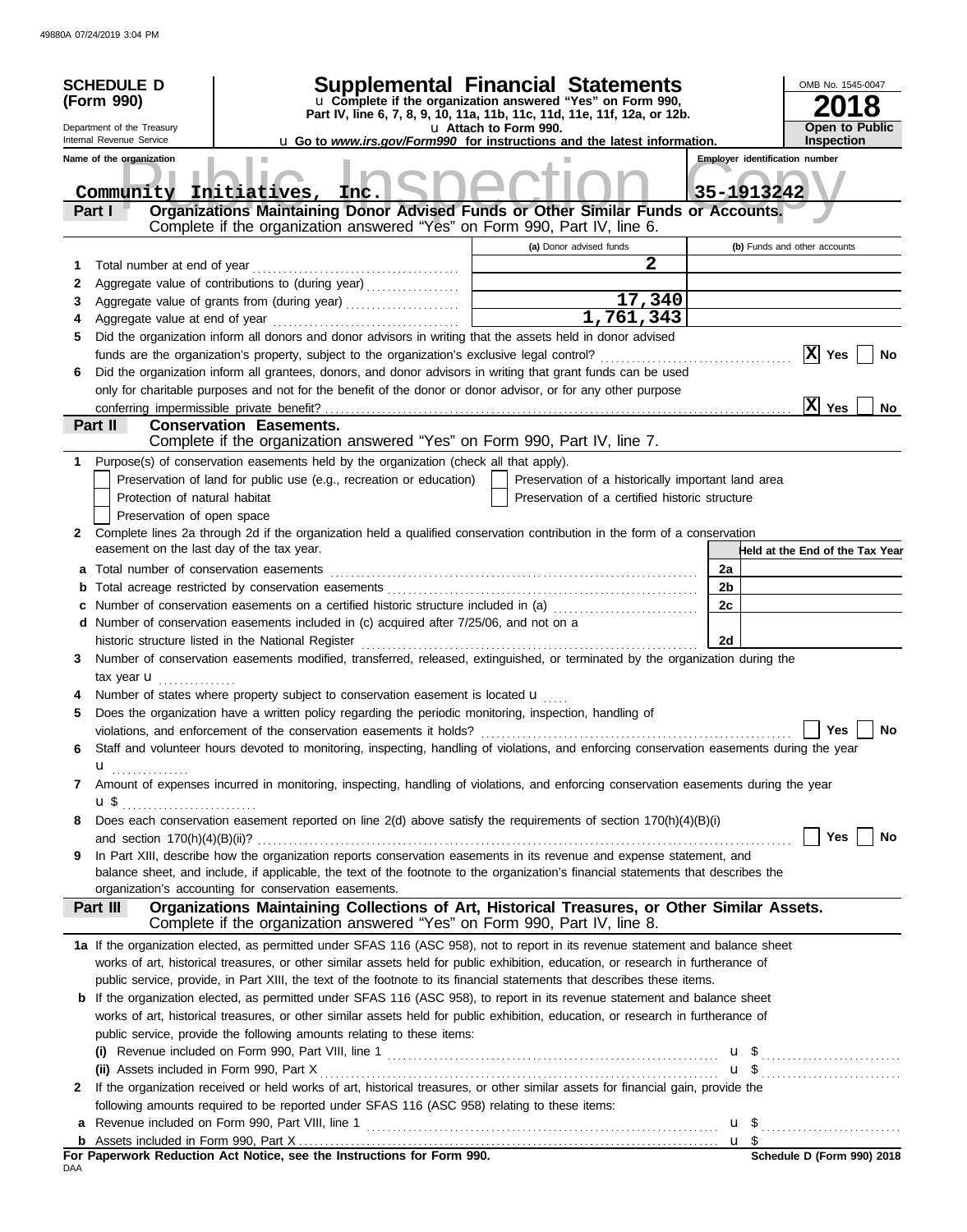|                  | Schedule D (Form 990) 2018 Community Initiatives, Inc.<br>Organizations Maintaining Collections of Art, Historical Treasures, or Other Similar Assets (continued)<br>Part III                                                                                                                                                                    |                                          |                                            | 35-1913242           |                                 |                        |                | Page 2                 |
|------------------|--------------------------------------------------------------------------------------------------------------------------------------------------------------------------------------------------------------------------------------------------------------------------------------------------------------------------------------------------|------------------------------------------|--------------------------------------------|----------------------|---------------------------------|------------------------|----------------|------------------------|
|                  | 3 Using the organization's acquisition, accession, and other records, check any of the following that are a significant use of its<br>collection items (check all that apply):                                                                                                                                                                   |                                          |                                            |                      |                                 |                        |                |                        |
| a<br>b<br>c<br>5 | Public exhibition<br>Scholarly research<br>Preservation for future generations<br>4 Provide a description of the organization's collections and explain how they further the organization's exempt purpose in Part<br>XIII.<br>During the year, did the organization solicit or receive donations of art, historical treasures, or other similar | d<br>e                                   | Loan or exchange programs<br>Other<br>NHI/ |                      |                                 |                        |                |                        |
|                  | assets to be sold to raise funds rather than to be maintained as part of the organization's collection?                                                                                                                                                                                                                                          |                                          |                                            |                      |                                 |                        | <b>Yes</b>     | <b>No</b>              |
|                  | Part IV<br><b>Escrow and Custodial Arrangements.</b><br>Complete if the organization answered "Yes" on Form 990, Part IV, line 9, or reported an amount on Form<br>990, Part X, line 21.                                                                                                                                                         |                                          |                                            |                      |                                 |                        |                |                        |
|                  | 1a Is the organization an agent, trustee, custodian or other intermediary for contributions or other assets not<br>included on Form 990, Part X?                                                                                                                                                                                                 |                                          |                                            |                      |                                 |                        | Yes            | No                     |
|                  | b If "Yes," explain the arrangement in Part XIII and complete the following table:                                                                                                                                                                                                                                                               |                                          |                                            |                      |                                 |                        |                |                        |
|                  |                                                                                                                                                                                                                                                                                                                                                  |                                          |                                            |                      |                                 |                        | Amount         |                        |
|                  | c Beginning balance                                                                                                                                                                                                                                                                                                                              |                                          |                                            |                      |                                 | 1 <sub>c</sub>         |                |                        |
|                  |                                                                                                                                                                                                                                                                                                                                                  |                                          |                                            |                      |                                 | 1d                     |                |                        |
|                  | e Distributions during the year manufactured contains and the year manufactured with the set of the set of the                                                                                                                                                                                                                                   |                                          |                                            |                      |                                 | 1e<br>1f               |                |                        |
|                  | 2a Did the organization include an amount on Form 990, Part X, line 21, for escrow or custodial account liability?                                                                                                                                                                                                                               |                                          |                                            |                      |                                 |                        | <b>Yes</b>     | No                     |
|                  |                                                                                                                                                                                                                                                                                                                                                  |                                          |                                            |                      |                                 |                        |                |                        |
|                  | Part V<br><b>Endowment Funds.</b>                                                                                                                                                                                                                                                                                                                |                                          |                                            |                      |                                 |                        |                |                        |
|                  | Complete if the organization answered "Yes" on Form 990, Part IV, line 10.                                                                                                                                                                                                                                                                       |                                          |                                            |                      |                                 |                        |                |                        |
|                  |                                                                                                                                                                                                                                                                                                                                                  | (a) Current year                         | (b) Prior year                             | (c) Two years back   |                                 | (d) Three years back   |                | (e) Four years back    |
|                  | 1a Beginning of year balance                                                                                                                                                                                                                                                                                                                     | 6,383,442<br>159,271                     | 5,556,627<br>252,305                       | 5,035,597<br>434,733 |                                 | 4,952,058<br>357,723   |                | 3,415,368<br>1,435,626 |
|                  | <b>b</b> Contributions<br>c Net investment earnings, gains, and                                                                                                                                                                                                                                                                                  |                                          |                                            |                      |                                 |                        |                |                        |
|                  | losses                                                                                                                                                                                                                                                                                                                                           | $-356,913$                               | 800,064                                    | 287,161              |                                 | $-141,341$             |                | 214,327                |
|                  | d Grants or scholarships<br>.                                                                                                                                                                                                                                                                                                                    | 58,700                                   | 111,975                                    | 130,798              |                                 | 61,147                 |                | 44,832                 |
|                  | e Other expenditures for facilities and                                                                                                                                                                                                                                                                                                          |                                          |                                            |                      |                                 |                        |                |                        |
|                  | programs                                                                                                                                                                                                                                                                                                                                         | 11,385<br>87,419                         | 35,357<br>78,222                           | 70,066               |                                 | 71,696                 |                | 68,431                 |
|                  | f Administrative expenses<br>g End of year balance                                                                                                                                                                                                                                                                                               | $\sqrt{6,028,296}$                       | 6,383,442                                  | 5,556,627            |                                 | $\overline{5,035,597}$ |                | 4,952,058              |
|                  | 2 Provide the estimated percentage of the current year end balance (line 1g, column (a)) held as:                                                                                                                                                                                                                                                |                                          |                                            |                      |                                 |                        |                |                        |
|                  | a Board designated or quasi-endowment u                                                                                                                                                                                                                                                                                                          | %                                        |                                            |                      |                                 |                        |                |                        |
|                  | <b>b</b> Permanent endowment $u100.00%$                                                                                                                                                                                                                                                                                                          |                                          |                                            |                      |                                 |                        |                |                        |
|                  | c Temporarily restricted endowment u                                                                                                                                                                                                                                                                                                             | $\ldots \ldots \overset{\mathsf{96}}{ }$ |                                            |                      |                                 |                        |                |                        |
|                  | The percentages on lines 2a, 2b, and 2c should equal 100%.                                                                                                                                                                                                                                                                                       |                                          |                                            |                      |                                 |                        |                |                        |
|                  | 3a Are there endowment funds not in the possession of the organization that are held and administered for the                                                                                                                                                                                                                                    |                                          |                                            |                      |                                 |                        |                |                        |
|                  | organization by:                                                                                                                                                                                                                                                                                                                                 |                                          |                                            |                      |                                 |                        | 3a(i)          | Yes<br>No<br>X         |
|                  |                                                                                                                                                                                                                                                                                                                                                  |                                          |                                            |                      |                                 |                        | 3a(ii)         | X                      |
|                  |                                                                                                                                                                                                                                                                                                                                                  |                                          |                                            |                      |                                 |                        | 3b             |                        |
|                  | Describe in Part XIII the intended uses of the organization's endowment funds.                                                                                                                                                                                                                                                                   |                                          |                                            |                      |                                 |                        |                |                        |
|                  | Part VI<br>Land, Buildings, and Equipment.                                                                                                                                                                                                                                                                                                       |                                          |                                            |                      |                                 |                        |                |                        |
|                  | Complete if the organization answered "Yes" on Form 990, Part IV, line 11a. See Form 990, Part X, line 10.                                                                                                                                                                                                                                       |                                          |                                            |                      |                                 |                        |                |                        |
|                  | Description of property                                                                                                                                                                                                                                                                                                                          | (a) Cost or other basis<br>(investment)  | (b) Cost or other basis<br>(other)         |                      | (c) Accumulated<br>depreciation |                        | (d) Book value |                        |
|                  |                                                                                                                                                                                                                                                                                                                                                  |                                          |                                            |                      |                                 |                        |                |                        |
|                  |                                                                                                                                                                                                                                                                                                                                                  |                                          |                                            |                      |                                 |                        |                |                        |
|                  | c Leasehold improvements                                                                                                                                                                                                                                                                                                                         |                                          |                                            |                      |                                 |                        |                |                        |
|                  |                                                                                                                                                                                                                                                                                                                                                  |                                          |                                            |                      |                                 |                        |                |                        |
|                  |                                                                                                                                                                                                                                                                                                                                                  |                                          |                                            |                      |                                 |                        |                |                        |
|                  |                                                                                                                                                                                                                                                                                                                                                  |                                          |                                            |                      |                                 |                        |                |                        |

Total. Add lines 1a through 1e. *(Column (d) must equal Form 990, Part X, column (B), line 10c.)* 

**Schedule D (Form 990) 2018**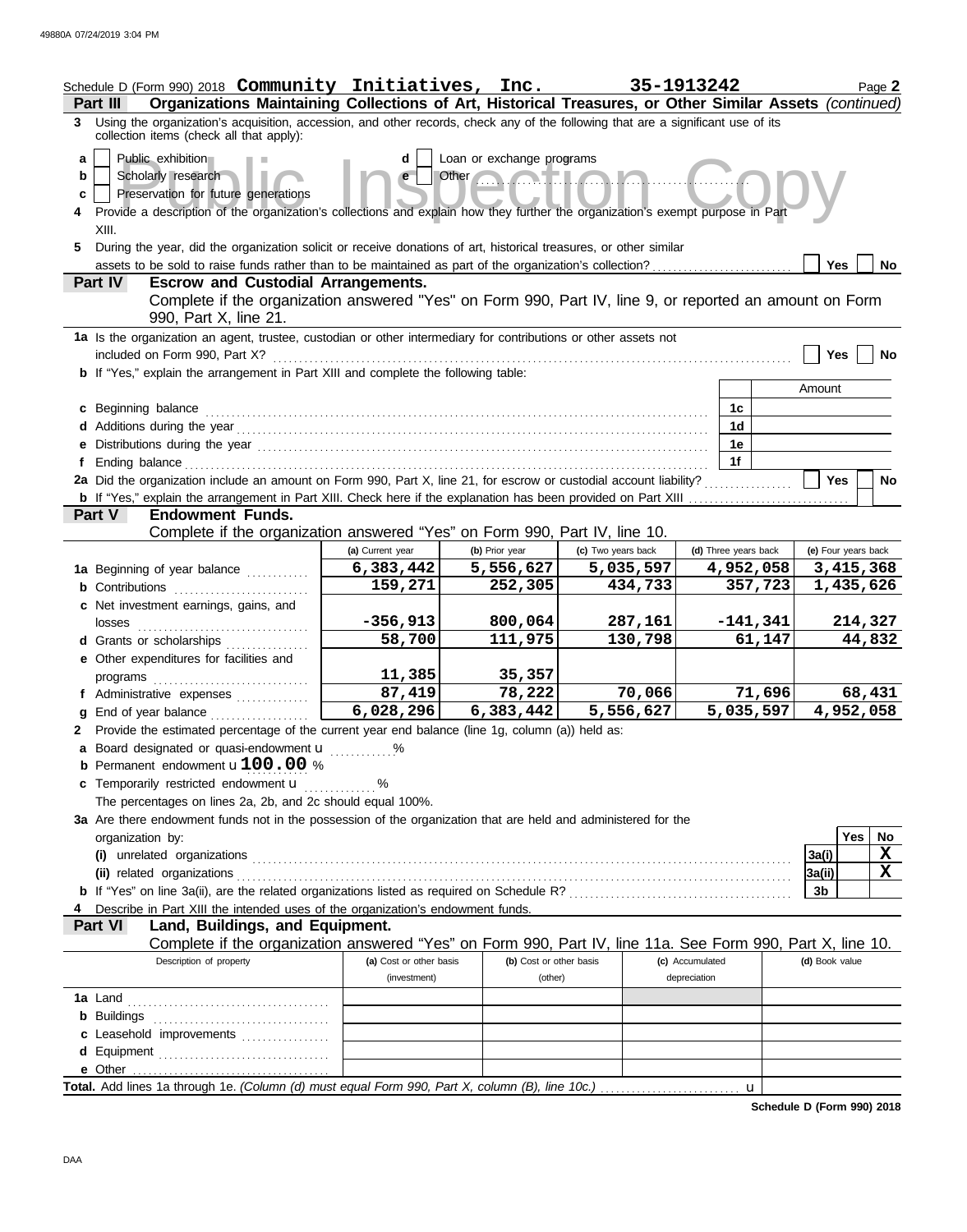|                                                       | Schedule D (Form 990) 2018 Community Initiatives,                                                          | Inc.           | 35-1913242                                                   | Page 3         |
|-------------------------------------------------------|------------------------------------------------------------------------------------------------------------|----------------|--------------------------------------------------------------|----------------|
| Part VII                                              | <b>Investments-Other Securities.</b>                                                                       |                |                                                              |                |
|                                                       | Complete if the organization answered "Yes" on Form 990, Part IV, line 11b. See Form 990, Part X, line 12. |                |                                                              |                |
|                                                       | (a) Description of security or category                                                                    | (b) Book value | (c) Method of valuation:                                     |                |
|                                                       | (including name of security)                                                                               |                | Cost or end-of-year market value                             |                |
| (1) Financial derivatives                             |                                                                                                            |                |                                                              |                |
|                                                       | (2) Closely-held equity interests                                                                          |                |                                                              |                |
| (3) Other                                             |                                                                                                            |                |                                                              |                |
| $(A)$ .                                               |                                                                                                            |                |                                                              |                |
| $\mathbf{B}$                                          |                                                                                                            |                |                                                              |                |
| (C)                                                   |                                                                                                            |                |                                                              |                |
| (D)                                                   |                                                                                                            |                |                                                              |                |
| (E)                                                   |                                                                                                            |                |                                                              |                |
| (F)                                                   |                                                                                                            |                |                                                              |                |
| (G)                                                   |                                                                                                            |                |                                                              |                |
| (H)                                                   |                                                                                                            |                |                                                              |                |
|                                                       | Total. (Column (b) must equal Form 990, Part X, col. (B) line 12.) $\mathbf u$                             |                |                                                              |                |
| <b>Part VIII</b>                                      | Investments-Program Related.                                                                               |                |                                                              |                |
|                                                       | Complete if the organization answered "Yes" on Form 990, Part IV, line 11c. See Form 990, Part X, line 13. |                |                                                              |                |
|                                                       | (a) Description of investment                                                                              | (b) Book value | (c) Method of valuation:<br>Cost or end-of-year market value |                |
|                                                       |                                                                                                            |                |                                                              |                |
| (1)                                                   |                                                                                                            |                |                                                              |                |
| (2)                                                   |                                                                                                            |                |                                                              |                |
| (3)                                                   |                                                                                                            |                |                                                              |                |
| (4)                                                   |                                                                                                            |                |                                                              |                |
| (5)                                                   |                                                                                                            |                |                                                              |                |
| (6)                                                   |                                                                                                            |                |                                                              |                |
| (7)                                                   |                                                                                                            |                |                                                              |                |
| (8)                                                   |                                                                                                            |                |                                                              |                |
| (9)                                                   |                                                                                                            |                |                                                              |                |
| Part IX                                               | Total. (Column (b) must equal Form 990, Part X, col. (B) line 13.) $\mathbf u$<br><b>Other Assets.</b>     |                |                                                              |                |
|                                                       | Complete if the organization answered "Yes" on Form 990, Part IV, line 11d. See Form 990, Part X, line 15. |                |                                                              |                |
|                                                       | (a) Description                                                                                            |                |                                                              | (b) Book value |
| (1)                                                   |                                                                                                            |                |                                                              |                |
|                                                       |                                                                                                            |                |                                                              |                |
| <u>(2)</u><br>(3)                                     |                                                                                                            |                |                                                              |                |
| (4)                                                   |                                                                                                            |                |                                                              |                |
|                                                       |                                                                                                            |                |                                                              |                |
|                                                       |                                                                                                            |                |                                                              |                |
| $rac{(5)}{(6)}$<br>$rac{(6)}{(7)}$<br>$rac{(8)}{(9)}$ |                                                                                                            |                |                                                              |                |
|                                                       |                                                                                                            |                |                                                              |                |
|                                                       |                                                                                                            |                |                                                              |                |
|                                                       | Total. (Column (b) must equal Form 990, Part X, col. (B) line 15.)                                         |                | u                                                            |                |
| Part X                                                | Other Liabilities.                                                                                         |                |                                                              |                |
|                                                       | Complete if the organization answered "Yes" on Form 990, Part IV, line 11e or 11f. See Form 990, Part X,   |                |                                                              |                |
|                                                       | line 25.                                                                                                   |                |                                                              |                |
|                                                       | (a) Description of liability                                                                               | (b) Book value |                                                              |                |
| 1.                                                    |                                                                                                            |                |                                                              |                |

| 1.  | (a) Description of liability                                                           | (b) Book value |
|-----|----------------------------------------------------------------------------------------|----------------|
| (1) | Federal income taxes                                                                   |                |
| (2) | Agency Funds                                                                           | 2,516,307      |
| (3) |                                                                                        |                |
| (4) |                                                                                        |                |
| (5) |                                                                                        |                |
| (6) |                                                                                        |                |
| (7) |                                                                                        |                |
| (8) |                                                                                        |                |
| (9) |                                                                                        |                |
|     | <b>Total.</b> (Column (b) must equal Form 990, Part X, col. (B) line 25.) $\mathbf{u}$ | 2,516,307      |

Liability for uncertain tax positions. In Part XIII, provide the text of the footnote to the organization's financial statements that reports the **2.** organization's liability for uncertain tax positions under FIN 48 (ASC 740). Check here if the text of the footnote has been provided in Part XIII.

**X**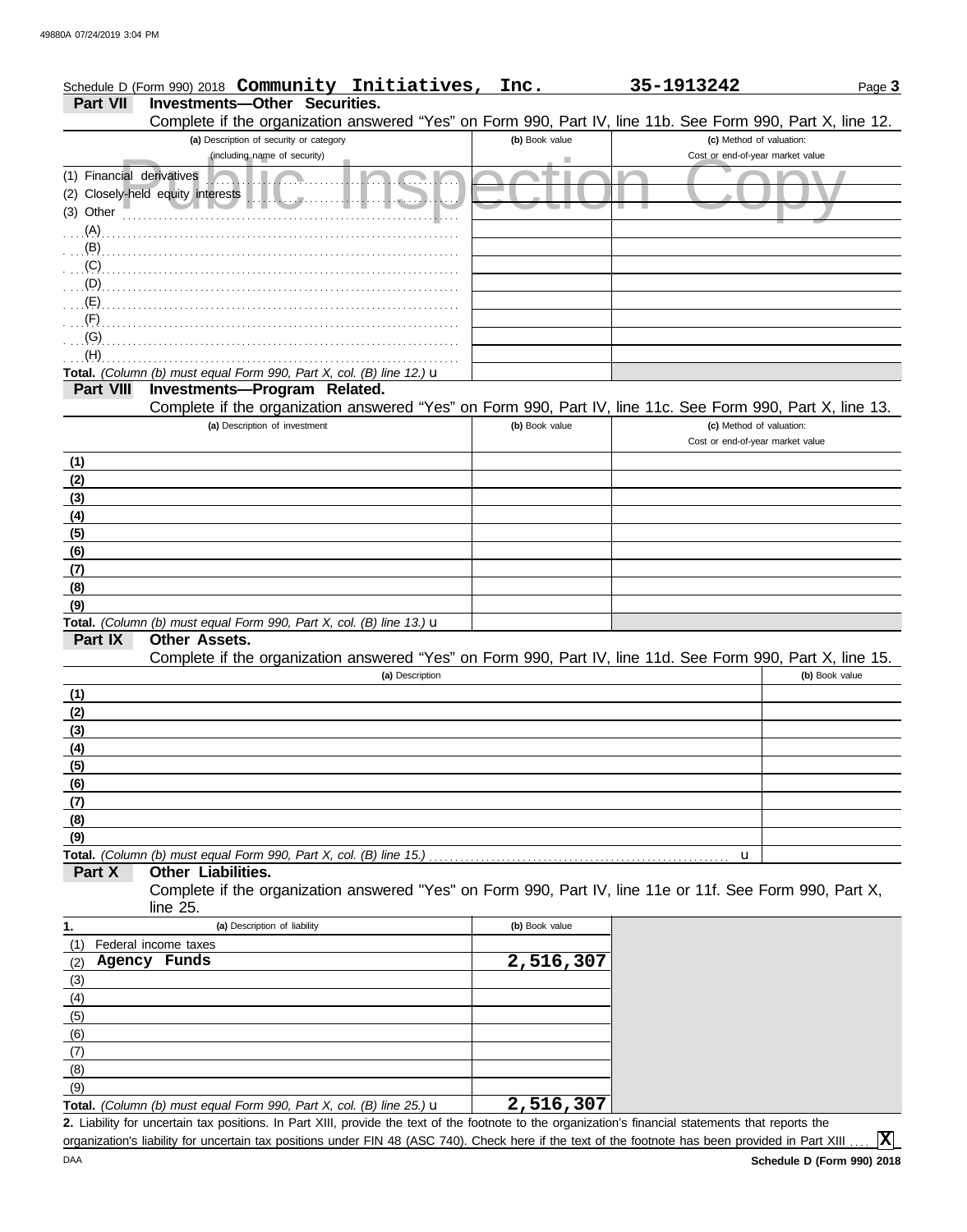|    | Schedule D (Form 990) 2018 Community Initiatives, Inc.                                                                                                                                                                               |                | 35-1913242                                                                                                                                                                                                                           |              | Page 4           |
|----|--------------------------------------------------------------------------------------------------------------------------------------------------------------------------------------------------------------------------------------|----------------|--------------------------------------------------------------------------------------------------------------------------------------------------------------------------------------------------------------------------------------|--------------|------------------|
|    | Reconciliation of Revenue per Audited Financial Statements With Revenue per Return.<br>Part XI                                                                                                                                       |                |                                                                                                                                                                                                                                      |              |                  |
|    | Complete if the organization answered "Yes" on Form 990, Part IV, line 12a.                                                                                                                                                          |                |                                                                                                                                                                                                                                      |              |                  |
| 1. | Total revenue, gains, and other support per audited financial statements                                                                                                                                                             |                |                                                                                                                                                                                                                                      | 1            | $-188,731$       |
| 2  | Amounts included on line 1 but not on Form 990, Part VIII, line 12:                                                                                                                                                                  |                |                                                                                                                                                                                                                                      |              |                  |
|    | Net unrealized gains (losses) on investments <b>the contract of the state of the state of the state of the state of the state of the state of the state of the state of the state of the state of the state of the state of the </b> |                | $2a - 611,340$                                                                                                                                                                                                                       |              |                  |
|    |                                                                                                                                                                                                                                      | 2 <sub>b</sub> |                                                                                                                                                                                                                                      |              |                  |
|    |                                                                                                                                                                                                                                      | 2c             |                                                                                                                                                                                                                                      |              |                  |
|    |                                                                                                                                                                                                                                      | 2d             |                                                                                                                                                                                                                                      |              |                  |
| е  | Add lines 2a through 2d                                                                                                                                                                                                              |                |                                                                                                                                                                                                                                      | <b>2e</b>    | $-611,340$       |
| 3  |                                                                                                                                                                                                                                      |                |                                                                                                                                                                                                                                      | $\mathbf{3}$ | 422,609          |
| 4  | Amounts included on Form 990, Part VIII, line 12, but not on line 1:                                                                                                                                                                 |                |                                                                                                                                                                                                                                      |              |                  |
|    | Investment expenses not included on Form 990, Part VIII, line 7b<br>.                                                                                                                                                                | 4a             |                                                                                                                                                                                                                                      |              |                  |
|    |                                                                                                                                                                                                                                      | 4 <sub>b</sub> | 2,461                                                                                                                                                                                                                                |              |                  |
|    | Add lines 4a and 4b                                                                                                                                                                                                                  |                |                                                                                                                                                                                                                                      | 4c<br>5      | 2,461<br>425,070 |
|    | Reconciliation of Expenses per Audited Financial Statements With Expenses per Return.<br>Part XII                                                                                                                                    |                |                                                                                                                                                                                                                                      |              |                  |
|    | Complete if the organization answered "Yes" on Form 990, Part IV, line 12a.                                                                                                                                                          |                |                                                                                                                                                                                                                                      |              |                  |
| 1. | Total expenses and losses per audited financial statements                                                                                                                                                                           |                |                                                                                                                                                                                                                                      | 1            | 147,140          |
| 2  | Amounts included on line 1 but not on Form 990, Part IX, line 25:                                                                                                                                                                    |                |                                                                                                                                                                                                                                      |              |                  |
| a  |                                                                                                                                                                                                                                      | 2a             |                                                                                                                                                                                                                                      |              |                  |
| b  |                                                                                                                                                                                                                                      | 2 <sub>b</sub> |                                                                                                                                                                                                                                      |              |                  |
|    | Other losses                                                                                                                                                                                                                         | 2c             |                                                                                                                                                                                                                                      |              |                  |
| d  |                                                                                                                                                                                                                                      | 2d             |                                                                                                                                                                                                                                      |              |                  |
| е  |                                                                                                                                                                                                                                      |                |                                                                                                                                                                                                                                      | 2e           |                  |
| 3  |                                                                                                                                                                                                                                      |                |                                                                                                                                                                                                                                      | 3            | 147,140          |
|    | Amounts included on Form 990, Part IX, line 25, but not on line 1:                                                                                                                                                                   |                |                                                                                                                                                                                                                                      |              |                  |
| a  | Investment expenses not included on Form 990, Part VIII, line 7b                                                                                                                                                                     | 4a             |                                                                                                                                                                                                                                      |              |                  |
| b  |                                                                                                                                                                                                                                      | 4 <sub>b</sub> | 14,659                                                                                                                                                                                                                               |              |                  |
|    | c Add lines 4a and 4b                                                                                                                                                                                                                |                | <u> 1986 - Paul Barbara, presidente e político de la presidente de la presidente de la presidente de la presidente de la presidente de la presidente de la presidente de la presidente de la presidente de la presidente de la p</u> | 4с           | 14,659           |
|    |                                                                                                                                                                                                                                      |                |                                                                                                                                                                                                                                      | 5            | 161,799          |
|    | Part XIII Supplemental Information.                                                                                                                                                                                                  |                |                                                                                                                                                                                                                                      |              |                  |
|    | Provide the descriptions required for Part II, lines 3, 5, and 9; Part III, lines 1a and 4; Part IV, lines 1b and 2b; Part V, line 4; Part X, line                                                                                   |                |                                                                                                                                                                                                                                      |              |                  |
|    | 2; Part XI, lines 2d and 4b; and Part XII, lines 2d and 4b. Also complete this part to provide any additional information.                                                                                                           |                |                                                                                                                                                                                                                                      |              |                  |
|    | Part V, Line 4 - Intended Uses for Endowment Funds                                                                                                                                                                                   |                |                                                                                                                                                                                                                                      |              |                  |
|    |                                                                                                                                                                                                                                      |                |                                                                                                                                                                                                                                      |              |                  |
|    | The intended uses of the Organization's endowment funds are: granting to                                                                                                                                                             |                |                                                                                                                                                                                                                                      |              |                  |
|    |                                                                                                                                                                                                                                      |                |                                                                                                                                                                                                                                      |              |                  |
|    | organizations that support the Noble County community, providing                                                                                                                                                                     |                |                                                                                                                                                                                                                                      |              |                  |
|    |                                                                                                                                                                                                                                      |                |                                                                                                                                                                                                                                      |              |                  |
|    | scholarships to college students from Noble County, giving citizens of                                                                                                                                                               |                |                                                                                                                                                                                                                                      |              |                  |
|    | Noble County the opportunity to fulfill their charitable wishes, and                                                                                                                                                                 |                |                                                                                                                                                                                                                                      |              |                  |
|    |                                                                                                                                                                                                                                      |                |                                                                                                                                                                                                                                      |              |                  |
|    | supporting the Noble County Community Foundation, Inc. in its mission.                                                                                                                                                               |                |                                                                                                                                                                                                                                      |              |                  |
|    |                                                                                                                                                                                                                                      |                |                                                                                                                                                                                                                                      |              |                  |
|    | Part X - FIN 48 Footnote                                                                                                                                                                                                             |                |                                                                                                                                                                                                                                      |              |                  |
|    | The Organization follows the Income Tax topic of the FASB ASC. The                                                                                                                                                                   |                |                                                                                                                                                                                                                                      |              |                  |

Organization now recognizes a tax benefit only if it is more likely than

not the tax position would be sustained in a tax examination, with a tax

examination being presumed to occur. The amount recognized will be the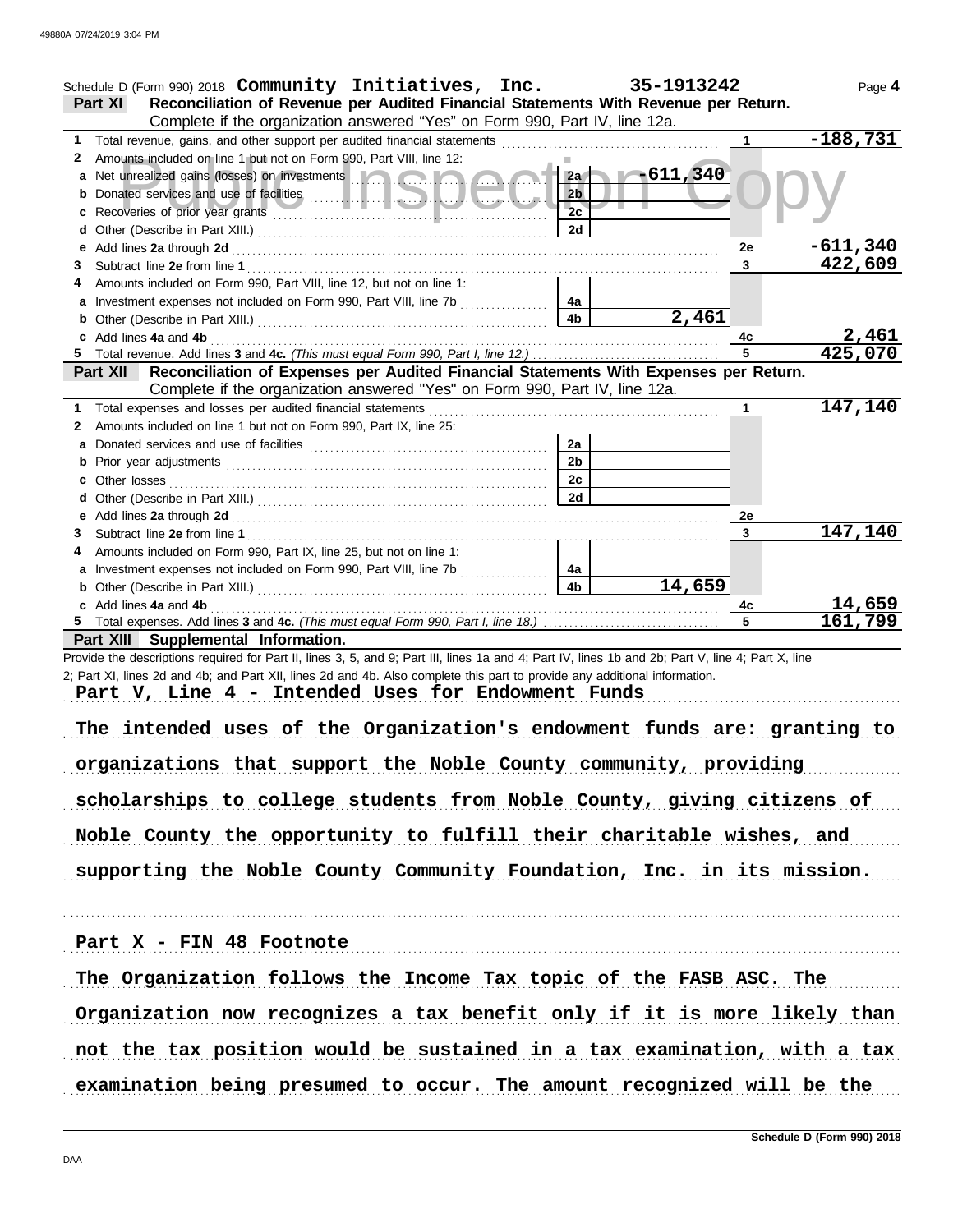| Schedule D (Form 990) 2018 Community Initiatives, Inc.                      | 35-1913242 |        |
|-----------------------------------------------------------------------------|------------|--------|
| Part XIII Supplemental Information (continued)                              |            |        |
| largest amount of tax benefit that is greater than 50% likely of being      |            |        |
| realized on examination. For tax positions not meeting the more-likely-     |            |        |
| than-not test, no tax benefit will be recorded. The Organization has        |            |        |
| examined this issue and has determined there are no material contingent tax |            |        |
| liabilities.                                                                |            |        |
|                                                                             |            |        |
| The Organization's federal and state exempt organization tax returns for    |            |        |
|                                                                             |            |        |
| 2015, 2016, and 2017 are subject to examination by the Internal Revenue     |            |        |
| Service and the Indiana Department of Revenue. Returns are generally        |            |        |
| subject to examination for three years after they are filed.                |            |        |
|                                                                             |            |        |
| Part XI, Line 4b - Revenue Amounts Included on Return - Other               |            |        |
|                                                                             |            |        |
|                                                                             |            |        |
|                                                                             | \$.        | 2,461  |
| Agency Fund Revenue                                                         |            |        |
| Part XII, Line 4b - Expense Amounts Included on Return - Other              |            |        |
| Agency Fund Expenses                                                        | \$         | 14,659 |
|                                                                             |            |        |
|                                                                             |            |        |
|                                                                             |            |        |
|                                                                             |            |        |
|                                                                             |            |        |
|                                                                             |            |        |
|                                                                             |            |        |
|                                                                             |            |        |
|                                                                             |            |        |
|                                                                             |            |        |
|                                                                             |            |        |
|                                                                             |            |        |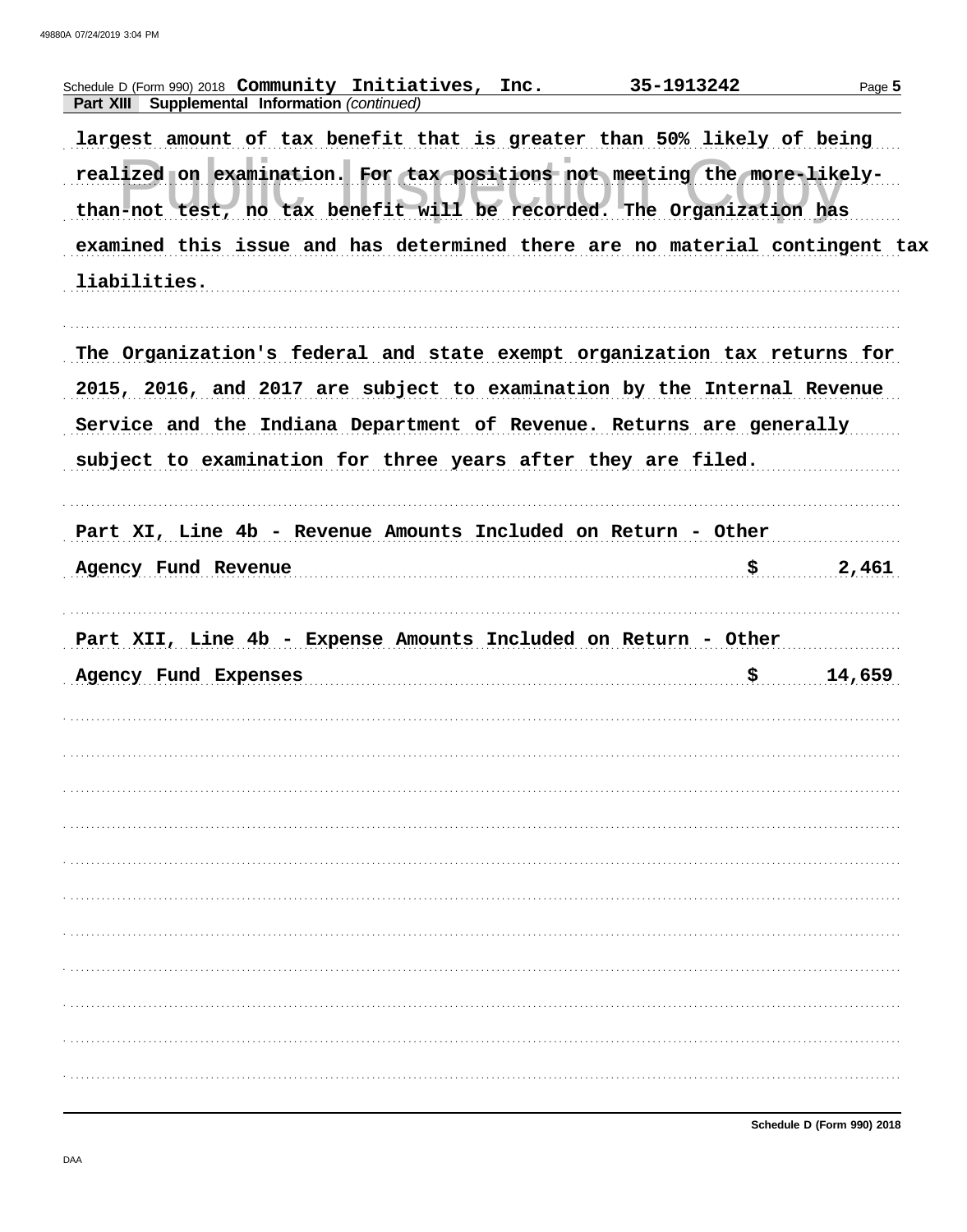| <b>SCHEDULE I</b>                                                                                                                                   |                                                                                                                                                                                                                                                                                                                                                                                              |           |                                       | Grants and Other Assistance to Organizations, |                                       |                                                             |                                          |                                | OMB No. 1545-0047                     |
|-----------------------------------------------------------------------------------------------------------------------------------------------------|----------------------------------------------------------------------------------------------------------------------------------------------------------------------------------------------------------------------------------------------------------------------------------------------------------------------------------------------------------------------------------------------|-----------|---------------------------------------|-----------------------------------------------|---------------------------------------|-------------------------------------------------------------|------------------------------------------|--------------------------------|---------------------------------------|
| (Form 990)<br>Governments, and Individuals in the United States<br>Complete if the organization answered "Yes" on Form 990, Part IV, line 21 or 22. |                                                                                                                                                                                                                                                                                                                                                                                              |           |                                       |                                               |                                       |                                                             |                                          |                                |                                       |
| u Attach to Form 990.<br>Department of the Treasury<br>u Go to www.irs.gov/Form990 for the latest information.<br>Internal Revenue Service          |                                                                                                                                                                                                                                                                                                                                                                                              |           |                                       |                                               |                                       |                                                             |                                          |                                | <b>Open to Public</b><br>Inspection   |
| Name of the organization                                                                                                                            |                                                                                                                                                                                                                                                                                                                                                                                              |           |                                       |                                               |                                       |                                                             |                                          | Employer identification number |                                       |
|                                                                                                                                                     | Community Initiatives, Inc.                                                                                                                                                                                                                                                                                                                                                                  |           |                                       |                                               |                                       |                                                             |                                          | 35-1913242                     |                                       |
| Part I<br>1                                                                                                                                         | <b>General Information on Grants and Assistance</b><br>Does the organization maintain records to substantiate the amount of the grants or assistance, the grantees' eligibility for the grants or assistance, and<br>the selection criteria used to award the grants or assistance?                                                                                                          |           |                                       |                                               |                                       |                                                             |                                          |                                | $\overline{X}$ Yes<br><b>No</b>       |
| Part II                                                                                                                                             | 2 Describe in Part IV the organization's procedures for monitoring the use of grant funds in the United States.<br>Grants and Other Assistance to Domestic Organizations and Domestic Governments. Complete if the organization answered "Yes" on Form 990.<br>Part IV, line 21, for any recipient that received more than \$5,000. Part II can be duplicated if additional space is needed. |           |                                       |                                               |                                       |                                                             |                                          |                                |                                       |
| -1                                                                                                                                                  | (a) Name and address of organization<br>or government                                                                                                                                                                                                                                                                                                                                        | $(b)$ EIN | (c) IRC<br>section<br>(if applicable) | (d) Amount of cash<br>grant                   | (e) Amount of non-<br>cash assistance | (f) Method of valuation<br>(book, FMV, appraisal,<br>other) | (g) Description of<br>noncash assistance |                                | (h) Purpose of grant<br>or assistance |
| (1)                                                                                                                                                 |                                                                                                                                                                                                                                                                                                                                                                                              |           |                                       |                                               |                                       |                                                             |                                          |                                |                                       |
| (2)                                                                                                                                                 |                                                                                                                                                                                                                                                                                                                                                                                              |           |                                       |                                               |                                       |                                                             |                                          |                                |                                       |
|                                                                                                                                                     |                                                                                                                                                                                                                                                                                                                                                                                              |           |                                       |                                               |                                       |                                                             |                                          |                                |                                       |
| (3)                                                                                                                                                 |                                                                                                                                                                                                                                                                                                                                                                                              |           |                                       |                                               |                                       |                                                             |                                          |                                |                                       |
| (4)                                                                                                                                                 |                                                                                                                                                                                                                                                                                                                                                                                              |           |                                       |                                               |                                       |                                                             |                                          |                                |                                       |
|                                                                                                                                                     |                                                                                                                                                                                                                                                                                                                                                                                              |           |                                       |                                               |                                       |                                                             |                                          |                                |                                       |
| (5)                                                                                                                                                 |                                                                                                                                                                                                                                                                                                                                                                                              |           |                                       |                                               |                                       |                                                             |                                          |                                |                                       |
|                                                                                                                                                     |                                                                                                                                                                                                                                                                                                                                                                                              |           |                                       |                                               |                                       |                                                             |                                          |                                |                                       |
| (6)                                                                                                                                                 |                                                                                                                                                                                                                                                                                                                                                                                              |           |                                       |                                               |                                       |                                                             |                                          |                                |                                       |
| (7)                                                                                                                                                 |                                                                                                                                                                                                                                                                                                                                                                                              |           |                                       |                                               |                                       |                                                             |                                          |                                |                                       |
| (8)                                                                                                                                                 |                                                                                                                                                                                                                                                                                                                                                                                              |           |                                       |                                               |                                       |                                                             |                                          |                                |                                       |
| (9)                                                                                                                                                 |                                                                                                                                                                                                                                                                                                                                                                                              |           |                                       |                                               |                                       |                                                             |                                          |                                |                                       |
|                                                                                                                                                     |                                                                                                                                                                                                                                                                                                                                                                                              |           |                                       |                                               |                                       |                                                             |                                          |                                |                                       |
| 2                                                                                                                                                   |                                                                                                                                                                                                                                                                                                                                                                                              |           |                                       |                                               |                                       |                                                             |                                          | $\mathbf{u}$ 0                 |                                       |
| 3                                                                                                                                                   | For Paperwork Reduction Act Notice, see the Instructions for Form 990.                                                                                                                                                                                                                                                                                                                       |           |                                       |                                               |                                       |                                                             |                                          | <b>u</b> 0                     | Schedule I (Form 990) (2018)          |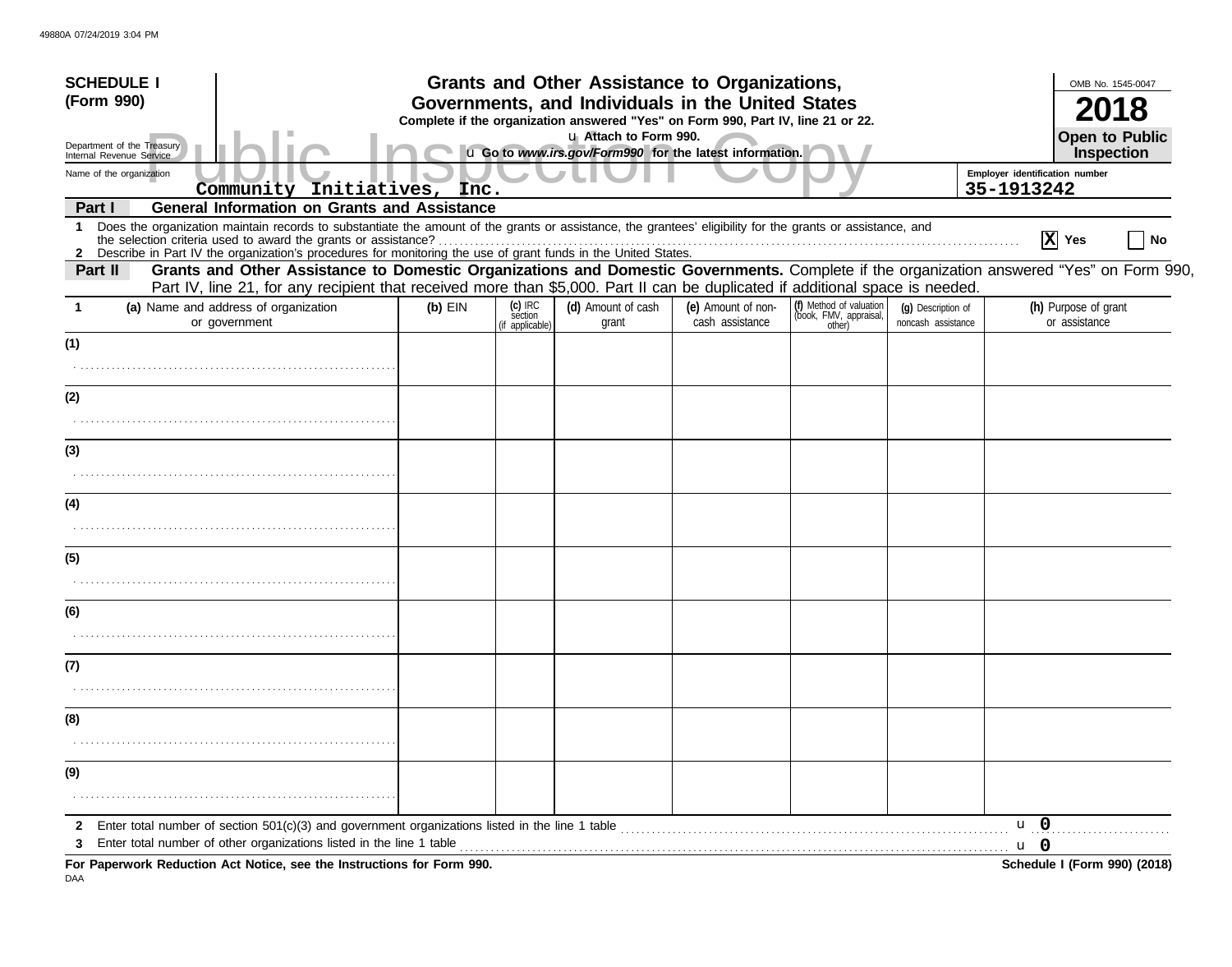|              |                |                                 | Schedule I (Form 990) (2018) Community Initiatives, Inc.  |                                                                                                                                           | 35-1913242                          |  |                        |  | Page 2                                                                                                                   |
|--------------|----------------|---------------------------------|-----------------------------------------------------------|-------------------------------------------------------------------------------------------------------------------------------------------|-------------------------------------|--|------------------------|--|--------------------------------------------------------------------------------------------------------------------------|
| Part III     |                |                                 | Part III can be duplicated if additional space is needed. | Grants and Other Assistance to Domestic Individuals. Complete if the organization answered "Yes" on Form 990, Part IV, line 22.           |                                     |  |                        |  |                                                                                                                          |
|              | $\blacksquare$ | (a) Type of grant or assistance | (b) Number of<br>recipients                               | (c) Amount of<br>cash grant                                                                                                               | (d) Amount of<br>noncash assistance |  | FMV, appraisal, other) |  | $\left  \textbf{(e)} \right $ Method of valuation (book, $\left  \textbf{(f)} \right $ Description of noncash assistance |
|              |                | 1 College tuition-residents 18  |                                                           | 68,364                                                                                                                                    |                                     |  |                        |  |                                                                                                                          |
| $\mathbf{2}$ |                |                                 |                                                           |                                                                                                                                           |                                     |  |                        |  |                                                                                                                          |
| $\mathbf{3}$ |                |                                 |                                                           |                                                                                                                                           |                                     |  |                        |  |                                                                                                                          |
|              |                |                                 |                                                           |                                                                                                                                           |                                     |  |                        |  |                                                                                                                          |
| 5            |                |                                 |                                                           |                                                                                                                                           |                                     |  |                        |  |                                                                                                                          |
| 6            |                |                                 |                                                           |                                                                                                                                           |                                     |  |                        |  |                                                                                                                          |
|              |                |                                 |                                                           |                                                                                                                                           |                                     |  |                        |  |                                                                                                                          |
| Part IV      |                |                                 |                                                           | Supplemental Information. Provide the information required in Part I, line 2; Part III, column (b); and any other additional information. |                                     |  |                        |  |                                                                                                                          |
|              |                |                                 |                                                           | See Schedule I Supplemental Information Worksheet                                                                                         |                                     |  |                        |  |                                                                                                                          |
|              |                |                                 |                                                           |                                                                                                                                           |                                     |  |                        |  |                                                                                                                          |
|              |                |                                 |                                                           |                                                                                                                                           |                                     |  |                        |  |                                                                                                                          |
|              |                |                                 |                                                           |                                                                                                                                           |                                     |  |                        |  |                                                                                                                          |
|              |                |                                 |                                                           |                                                                                                                                           |                                     |  |                        |  |                                                                                                                          |
|              |                |                                 |                                                           |                                                                                                                                           |                                     |  |                        |  |                                                                                                                          |
|              |                |                                 |                                                           |                                                                                                                                           |                                     |  |                        |  |                                                                                                                          |
|              |                |                                 |                                                           |                                                                                                                                           |                                     |  |                        |  |                                                                                                                          |
|              |                |                                 |                                                           |                                                                                                                                           |                                     |  |                        |  |                                                                                                                          |
|              |                |                                 |                                                           |                                                                                                                                           |                                     |  |                        |  |                                                                                                                          |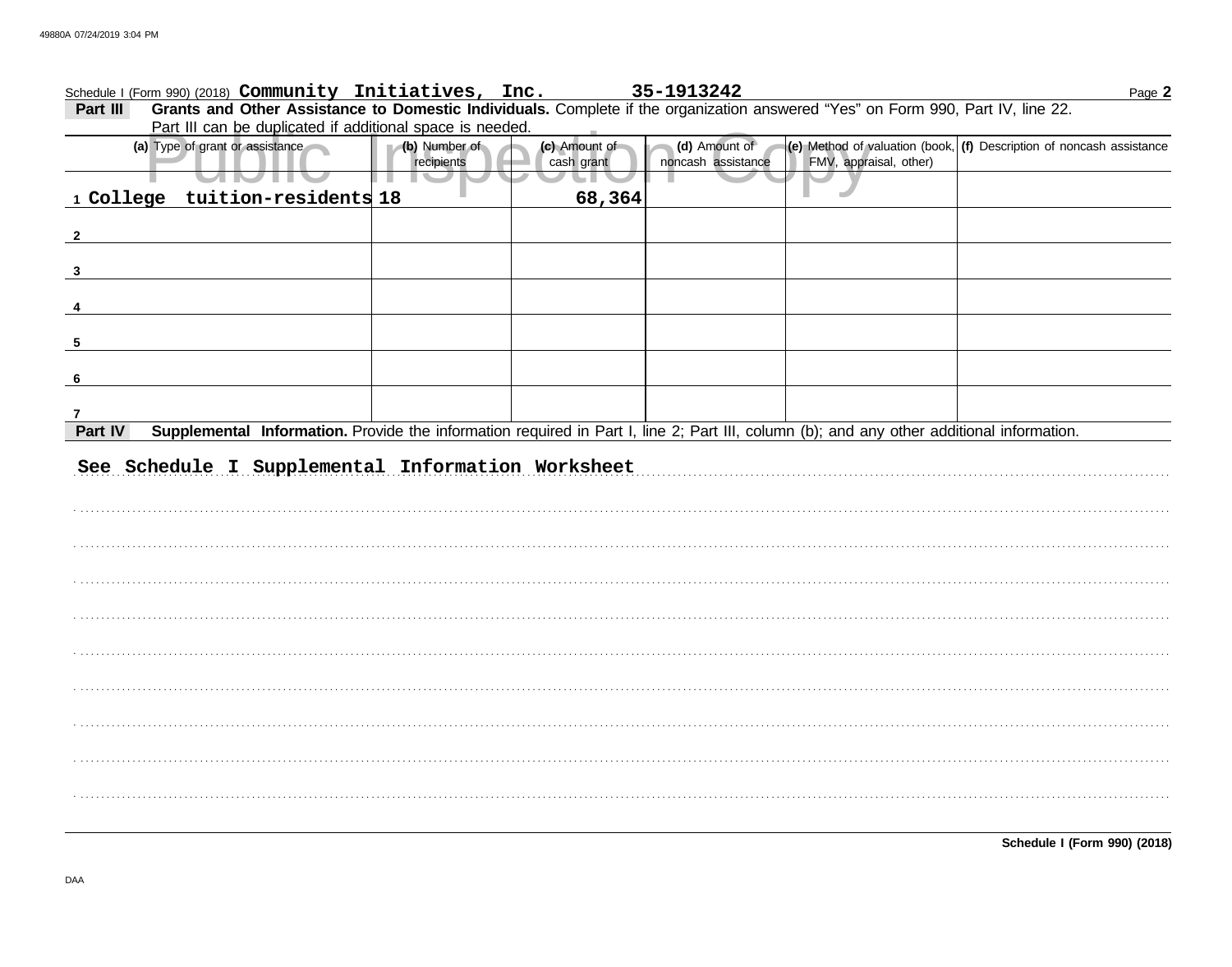| <b>SCHEDULE I</b>        | Supplemental Information                                                                         |                                              |
|--------------------------|--------------------------------------------------------------------------------------------------|----------------------------------------------|
| (Form 990)               | For calendar year 2018, or tax year beginning<br>, and ending                                    | 2018                                         |
| Name of the organization | Community Initiatives, Inc.<br>Part I, Line 2 - Procedures for Monitoring the Use of Grant Funds | Employer identification number<br>35-1913242 |
|                          | When a grant is applied for, a grant evaluation form is used to score the                        |                                              |
|                          | application. The Organization uses FIMS (Financial Information Management                        |                                              |
|                          | System) software. All grants are monitored and tracked through this                              |                                              |
|                          | software. Files are kept and maintained for grant recipients. Final                              |                                              |
|                          | reports must be filed in order for future grants to be made to                                   |                                              |
|                          | organizations. When final reports are filed, it is ascertained that the                          |                                              |
|                          | grant funds were used for their intended purposes and everything was                             |                                              |
|                          | correctly administered as was stated in the grant application. It is then                        |                                              |
|                          | determined whether or not the grantee is eligible for future grants. Until                       |                                              |
|                          | they are in compliance, future grants are not considered. With regard to                         |                                              |
|                          | scholarships, criteria is set and approved by the Board of Directors. A six                      |                                              |
|                          | member scholarship committee made up of members who represent all areas of                       |                                              |
|                          | the county review most applications. Scholarship recipients are required to                      |                                              |
|                          | meet the criteria set out to be eligible. Correspondence continues with the                      |                                              |
|                          | scholarship recipient to ascertain that they are continuing their education                      |                                              |
|                          | at the same institution, that they make the grades (if a requirement), and                       |                                              |
|                          | any other stipulations are met as set out in the criteria. These areas are                       |                                              |
|                          | monitored by staff at the Community Foundation, and records are maintained                       |                                              |
| in FIMS as well.         |                                                                                                  |                                              |
|                          |                                                                                                  |                                              |
|                          |                                                                                                  |                                              |
|                          |                                                                                                  |                                              |
|                          |                                                                                                  |                                              |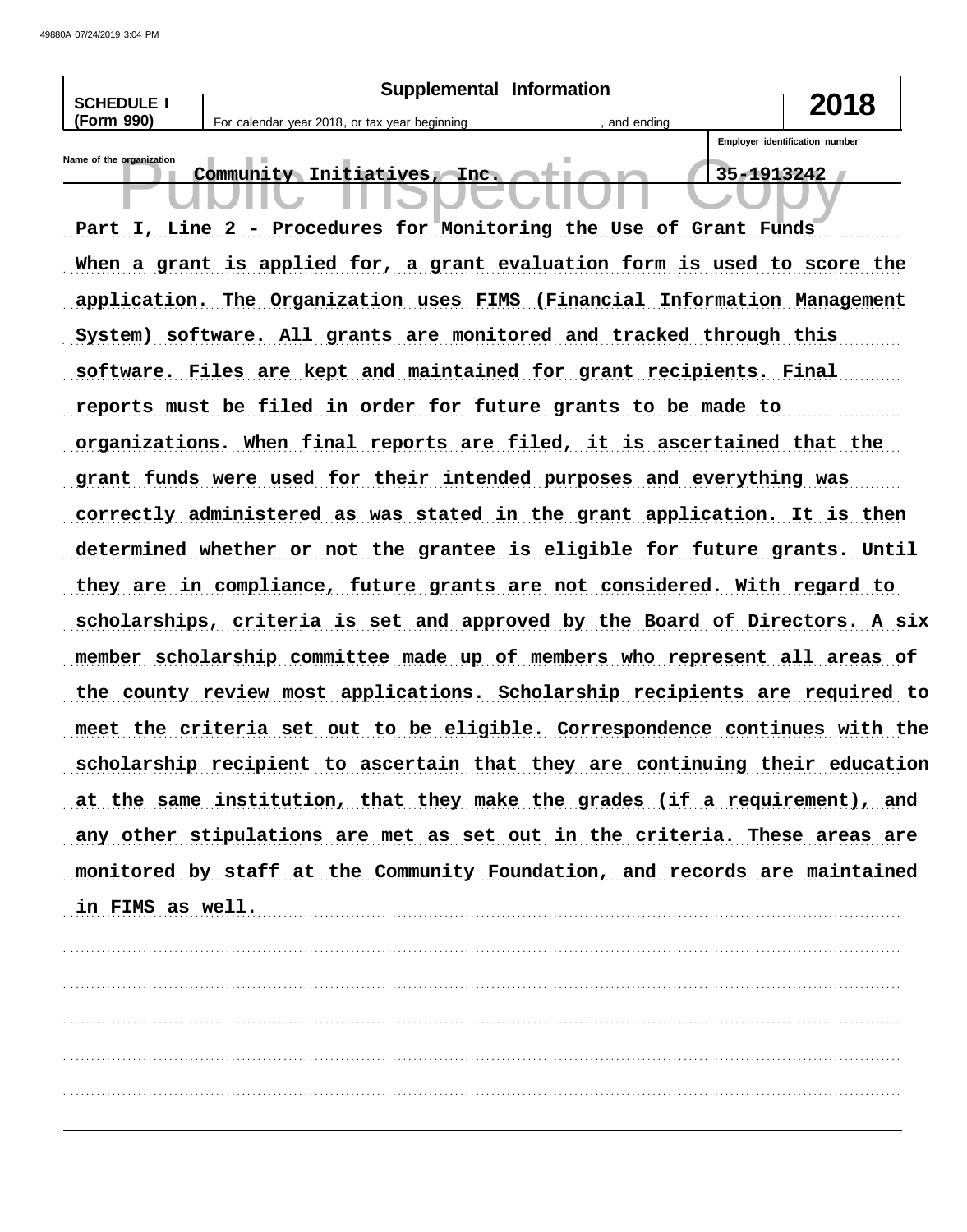| Supplemental Information to Form 990 or 990-EZ<br><b>SCHEDULE O</b><br>(Form 990 or 990-EZ)<br>Complete to provide information for responses to specific questions on<br>Form 990 or 990-EZ or to provide any additional information.<br>u Attach to Form 990 or 990-EZ.<br>Department of the Treasury<br>Internal Revenue Service<br>u Go to www.irs.gov/Form990 for the latest information.<br>Employer identification number<br>Name of the organization<br>35-1913242<br>Initiatives,<br>Community<br>Inc.<br>Form 990 - Organization's Mission<br>Supporting organization to Noble County Community Foundation, Inc. - Whose<br>mission is to improve the quality of life in Noble County by serving as a<br>catalyst for positive change, enabling donors to carry out charitable<br>intent and making grants. | OMB No. 1545-0047<br>2018<br>Open to Public<br><b>Inspection</b> |
|----------------------------------------------------------------------------------------------------------------------------------------------------------------------------------------------------------------------------------------------------------------------------------------------------------------------------------------------------------------------------------------------------------------------------------------------------------------------------------------------------------------------------------------------------------------------------------------------------------------------------------------------------------------------------------------------------------------------------------------------------------------------------------------------------------------------|------------------------------------------------------------------|
| Form 990, Part VI, Line 6 - Classes of Members or Stockholders<br>The Noble County Community Foundation, Inc. is the sole member of Community<br>Initiatives, Inc.                                                                                                                                                                                                                                                                                                                                                                                                                                                                                                                                                                                                                                                   |                                                                  |
| Form 990, Part VI, Line 7b - Decisions Subject to Approval of Members<br>The Noble County Community Foundation, Inc. is the sole member of Community<br>Initiatives, Inc., and as such approves all decisions.                                                                                                                                                                                                                                                                                                                                                                                                                                                                                                                                                                                                       |                                                                  |
| Form 990, Part VI, Line 11b - Organization's Process to Review Form 990<br>Form 990 is prepared by the Foundation's audit firm and then reviewed by<br>the Foundation's accounting department and Audit and Finance Committee.<br>The Board is notified that the Form 990 is being reviewed and is invited to<br>attend the meeting when the Executive Committee performs the review and<br>acceptance.                                                                                                                                                                                                                                                                                                                                                                                                              |                                                                  |
| Form 990, Part VI, Line 12c - Enforcement of Conflicts Policy<br>Anytime a board member has interest in any organization with which we are<br>doing business, they volunteer, or the president asks that they not include<br>themselves in a vote.                                                                                                                                                                                                                                                                                                                                                                                                                                                                                                                                                                   |                                                                  |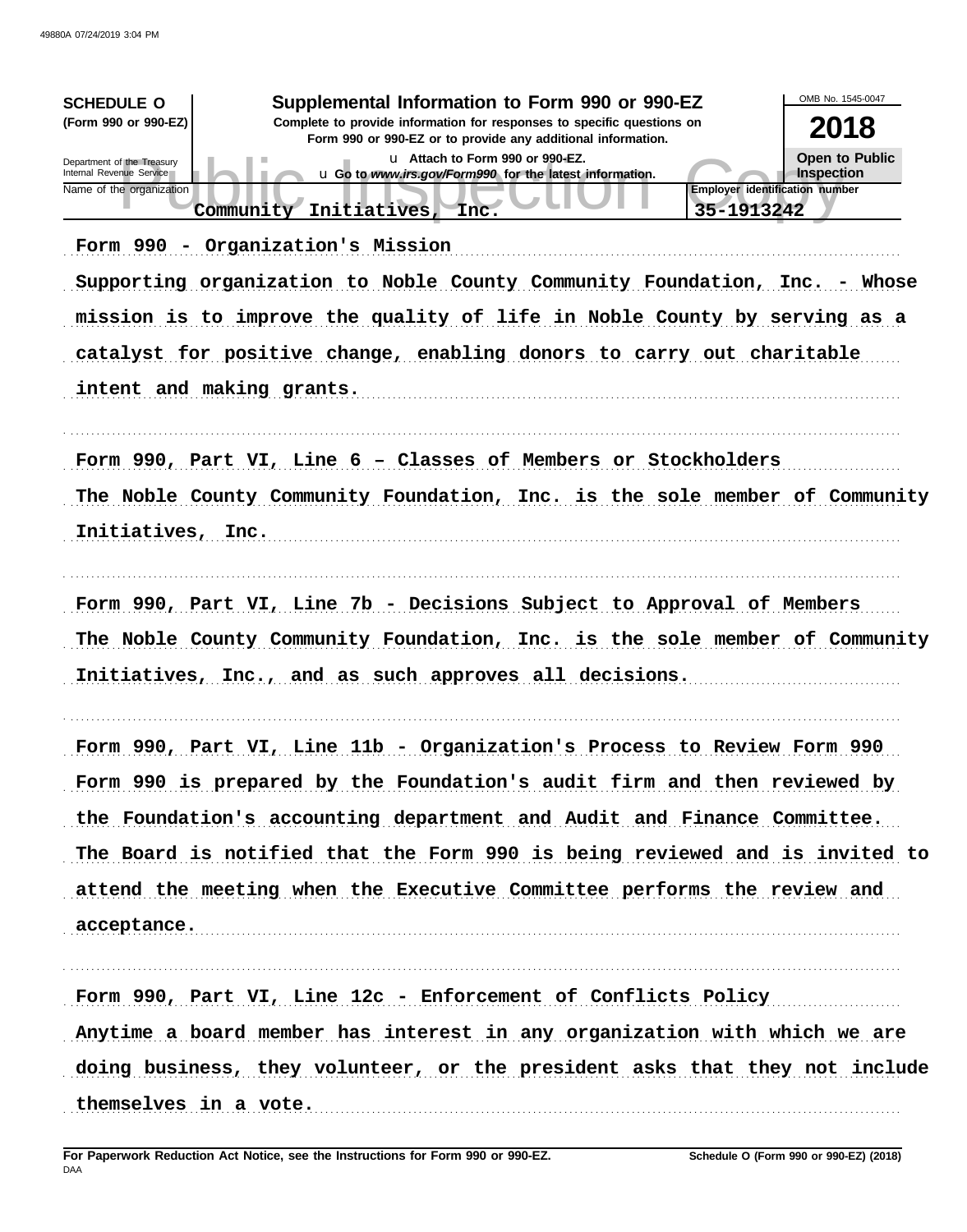| Schedule O (Form 990 or 990-EZ) (2018) | $P$ aqe $\blacktriangle$              |
|----------------------------------------|---------------------------------------|
| Name of the organization               | <b>Employer identification number</b> |
| Community Initiatives,<br>Inc.         | 35-1913242                            |

| Form 990, Part VI, Line 19 - Governing Documents Disclosure Explanation     |             |          |
|-----------------------------------------------------------------------------|-------------|----------|
| Noble County Community Foundation, Inc. and Community Initiatives, Inc.     |             |          |
| makes its governing documents, Conflict of Interest Policy, and financial   |             |          |
| statements available to the public immediately upon request through the     |             |          |
| Organization's office. Additionally, financial information is made          |             |          |
| available in its annual report which is widely distributed to the public    |             |          |
| via their website and other means. The Organization's Form 990 is available |             |          |
| online at www.guidestar.org. A link to www.guidestar.org is on the Noble    |             |          |
| County Community Foundation, Inc.'s website. Form 990 is also immediately   |             |          |
| available upon request through the Organization's office.                   |             |          |
|                                                                             |             |          |
| Form 990, Part XI, Line 9 - Other Changes in Net Assets Explanation         |             |          |
| Agency Fund Revenue                                                         | \$          | $-2,461$ |
| Agency Fund Expenses                                                        | \$          | 14,659   |
| Total                                                                       | \$          | 12,198   |
|                                                                             |             |          |
|                                                                             |             |          |
|                                                                             |             |          |
|                                                                             |             |          |
|                                                                             |             |          |
|                                                                             |             |          |
|                                                                             |             |          |
|                                                                             |             |          |
|                                                                             |             |          |
|                                                                             |             |          |
|                                                                             |             |          |
|                                                                             | Page 1 of 1 |          |

Schedule O (Form 990 or 990-EZ) (2018)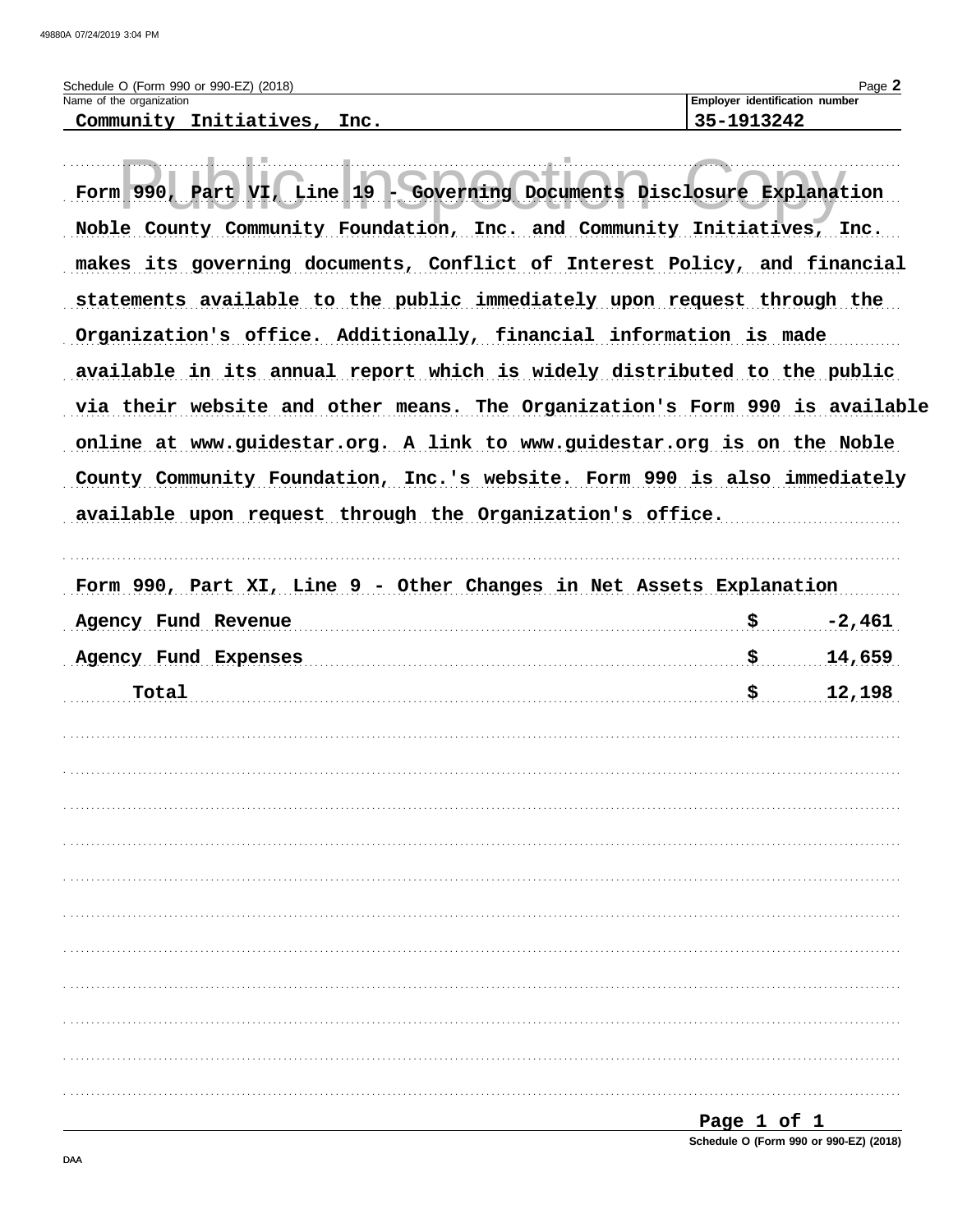| <b>SCHEDULE R</b><br>(Form 990)<br>Department of the Treasury<br>Internal Revenue Service | <b>Related Organizations and Unrelated Partnerships</b><br>u Complete if the organization answered "Yes" on Form 990, Part IV, line 33, 34, 35b, 36, or 37.<br>u Attach to Form 990.<br>u Go to www.irs.gov/Form990 for instructions and the latest information. |                         |                                                     |                            |                                                        |                                     |                                                          |    |  |
|-------------------------------------------------------------------------------------------|------------------------------------------------------------------------------------------------------------------------------------------------------------------------------------------------------------------------------------------------------------------|-------------------------|-----------------------------------------------------|----------------------------|--------------------------------------------------------|-------------------------------------|----------------------------------------------------------|----|--|
| Name of the organization                                                                  | Community Initiatives, Inc.                                                                                                                                                                                                                                      |                         |                                                     |                            |                                                        | 35-1913242                          | Employer identification number                           |    |  |
| Part I                                                                                    | Identification of Disregarded Entities. Complete if the organization answered "Yes" on Form 990, Part IV, line 33.                                                                                                                                               |                         |                                                     |                            |                                                        |                                     |                                                          |    |  |
| (a)<br>Name, address, and EIN (if applicable) of disregarded entity                       |                                                                                                                                                                                                                                                                  | (b)<br>Primary activity | (c)<br>Legal domicile (state<br>or foreign country) |                            | (d)<br>Total income                                    | (e)<br>End-of-year assets           | (f)<br>Direct controlling<br>entity                      |    |  |
| (1)                                                                                       |                                                                                                                                                                                                                                                                  |                         |                                                     |                            |                                                        |                                     |                                                          |    |  |
| (2)                                                                                       |                                                                                                                                                                                                                                                                  |                         |                                                     |                            |                                                        |                                     |                                                          |    |  |
| (3)                                                                                       |                                                                                                                                                                                                                                                                  |                         |                                                     |                            |                                                        |                                     |                                                          |    |  |
| (4)                                                                                       |                                                                                                                                                                                                                                                                  |                         |                                                     |                            |                                                        |                                     |                                                          |    |  |
|                                                                                           |                                                                                                                                                                                                                                                                  |                         |                                                     |                            |                                                        |                                     |                                                          |    |  |
| (5)                                                                                       |                                                                                                                                                                                                                                                                  |                         |                                                     |                            |                                                        |                                     |                                                          |    |  |
| Part II                                                                                   | Identification of Related Tax-Exempt Organizations. Complete if the organization answered "Yes" on Form 990, Part IV, line 34, because it had<br>one or more related tax-exempt organizations during the tax year.                                               |                         |                                                     |                            |                                                        |                                     |                                                          |    |  |
|                                                                                           | (a)<br>Name, address, and EIN of related organization                                                                                                                                                                                                            | (b)<br>Primary activity | (c)<br>Legal domicile (state<br>or foreign country) | (d)<br>Exempt Code section | (e)<br>Public charity status<br>(if section 501(c)(3)) | (f)<br>Direct controlling<br>entity | $(g)$<br>Section 512(b)(13)<br>controlled entity?<br>Yes | No |  |
| 1599 Lincolnway South<br>Ligonier                                                         | (1) Noble County Community Foundation<br>35-1827247<br>46767<br>IN                                                                                                                                                                                               | Related                 | IN                                                  | 501c3                      | 7                                                      | N/A                                 |                                                          | x  |  |
| (2)                                                                                       |                                                                                                                                                                                                                                                                  |                         |                                                     |                            |                                                        |                                     |                                                          |    |  |
| (3)                                                                                       |                                                                                                                                                                                                                                                                  |                         |                                                     |                            |                                                        |                                     |                                                          |    |  |
|                                                                                           |                                                                                                                                                                                                                                                                  |                         |                                                     |                            |                                                        |                                     |                                                          |    |  |
| (4)                                                                                       |                                                                                                                                                                                                                                                                  |                         |                                                     |                            |                                                        |                                     |                                                          |    |  |
| (5)                                                                                       |                                                                                                                                                                                                                                                                  |                         |                                                     |                            |                                                        |                                     |                                                          |    |  |
|                                                                                           | For Paperwork Reduction Act Notice, see the Instructions for Form 990.                                                                                                                                                                                           |                         |                                                     |                            |                                                        |                                     | Schedule R (Form 990) 2018                               |    |  |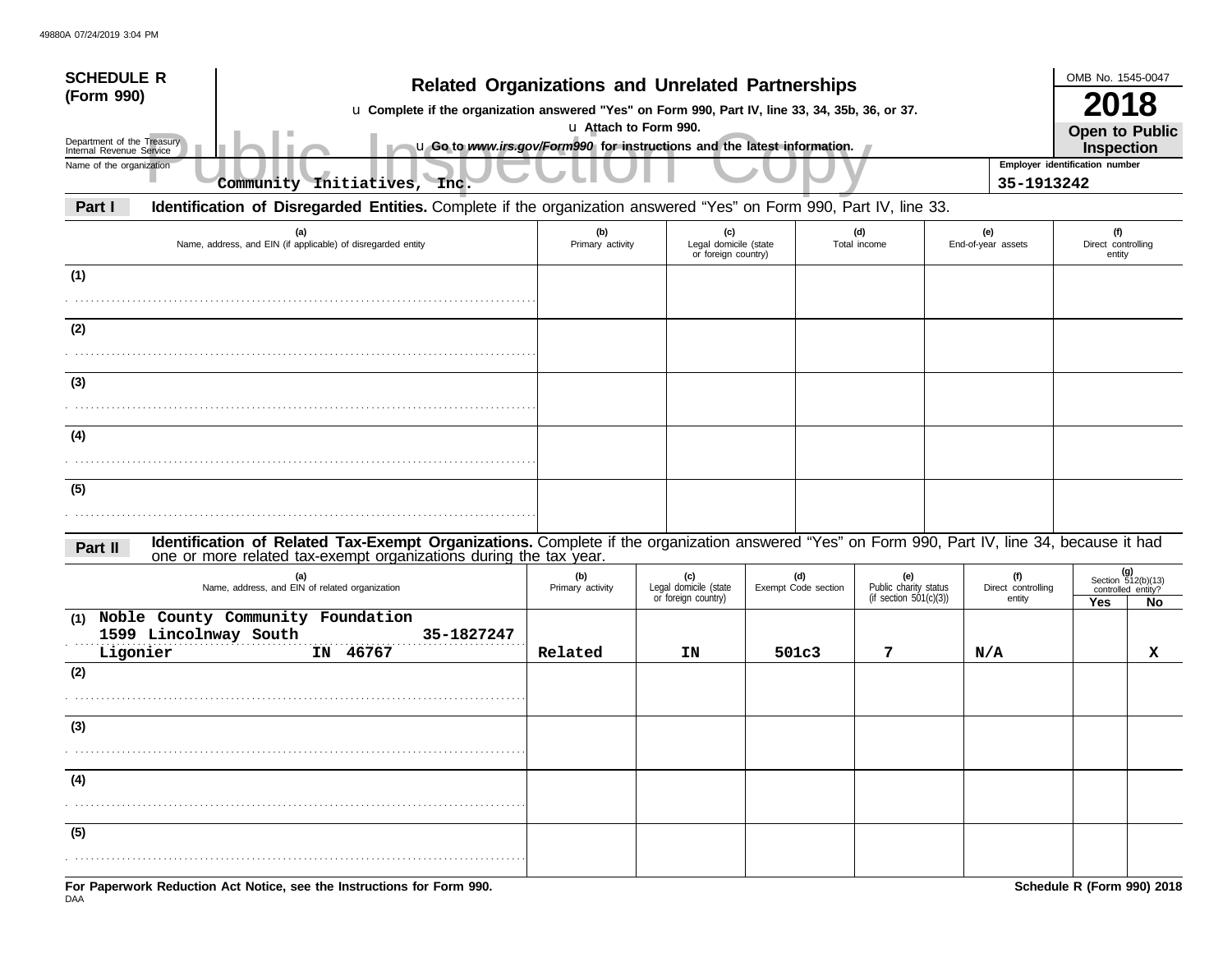|          | Schedule R (Form 990) 2018 Community Initiatives, Inc.                                                                                                                                                                                                           |                         |                                                              |                                                        | 35-1913242                                                                                              |                                                        |                                        |                                                   |                                                                         |                                |                                                     | Page 2                                                |
|----------|------------------------------------------------------------------------------------------------------------------------------------------------------------------------------------------------------------------------------------------------------------------|-------------------------|--------------------------------------------------------------|--------------------------------------------------------|---------------------------------------------------------------------------------------------------------|--------------------------------------------------------|----------------------------------------|---------------------------------------------------|-------------------------------------------------------------------------|--------------------------------|-----------------------------------------------------|-------------------------------------------------------|
| Part III | Identification of Related Organizations Taxable as a Partnership. Complete if the organization answered "Yes" on Form 990, Part IV, line 34, because it had one or more related organizations treated as a partnership during                                    |                         |                                                              |                                                        |                                                                                                         |                                                        |                                        |                                                   |                                                                         |                                |                                                     |                                                       |
|          | (a)<br>Name, address, and EIN of<br>related organization                                                                                                                                                                                                         | (b)<br>Primary activity | (c)<br>Legal<br>domicile<br>(state or<br>foreign<br>country) | (d)<br>Direct controlling<br>entity                    | (e)<br>Predominant<br>income (related,<br>unrelated,<br>excluded from<br>tax under<br>sections 512-514) | (f)<br>Share of total<br>income                        | (g)<br>Share of end-of-<br>year assets | (h)<br>Dispro-<br>portionate<br>alloc.?<br>Yes No | (i)<br>Code V-UBI<br>amount in box 20<br>of Schedule K-1<br>(Form 1065) |                                | (j)<br>General or<br>managing<br>partner?<br>Yes No | (k)<br>Percentage<br>ownership                        |
| (1)      |                                                                                                                                                                                                                                                                  |                         |                                                              |                                                        |                                                                                                         |                                                        |                                        |                                                   |                                                                         |                                |                                                     |                                                       |
|          |                                                                                                                                                                                                                                                                  |                         |                                                              |                                                        |                                                                                                         |                                                        |                                        |                                                   |                                                                         |                                |                                                     |                                                       |
| (2)      |                                                                                                                                                                                                                                                                  |                         |                                                              |                                                        |                                                                                                         |                                                        |                                        |                                                   |                                                                         |                                |                                                     |                                                       |
|          |                                                                                                                                                                                                                                                                  |                         |                                                              |                                                        |                                                                                                         |                                                        |                                        |                                                   |                                                                         |                                |                                                     |                                                       |
| (3)      |                                                                                                                                                                                                                                                                  |                         |                                                              |                                                        |                                                                                                         |                                                        |                                        |                                                   |                                                                         |                                |                                                     |                                                       |
|          |                                                                                                                                                                                                                                                                  |                         |                                                              |                                                        |                                                                                                         |                                                        |                                        |                                                   |                                                                         |                                |                                                     |                                                       |
| (4)      |                                                                                                                                                                                                                                                                  |                         |                                                              |                                                        |                                                                                                         |                                                        |                                        |                                                   |                                                                         |                                |                                                     |                                                       |
|          |                                                                                                                                                                                                                                                                  |                         |                                                              |                                                        |                                                                                                         |                                                        |                                        |                                                   |                                                                         |                                |                                                     |                                                       |
| Part IV  | Identification of Related Organizations Taxable as a Corporation or Trust. Complete if the organization answered "Yes" on Form 990, Part IV,<br>line 34, because it had one or more related organizations treated as a corporation or trust during the tax year. |                         |                                                              |                                                        |                                                                                                         |                                                        |                                        |                                                   |                                                                         |                                |                                                     |                                                       |
|          | (a)<br>Name, address, and EIN of related organization                                                                                                                                                                                                            | (b)<br>Primary activity |                                                              | (c)<br>Legal domicile<br>(state or<br>foreign country) | (d)<br>Direct controlling<br>entity                                                                     | (e)<br>Type of entity<br>(C corp, S corp,<br>or trust) | (f)<br>Share of total<br>income        | (g)<br>Share of<br>end-of-year assets             |                                                                         | (h)<br>Percentage<br>ownership |                                                     | (i)<br>Section<br>512(b)(13)<br>controlled<br>entity? |
|          |                                                                                                                                                                                                                                                                  |                         |                                                              |                                                        |                                                                                                         |                                                        |                                        |                                                   |                                                                         |                                |                                                     | Yes   No                                              |
| (1)      |                                                                                                                                                                                                                                                                  |                         |                                                              |                                                        |                                                                                                         |                                                        |                                        |                                                   |                                                                         |                                |                                                     |                                                       |
|          |                                                                                                                                                                                                                                                                  |                         |                                                              |                                                        |                                                                                                         |                                                        |                                        |                                                   |                                                                         |                                |                                                     |                                                       |
| (2)      |                                                                                                                                                                                                                                                                  |                         |                                                              |                                                        |                                                                                                         |                                                        |                                        |                                                   |                                                                         |                                |                                                     |                                                       |
|          |                                                                                                                                                                                                                                                                  |                         |                                                              |                                                        |                                                                                                         |                                                        |                                        |                                                   |                                                                         |                                |                                                     |                                                       |
| (3)      |                                                                                                                                                                                                                                                                  |                         |                                                              |                                                        |                                                                                                         |                                                        |                                        |                                                   |                                                                         |                                |                                                     |                                                       |
|          |                                                                                                                                                                                                                                                                  |                         |                                                              |                                                        |                                                                                                         |                                                        |                                        |                                                   |                                                                         |                                |                                                     |                                                       |
| (4)      |                                                                                                                                                                                                                                                                  |                         |                                                              |                                                        |                                                                                                         |                                                        |                                        |                                                   |                                                                         |                                |                                                     |                                                       |
|          |                                                                                                                                                                                                                                                                  |                         |                                                              |                                                        |                                                                                                         |                                                        |                                        |                                                   |                                                                         |                                |                                                     |                                                       |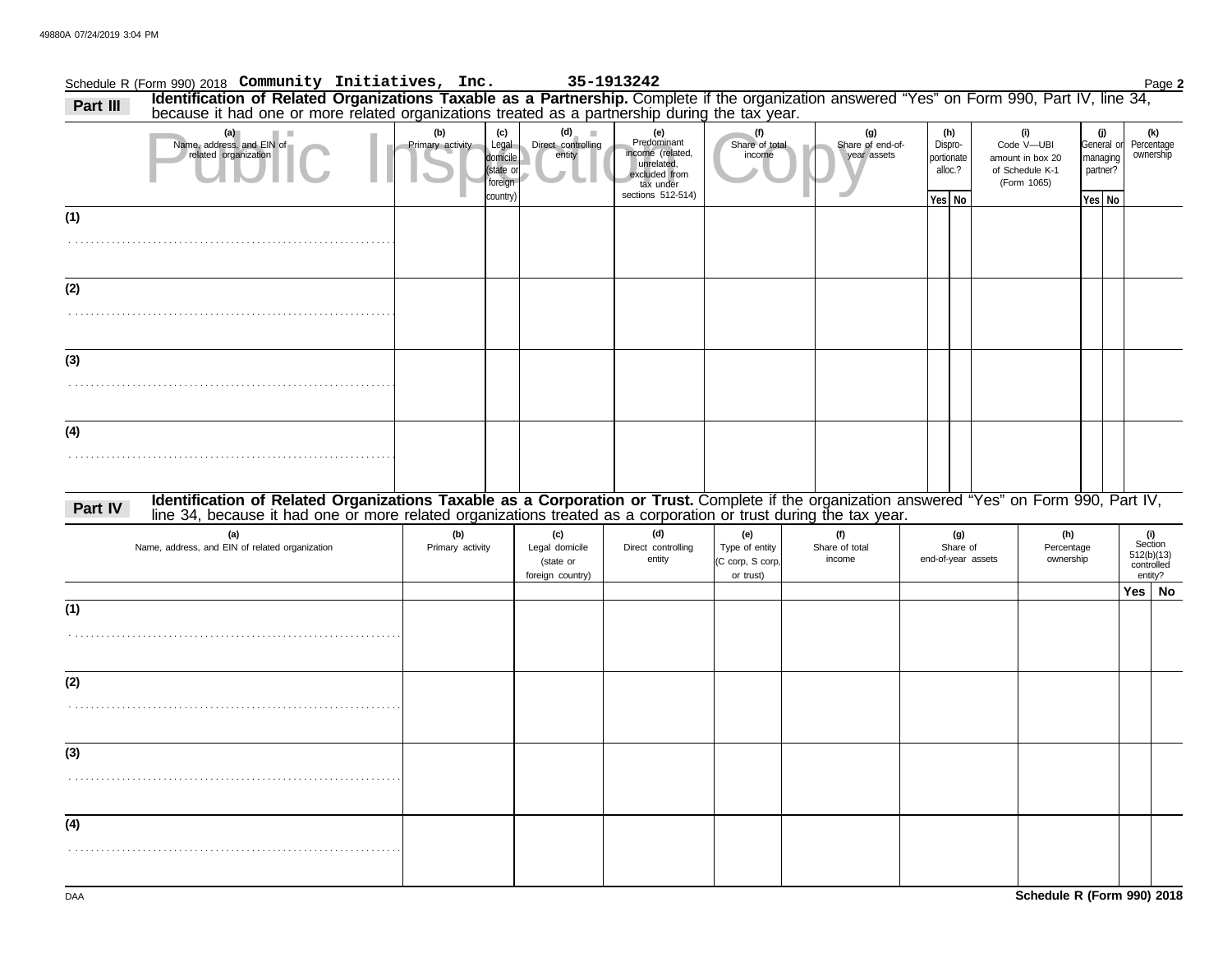## Schedule R (Form 990) 2018 Page **3 Community Initiatives, Inc. 35-1913242**

**Part V Transactions With Related Organizations.** Complete if the organization answered "Yes" on Form 990, Part IV, line 34, 35b, or 36.

| Note: Complete line 1 if any entity is listed in Parts II, III, or IV of this schedule.                                                                                                                                        |                                    |                        |                                              |                | Yes | No                |  |  |  |
|--------------------------------------------------------------------------------------------------------------------------------------------------------------------------------------------------------------------------------|------------------------------------|------------------------|----------------------------------------------|----------------|-----|-------------------|--|--|--|
| During the tax year, did the organization engage in any of the following transactions with one or more related organizations listed in Parts II-IV?                                                                            |                                    |                        |                                              | 1a             |     | X                 |  |  |  |
| a Receipt of (i) interest, (ii) annuities, (iii) royalties, or (iv) rent from a controlled entity                                                                                                                              |                                    |                        |                                              |                |     |                   |  |  |  |
|                                                                                                                                                                                                                                |                                    |                        |                                              |                |     |                   |  |  |  |
|                                                                                                                                                                                                                                |                                    |                        |                                              | 1c<br>1d       |     | X<br>$\mathbf{x}$ |  |  |  |
|                                                                                                                                                                                                                                |                                    |                        |                                              |                |     |                   |  |  |  |
| e Loans or loan guarantees by related organization(s) encourance contract the contract contract of the contract or contract or contract or contract or contract or contract or contract or contract or contract or contract or |                                    |                        |                                              | 1e             |     | X                 |  |  |  |
|                                                                                                                                                                                                                                |                                    |                        |                                              | 1f             |     | x                 |  |  |  |
| g Sale of assets to related organization(s)                                                                                                                                                                                    |                                    |                        |                                              |                |     |                   |  |  |  |
|                                                                                                                                                                                                                                |                                    |                        |                                              |                |     |                   |  |  |  |
| h Purchase of assets from related organization(s) with an intervention of the content of the content of assets from related organization(s) with an intervention of the content of the content of the content of the content o |                                    |                        |                                              |                |     |                   |  |  |  |
|                                                                                                                                                                                                                                |                                    |                        |                                              | 1j             |     | x                 |  |  |  |
|                                                                                                                                                                                                                                |                                    |                        |                                              |                |     |                   |  |  |  |
|                                                                                                                                                                                                                                |                                    |                        |                                              | 1k             |     | x                 |  |  |  |
| k Lease of facilities, equipment, or other assets from related organization(s) Materian and the content content of facilities, equipment, or other assets from related organization(s) Materian and the content content of the |                                    |                        |                                              |                |     |                   |  |  |  |
|                                                                                                                                                                                                                                |                                    |                        |                                              |                |     |                   |  |  |  |
|                                                                                                                                                                                                                                |                                    |                        |                                              |                |     |                   |  |  |  |
| o Sharing of paid employees with related organization(s) encourance contains an account of the state of the state or state or state or state or state or state or state or state or state or state or state or state or state  |                                    |                        |                                              |                |     |                   |  |  |  |
|                                                                                                                                                                                                                                |                                    |                        |                                              |                |     |                   |  |  |  |
| p Reimbursement paid to related organization(s) for expenses                                                                                                                                                                   |                                    |                        |                                              | 1p             |     | x                 |  |  |  |
|                                                                                                                                                                                                                                |                                    |                        |                                              | 1 <sub>q</sub> |     | $\mathbf x$       |  |  |  |
|                                                                                                                                                                                                                                |                                    |                        |                                              |                |     |                   |  |  |  |
| r Other transfer of cash or property to related organization(s)                                                                                                                                                                |                                    |                        |                                              | 1r             | x   |                   |  |  |  |
|                                                                                                                                                                                                                                |                                    |                        |                                              |                |     |                   |  |  |  |
| 2 If the answer to any of the above is "Yes," see the instructions for information on who must complete this line, including covered relationships and transaction thresholds.                                                 |                                    |                        |                                              |                |     |                   |  |  |  |
| (a)<br>Name of related organization                                                                                                                                                                                            | (b)<br>Transaction<br>type $(a-s)$ | (c)<br>Amount involved | (d)<br>Method of determining amount involved |                |     |                   |  |  |  |
| Noble County Community Foundation,<br>(1)                                                                                                                                                                                      | r                                  | 89,099                 | Cash Transaction                             |                |     |                   |  |  |  |
| (2)                                                                                                                                                                                                                            |                                    |                        |                                              |                |     |                   |  |  |  |
| (3)                                                                                                                                                                                                                            |                                    |                        |                                              |                |     |                   |  |  |  |
|                                                                                                                                                                                                                                |                                    |                        |                                              |                |     |                   |  |  |  |
| (4)                                                                                                                                                                                                                            |                                    |                        |                                              |                |     |                   |  |  |  |
| (5)                                                                                                                                                                                                                            |                                    |                        |                                              |                |     |                   |  |  |  |

**(6)**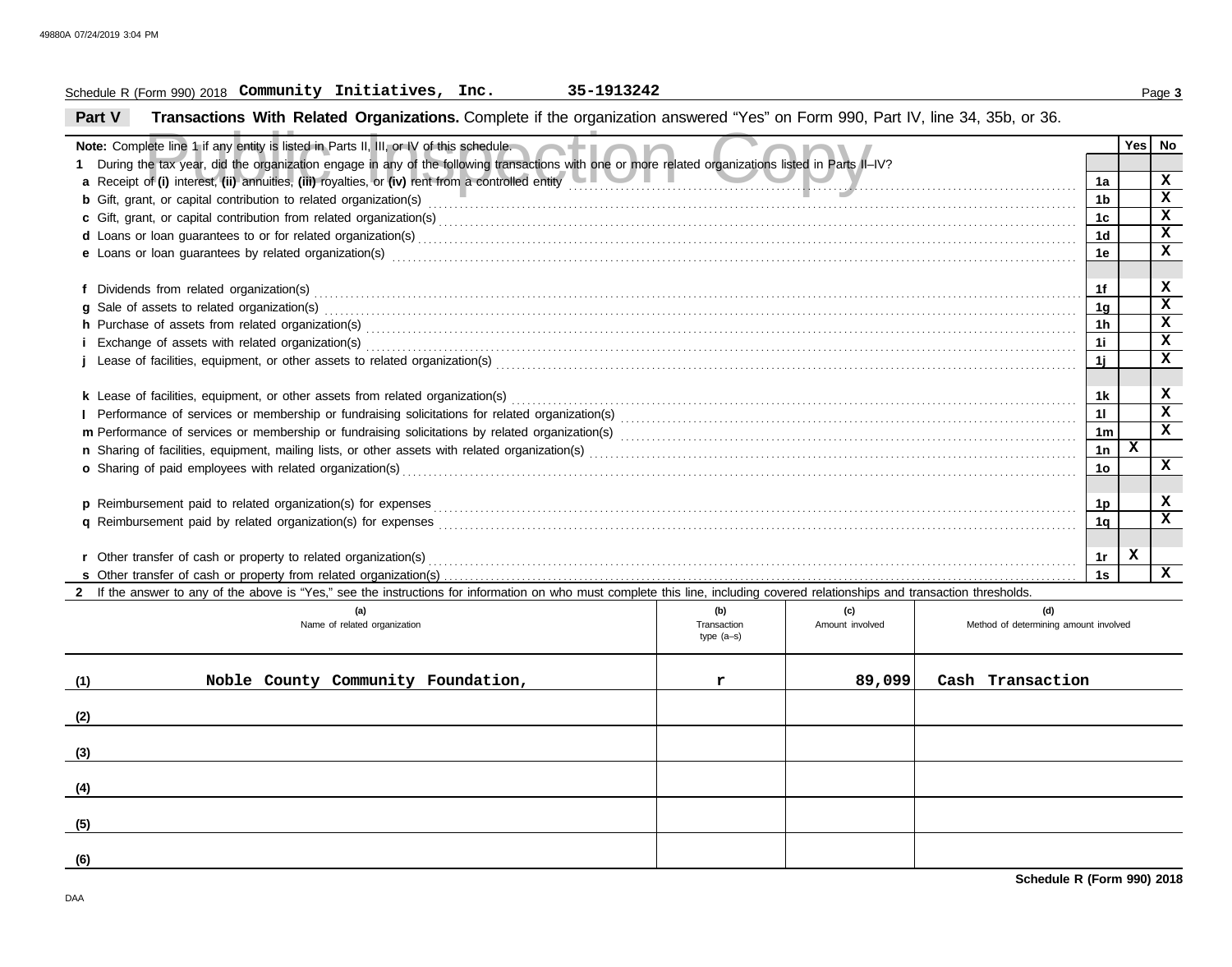## Schedule R (Form 990) 2018 Page **4 Community Initiatives, Inc. 35-1913242**

## **Part VI** Unrelated Organizations Taxable as a Partnership. Complete if the organization answered "Yes" on Form 990, Part IV, line 37.

Public Inspection Copy Provide the following information for each entity taxed as a partnership through which the organization conducted more than five percent of its activities (measured by total assets or gross revenue) that was not a related organization. See instructions regarding exclusion for certain investment partnerships. Name, address, and EIN of entity **Primary activity | Legal** domicile (state or Are all partners section 501(c)(3) organizations? Share of end-of-year assets **Disproportionate** allocations? Code V—UBI amount in box 20 of Schedule K-1 General or managing partner? **(a) (b) (c) (e) (g) (h) (i) (j)** . . . . . . . . . . . . . . . . . . . . . . . . . . . . . . . . . . . . . . . . . . . . . . . . . . . . . . . . . . . . . . . . . . . . . . **Yes No Yes No Yes No** . . . . . . . . . . . . . . . . . . . . . . . . . . . . . . . . . . . . . . . . . . . . . . . . . . . . . . . . . . . . . . . . . . . . . . . . . . . . . . . . . . . . . . . . . . . . . . . . . . . . . . . . . . . . . . . . . . . . . . . . . . . . . . . . . . . . . . . . . . . . . . . . . . . . . . . . . . . . . . . . . . . . . . . . . . . . . . . . . . . . . . . . . . . . . . . . . . . . . . . . . . . . . . . . . . . . . . . . . . . . . . . . . . . . . . . . . . . . . . . . . . . . . . . . . . . . . . . . . . . . . . . . . . . . . . . . . . . . . . . . . . . . . . . . . . . . . . . . . . . . . . . . . . . . . . . . . . . . . . . . . . . . . . . . . . . . . . . . . . . . . . . . . . . . . . . . . . . . . . . . . . . . . . . . . . . . . . . . . . . . . . . . . . . . . . . . . . . . . . . . . . . . . . . . . . . . . . . . . . . . . . . . . . . . . . . . . . . . . . . . . . . . . . . . . . . . . . . . . . . . . . . . . . . . . . . . . . . . . . . . . . . . . . . . . . . . . . . . . . . . . . . . . . . . . . . . . . . . . . . . . . . . . . . . . . . . . . . . . . . . . . . . . . . . . . . . . . . . . . . . . . . . . . . . . . . . . . . . . . . . . . . . . . . . . . . . . . . . . . . . . . . . . . . . . . . . . . . . . . . . . . . . . . . . . . . . . . . . . . . . . . . . . . . . . . . . . . . . . . . . . . . . . . . . . . . . . . . . . . . . . . . . . . . . . . . . . . . . . . . . (Form 1065) **(1) (2) (3) (4) (5) (6) (7) (8) (9) (10) (11) (d)** unrelated, excluded income (related, Predominant from tax under sections 512-514) foreign country) **(f)** total income Share of **(k)** ownership Percentage

**Schedule R (Form 990) 2018**

DAA